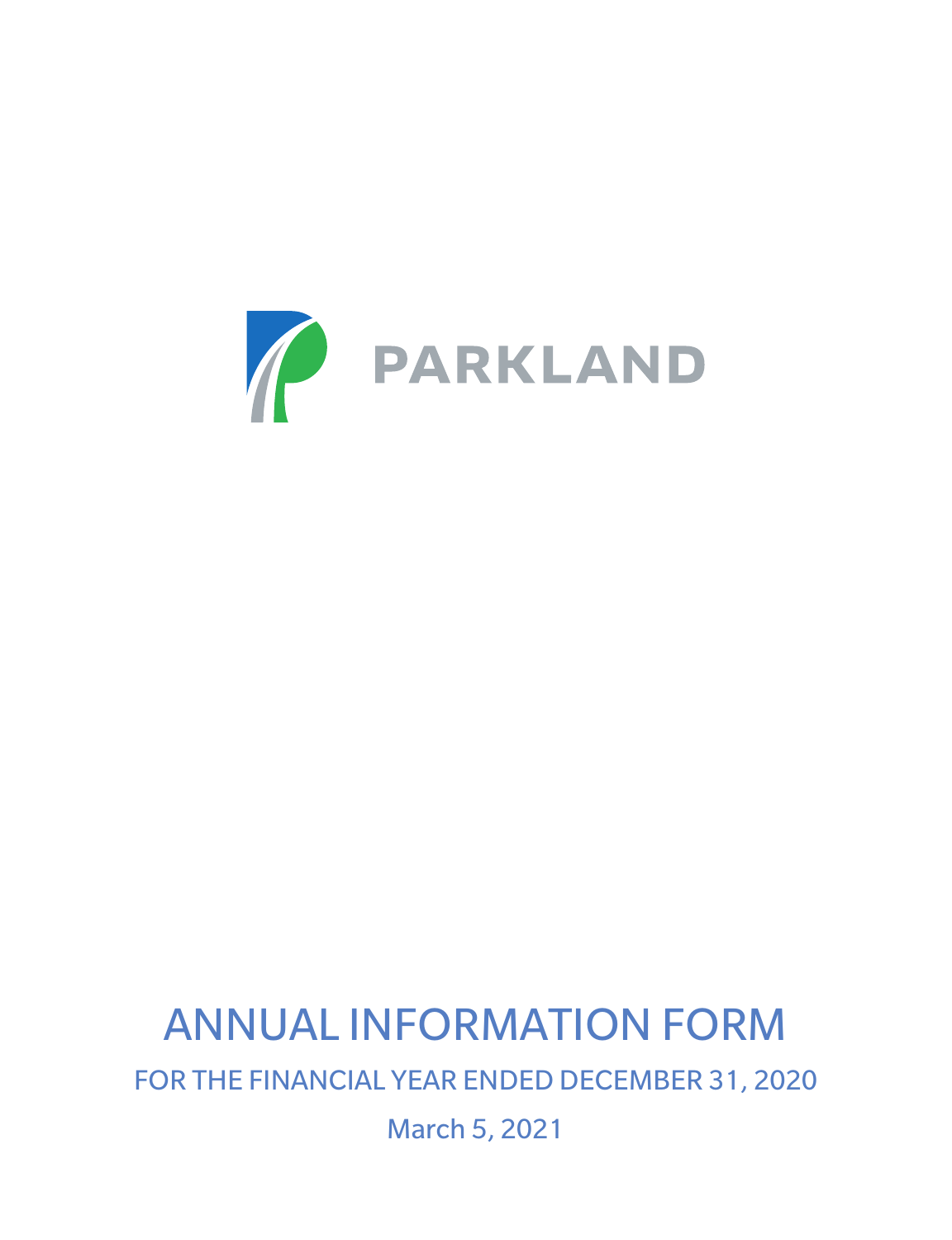# **TABLE OF CONTENTS**

|                                                                                                                                                                                                                                | $\overline{1}$ |
|--------------------------------------------------------------------------------------------------------------------------------------------------------------------------------------------------------------------------------|----------------|
|                                                                                                                                                                                                                                | $\overline{4}$ |
|                                                                                                                                                                                                                                | $\overline{4}$ |
|                                                                                                                                                                                                                                | 6              |
|                                                                                                                                                                                                                                |                |
|                                                                                                                                                                                                                                | $-11$          |
|                                                                                                                                                                                                                                | 28             |
|                                                                                                                                                                                                                                | 45             |
|                                                                                                                                                                                                                                | 47             |
|                                                                                                                                                                                                                                | 48             |
| MARKET FOR SECURITIES You contain a state of the container and container and container and container and container and container and container and container and container and container and container and container and conta | 53             |
|                                                                                                                                                                                                                                | 54             |
| CEASE TRADE ORDERS, BANKRUPTCIES, PENALTIES OR SANCTIONS                                                                                                                                                                       | 57             |
|                                                                                                                                                                                                                                | 57             |
|                                                                                                                                                                                                                                | 58             |
|                                                                                                                                                                                                                                | 58             |
|                                                                                                                                                                                                                                | 58             |
|                                                                                                                                                                                                                                | 58             |
| ADDITIONAL INFORMATION (1000) (1000) (1000) (1000) (1000) (1000) (1000) (1000) (1000) (1000) (1000) (1000) (1000) (1000) (1000) (1000) (1000) (1000) (1000) (1000) (1000) (1000) (1000) (1000) (1000) (1000) (1000) (1000) (10 | 58             |
|                                                                                                                                                                                                                                | 58             |
|                                                                                                                                                                                                                                |                |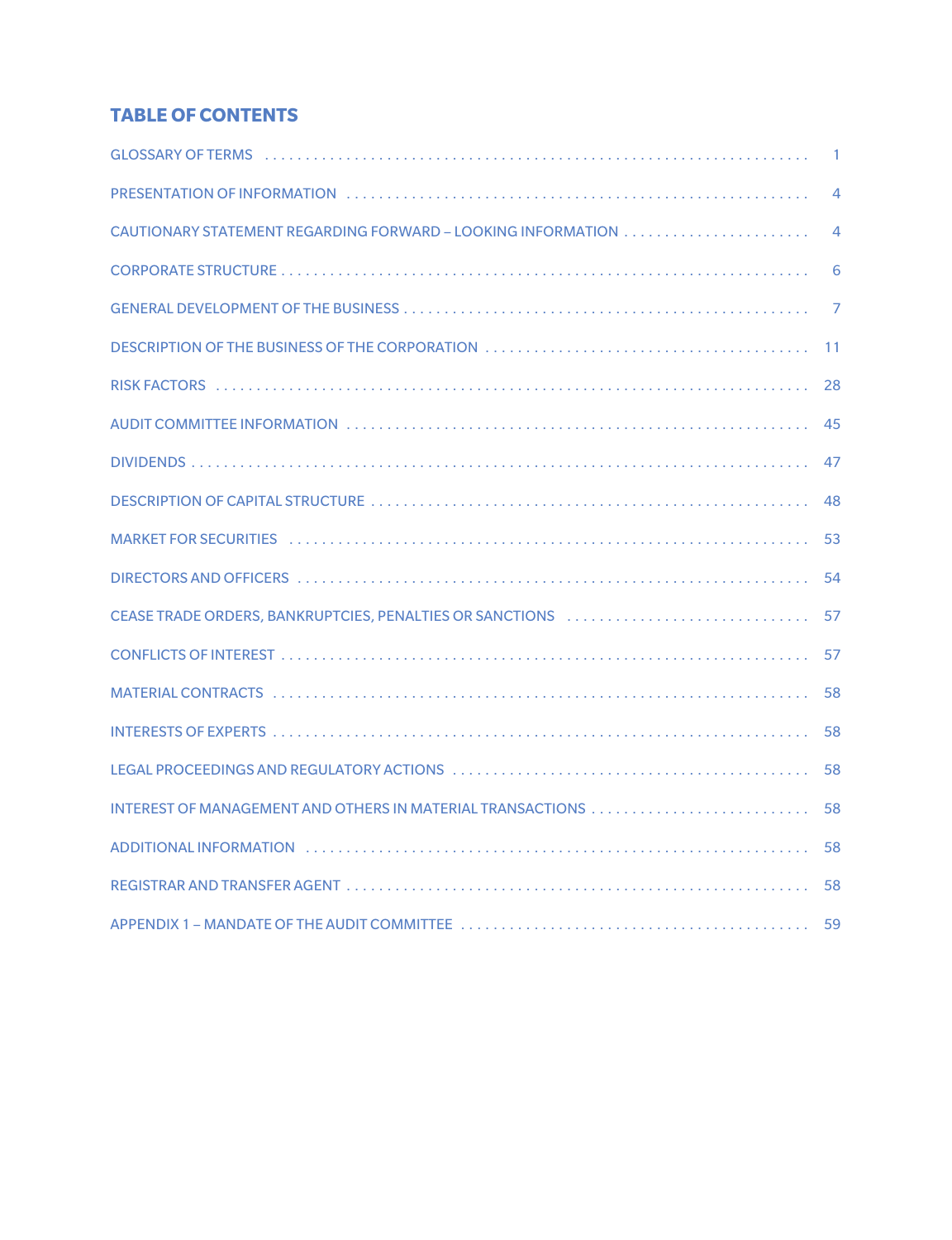# **GLOSSARY OF TERMS**

When used in this Annual Information Form the following terms have the meanings set forth below:

"**2026 6.00% US Senior Notes**" means the US\$500,000,000 aggregate principal amount of 6.00% senior notes with a final maturity date of April 1, 2026 issued by Parkland on March 23, 2018;

"**2027 5.875% US Senior Notes**" means the US\$500,000,000 aggregate principal amount of 5.875% senior notes with a final maturity date of July 15, 2027 issued by Parkland on July 10, 2019;

"**2027 6.50% Senior Notes**" means the \$300,000,000 aggregate principal amount of 6.50% senior notes with a final maturity date of January 21, 2027 issued by Parkland on November 21, 2018;

"**2028 6.00% Senior Notes**" means the \$400 million aggregate principal amount of 6.00% senior unsecured notes with a final maturity of June 23, 2028 issued by Parkland on June 23, 2020;

"**5.50% Senior Notes**" means the \$200,000,000 aggregate principal amount of 5.50% senior notes with a final maturity date of May 28, 2021 issued by Parkland on May 29, 2014 and redeemed by Parkland on July 21, 2020;

"**5.625% Senior Notes**" means the \$500,000,000 aggregate principal amount of 5.625% senior notes with a final maturity date of May 9, 2025 issued by Parkland on September 16, 2017;

"**5.75% Senior Notes**" means the \$300,000,000 aggregate principal amount of 5.75% senior notes with a final maturity date of September 16, 2024 issued by Parkland on September 16, 2016;

"**6.00% Senior Notes**" means the \$200,000,000 aggregate principal amount of 6.00% senior notes with a final maturity date of November 21, 2022 issued by Parkland on November 21, 2014 and redeemed by Parkland on July 21, 2020;

"**Adjusted EBITDA**" means Parkland's earnings before interest, taxes, depreciation and amortization but excludes costs that are not considered representative of Parkland's underlying core operating performance, including, among other items: (i) costs related to potential and completed acquisitions, (ii) non-core acquisitions and integration employee costs,

(iii) business integration and restructuring costs, (iv) changes in the fair value of share-based compensation liabilities, and (v) realized foreign exchange gains and losses as a result of refinancing activities. Refer to Note 24 of Parkland's Annual Consolidated Financial Statements and Section 14 of Parkland's Annual Management Discussion & Analysis for further information;

"**Board of Directors**" or "**Board**" means the board of directors of Parkland;

"**Burnaby Refinery**" means the 55,000 bpd light/sweet crude refinery located in Burnaby, British Columbia;

"**Business Corporations Act**" means the *Business Corporations Act* (Alberta), as amended, including the regulations promulgated thereunder;

"**Carter**" means Carter Oil Company, Inc. and its affiliates;

"**Carter Acquisition**" means Parkland's acquisition of the assets of Carter pursuant to an asset purchase agreement dated November 25, 2020;

"**CCL**" means Chevron Canada Limited;

"**Chevron Acquisition**" means Parkland's acquisition of Chevron Canada R&M ULC from CCL pursuant to the terms of a share purchase agreement dated April 18, 2017, as amended September 28, 2017, between Parkland and CCL, for the preliminary purchase price of \$1,460 million, plus an estimated \$186 million in working capital;

"**CLDO**" means company-leased, dealer-operated;

"**COCO**" means company-owned, company-operated;

"**CODO**" means company-owned, dealer-operated;

"**Common Shares**" means the common shares in the capital of Parkland;

"**Competition Act**" means the *Competition Act* (Canada), as amended;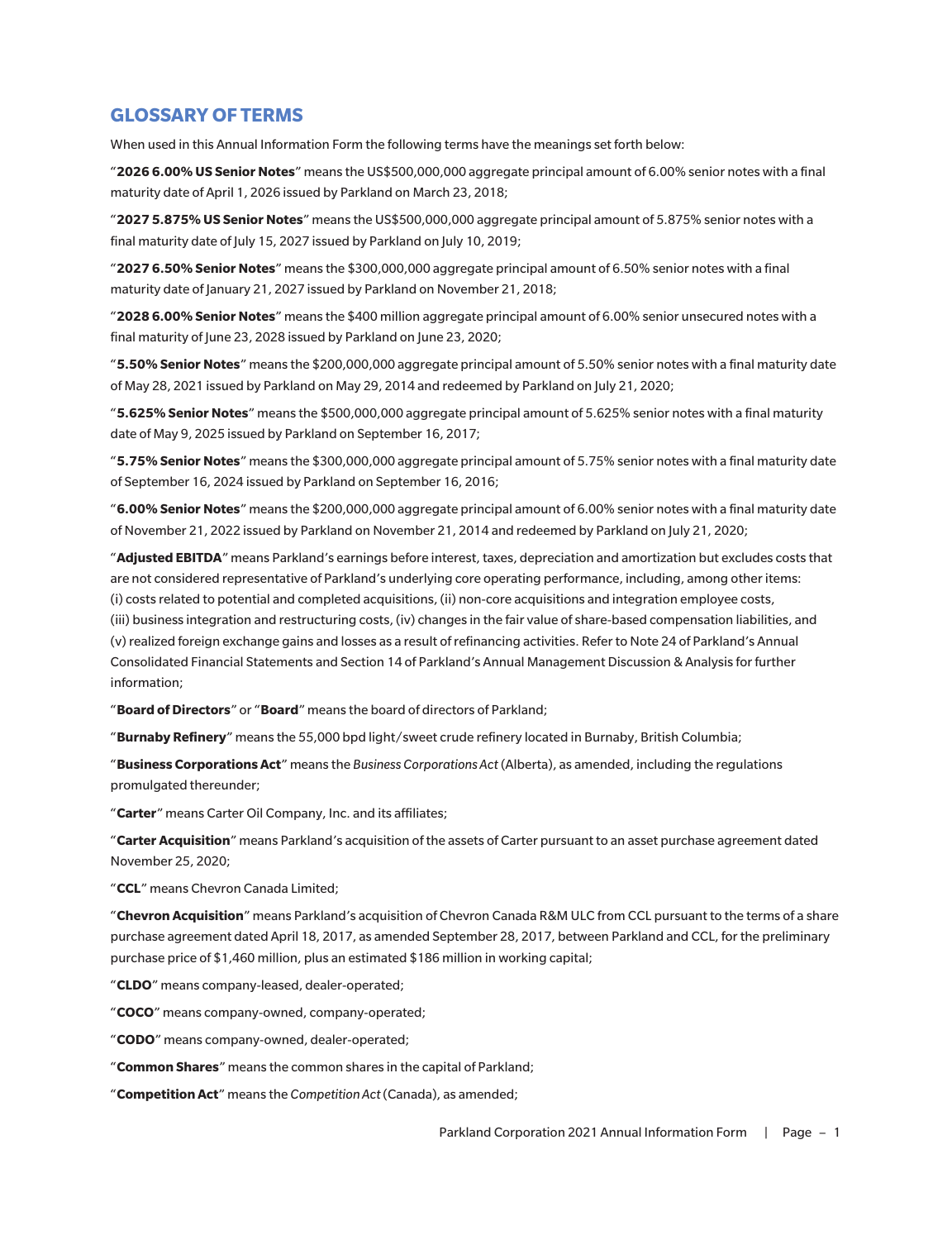"**ConoMart Acquisition**" means Parkland's acquisition of seven retail sites with a Conoco-branded forecourt located in and around Billings, Montana, USA pursuant to an asset purchase agreement dated March 9, 2020;

"**CORO**" means company-owned, retailer operated;

"**Corporation**", "**Company**" or "**Parkland**" means Parkland Corporation, a corporation incorporated under the Business Corporations Act and includes, where the context requires, its subsidiaries on a consolidated basis;

"**Couche-Tard**" means Alimentation Couche-Tard Inc. ;

"**COVID-19**" means the disease caused by a new strain of coronavirus;

"**Credit Agreement**" means the second amended and restated senior secured credit agreement between the Corporation, certain of its subsidiaries, as borrowers, Canadian Imperial Bank of Commerce, as agent, and the financial institutions party thereto as lenders dated January 8, 2019, as amended from time to time;

"**Credit Facilities**" means credit facilities available under the Credit Agreement, as further described under "Description of Capital Structure – Indebtedness – Credit Agreement" herein;

"**CST Acquisition**" means Parkland's acquisition of the majority of the Canadian business and assets of CST Brands, Inc. from Couche-Tard;

"**DODO**" means dealer-owned, dealer-operated;

"**Elbow River**" means Elbow River Marketing Ltd., a wholly-owned subsidiary of Parkland;

"**GHG**" means greenhouse gases;

"**Intermediation Facility**" means the amended and restated Intermediation ISDA 2002 agreement dated as of December 14, 2019 between the Corporation, Parkland Refining and a financial institution to fund a portion of the working capital requirements of the Burnaby Refinery operations, as amended;

"**IT**" means information technology;

"**JOURNIE Rewards**" means Parkland's rewards and customer loyalty program;

"**Kellerstrass**" means Kellerstrass Oil Company LLC;

"**Kellerstrass Acquisition**" means Parkland's acquisition of the entities and assets comprising the Salt Lake City based Kellerstrass Oil Company pursuant to purchase agreements dated January 16, 2020;

"**LPG**" means liquefied petroleum gas;

"**MVP**" means Missouri Valley Petroleum, Inc., and its affiliates;

"**MVP Acquisition**" means Parkland's acquisition of all of the issued and outstanding equity interests of MVP pursuant to a merger agreement dated August 28, 2018, as amended;

"**NEB**" means National Energy Board;

"**NGL**" means natural gas liquids;

"**NTI**" means new to industry;

"**Parkland Refining**" means Parkland Refining (B.C.) Ltd., a wholly-owned subsidiary of Parkland;

"**Pioneer Energy Acquisition**" means Parkland's acquisition of substantially all of the assets and select liabilities that comprise Pioneer Energy pursuant to the terms of an asset purchase agreement dated September 17, 2014;

"**Rhinehart**" means Rhinehart Oil Co., Inc., and its affiliates;

"**Rhinehart Acquisition**" means Parkland's acquisition of all of the issued and outstanding equity interests of Rhinehart pursuant to the terms of a share purchase agreement dated August 13, 2018;

"**ROC**" means Regional Operating Centre;

Page - 2 | Parkland Corporation 2021 Annual Information Form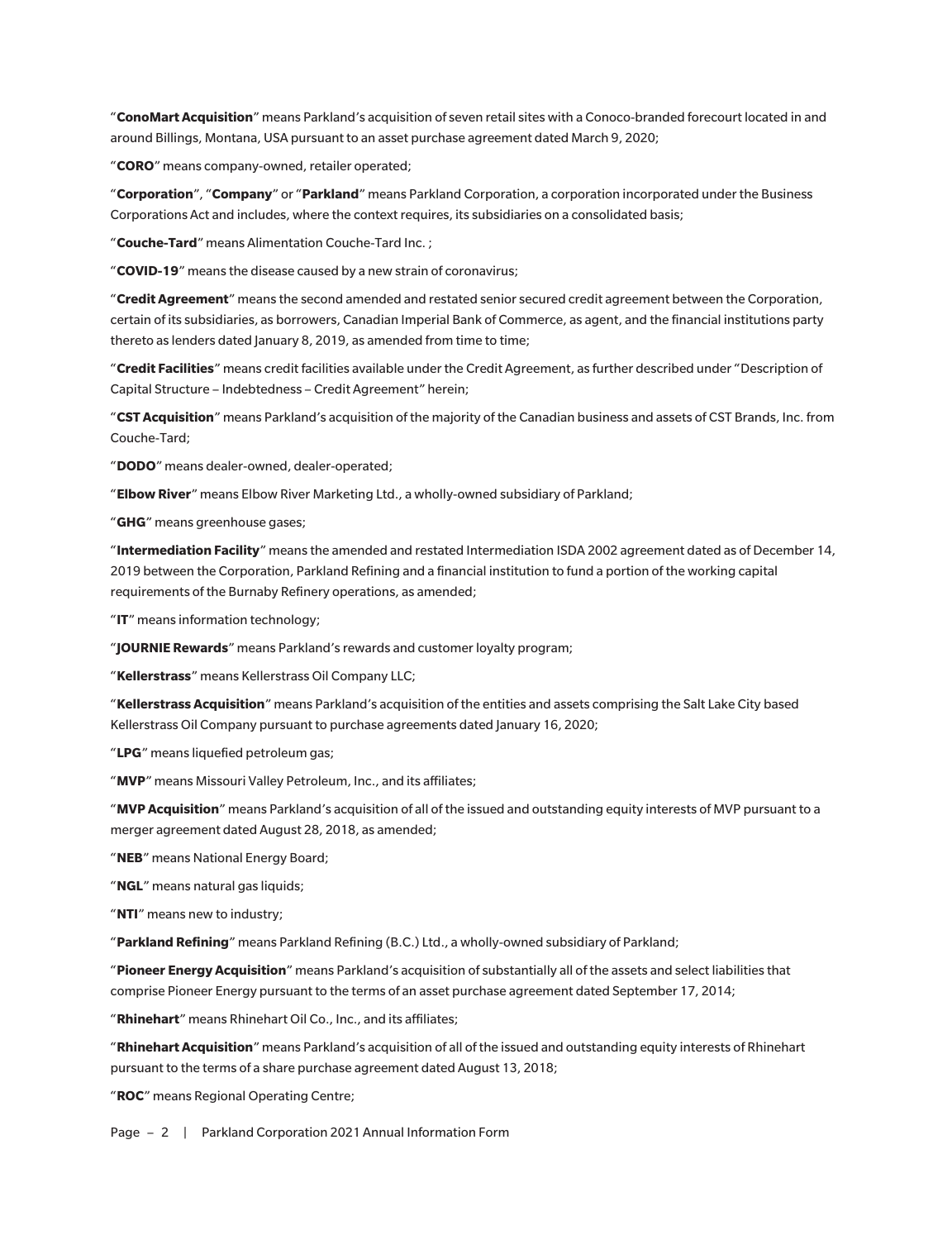"**Senior Note Indentures**" means, collectively, the trust indenture dated May 29, 2014 governing the terms of the 5.50% Senior Notes 2014, the trust indenture dated November 21, 2014 governing the terms of the 6.00% Senior Notes, the trust indenture dated September 16, 2016 governing the terms of the 5.75% Senior Notes, the trust indenture dated May 9, 2017 governing the terms of the 5.625% of Senior Notes, the trust indenture dated March 23, 2018 governing the terms of the 2026 6.00% US Senior Notes, the trust indenture dated November 21, 2018 governing the terms of the 2027 6.500% Senior Notes, the trust indenture dated July 10, 2019 governing the terms of the 2027 5.875% US Senior Notes, and the trust indenture dated June 23, 2020 governing the terms of the 2028 6.00% Senior Notes;

"**Senior Notes**" means, collectively, the 5.50% Senior Notes, 6.00% Senior Notes, 5.75% Senior Notes, 5.625% Senior Notes, 2026 6.00% US Senior Notes, 2027 6.50% Senior Notes, 2027 5.875% US Senior Notes and 2028 6.00% Senior Notes;

"**Shareholders**" means the holders of Common Shares;

"**SIL**" means Sol Investments SEZC;

"**Sol**" means collectively, SIL and its subsidiaries;

"**Sol Business Combination Agreement**" means the agreement between Estrella Holdings Limited, a wholly-owned subsidiary of Parkland, and Sol Limited, dated October 9, 2018 whereby Parkland indirectly acquired 75% of the issued and outstanding shares in the capital of SIL;

"**Sol Transaction**" means the indirect acquisition by Parkland of 75% of the issued and outstanding shares in the capital of SIL pursuant to the Sol Business Combination Agreement;

"**Story**" means Story Distributing Company and its affiliates;

"**Story Acquisition**" means Parkland's acquisition of the assets of Story pursuant to an asset purchase agreement dated December 3, 2020;

"**SVO**" means Sevier Valley Oil Company, Inc. and its related companies;

"**SVO Acquisition**" means Parkland's acquisition of all the assets of SVO pursuant to an asset purchase agreement dated November 10, 2020;

"**TMPL**" means Trans Mountain Pipeline, which carries crude and refined product from Alberta to the coast of British Columbia, owned by the Trans Mountain Corporation;

"**Tropic**" means Tropic Oil Company, LLC;

"**Tropic Acquisition**" means Parkland's acquisition of all of the issued and outstanding equity interests of Tropic pursuant to the agreement dated September 5, 2019; and

"**TSX**" means the Toronto Stock Exchange.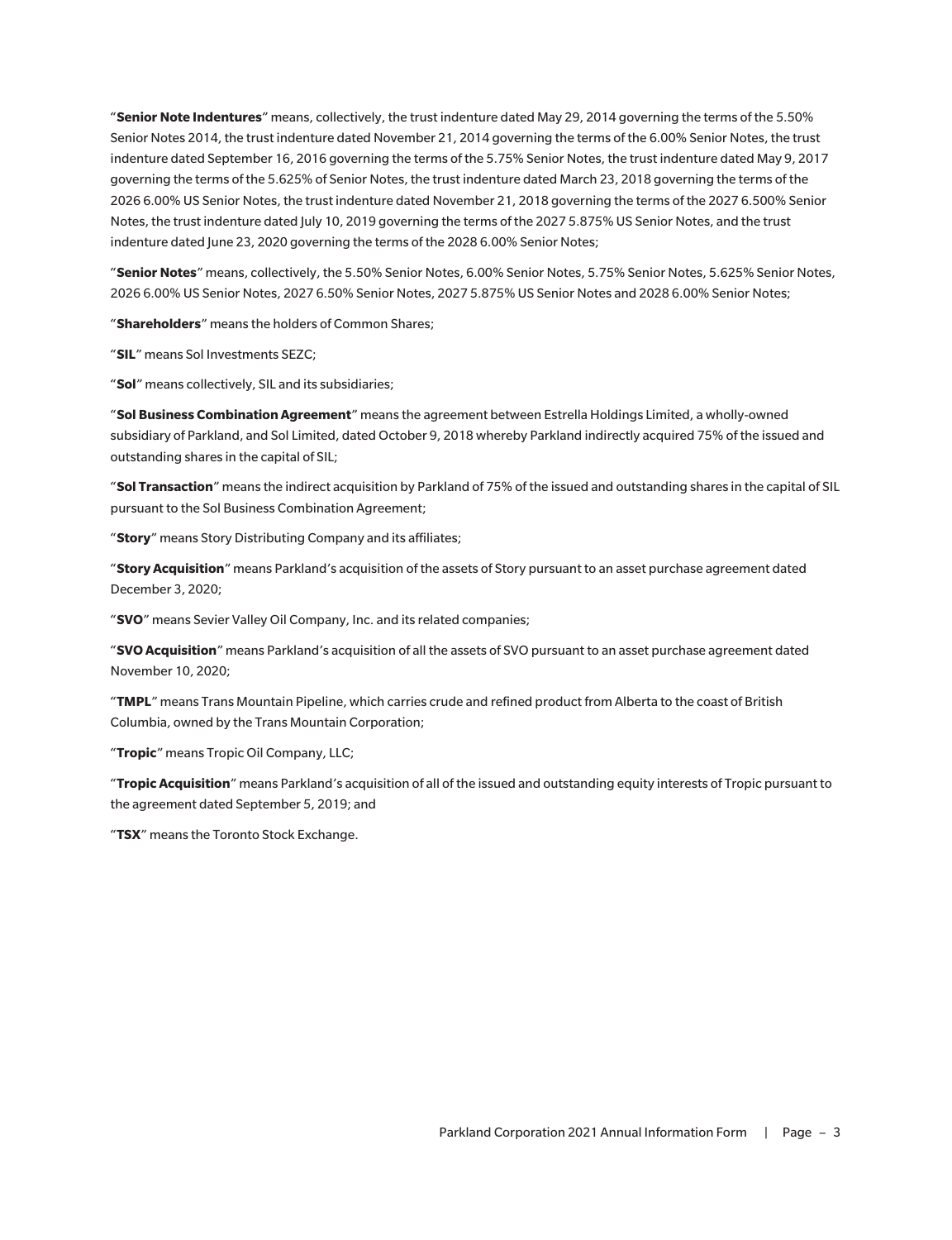# **PRESENTATION OF INFORMATION**

Unless otherwise noted, the information contained in this annual information form ("**Annual Information Form**" or "**AIF**") is given as at or for the year ended December 31, 2020. All dollar amounts are in Canadian dollars unless otherwise noted. Unless the context otherwise requires, all references to the "Corporation" and to "Parkland", "we", "our" and "us" herein refer to Parkland Corporation and its subsidiaries on a consolidated basis. Capitalized terms not defined in the body of this Annual Information Form will have the respective meanings set out in the "Glossary of Terms" section of this Annual Information Form.

# **CAUTIONARY STATEMENT REGARDING FORWARD-LOOKING INFORMATION**

This Annual Information Form contains forward-looking statements. Many of these statements can be identified by words such as "believe", "plan", "expect", "could", "seek", "would", "will", "intend", "strategy", "project", "anticipate", "target", "estimate", "continue", or similar words and expressions. In particular, this Annual Information Form contains forwardlooking statements with respect to, among other things, business objectives of the Corporation, the integration of completed acquisitions, results of operations, performance, business projects, strategy and opportunities, the expected impact of acquisitions, execution of supply strategies, the expected impact of the COVID-19 pandemic on the Corporation's business, volume growth, expected impact of management systems and programs and financial results.

The forward-looking information contained herein is based upon Parkland's current views with respect to future events based on certain material factors and assumptions. As such, readers are urged to consider the factors carefully in evaluating the forward-looking statements and are cautioned not to place undue reliance on these forward-looking statements. The forwardlooking statements contained in this Annual Information Form are based upon a number of material factors and assumptions including, without limitation:

- Parkland's ability to successfully execute its business and growth strategies;
- the regulatory framework that governs the operation of Parkland's business;
- the effect the COVID-19 pandemic on Parkland's business;
- Parkland's ability to successfully integrate acquired assets and businesses into Parkland's operations;
- commodity prices for gasoline, diesel, propane, lubricants, heating oil and other petroleum products;
- crack spreads per barrel;
- financial market conditions, including interest rates and exchange rates;
- Parkland's future debt levels;
- Parkland's ability to generate sufficient cash flows from operations to meet its current and future obligations;
- future capital expenditures to be made by Parkland;
- access to and terms of future sources of funding for Parkland's capital program;
- Parkland's ability to win new customers in the various markets where it operates; and
- Parkland's ability to identify suitable acquisition targets.

These forward-looking statements involve numerous assumptions, known and unknown risks, uncertainties and other factors that may cause actual results or events to differ materially from those anticipated in such forward-looking statements. The forward-looking information contained herein is based upon the Corporation's current views with respect to future events based on certain material factors and assumptions and are subject to certain risks and uncertainties, including without limitation, changes in market, competition, governmental or regulatory developments, and general economic conditions and other factors under the heading "Risk Factors" in this Annual Information Form. More specifically, certain material factors and assumptions that could cause actual results to vary materially from those anticipated including, without limitation:

- regulatory framework that governs the operation of the Parkland's business;
- general market conditions, including the duration and effect of the COVID-19 pandemic;
- micro and macro-economic trends and conditions;

Page - 4 | Parkland Corporation 2021 Annual Information Form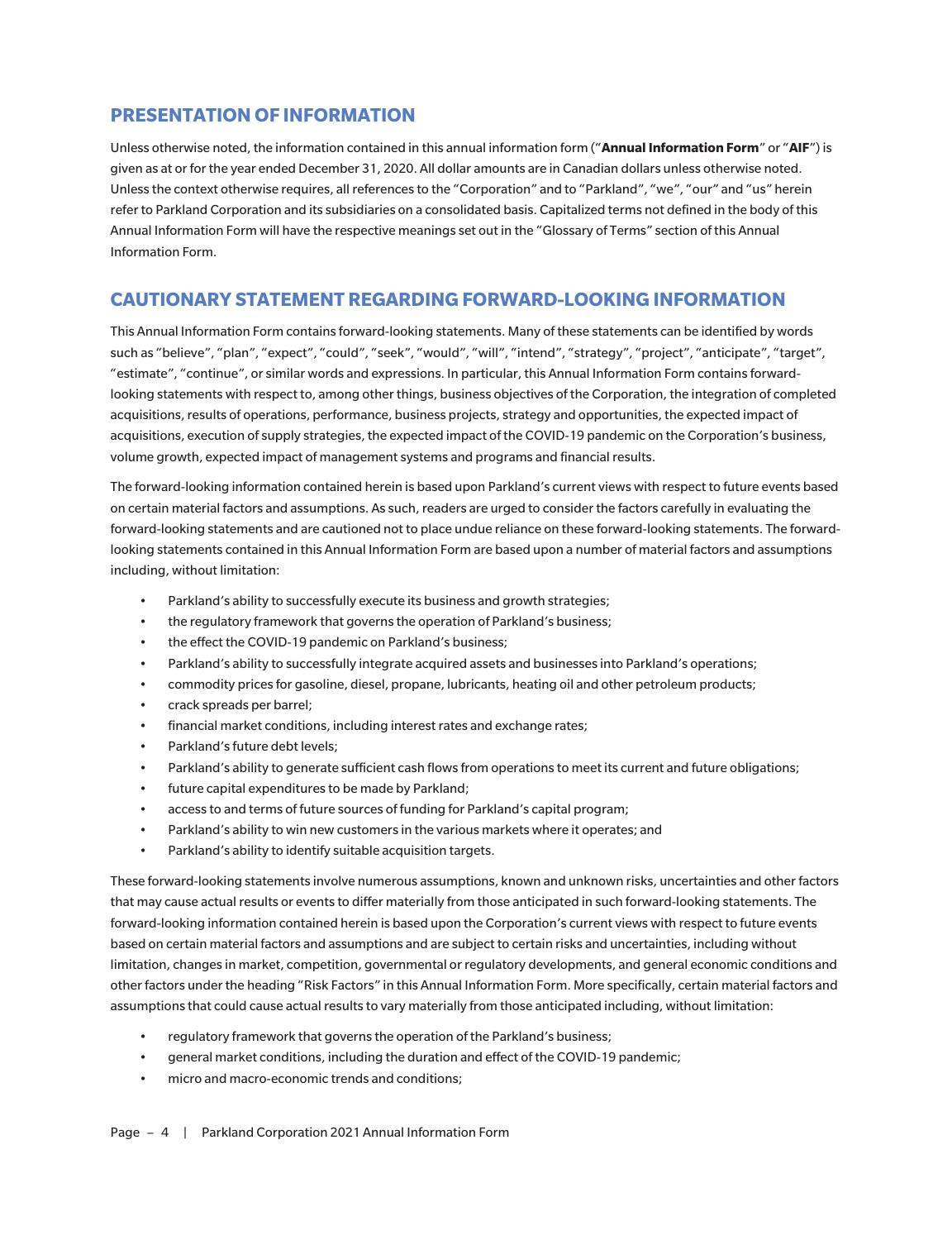- ability to execute on our business and growth strategy and realize the benefits therefrom;
- ability to realize the benefits from our core capabilities;
- ability to capture value in each step of the value chain;
- ability to realize on the expected benefits, synergies and opportunities from acquisitions;
- ability to secure future capital to support and develop our business, including the issuance of additional Common Shares;
- effectiveness of Parkland's management systems and programs;
- continuous improvement of Parkland's drive to operational excellence through the continued roll out of POEMS;
- factors and risks associated with retail pricing and margins;
- availability and pricing of petroleum product supply;
- volatility of crude oil prices;
- the competitive environment of our industry in the jurisdictions in which Parkland operates;
- environmental impact;
- ability to meet ESG and low carbon targets;
- ability to build on its commitment to low-carbon leadership, particularly through expanding its co-processing initiatives at the Burnaby Refinery;
- risk of pending or future litigation;
- interest rate fluctuation;
- availability of capital and operating funds; and
- the matters set out under the heading "Risk Factors" in this Annual Information Form and such other risk factors as are identified in the annual consolidated financial statements and management's discussion and analysis for the year ended December 31, 2020 which are deemed to be incorporated by reference into this Annual Information Form.

The foregoing factors are not exhaustive. Many factors could cause the Corporation's or any particular business segment's actual results, performance or achievements to vary from the forward-looking information in this Annual Information Form. Should one or more of these risks or uncertainties materialize, or should assumptions underlying forward-looking statements prove incorrect, actual results may vary materially from those described in this Annual Information Form as intended, planned, anticipated, believed, sought, proposed, estimated or expected. As such, readers are urged to consider the factors carefully in evaluating the forward-looking statements and are cautioned not to place undue reliance on these forwardlooking statements.

Additional information on these and other factors that could affect the Corporation's operations or financial results is discussed in this Annual Information Form, including our Management's Discussion and Analysis for the year ended December 31, 2020 (available under the Corporation's profile on the System for Electronic Document Analysis and Retrieval ("**SEDAR**") at www.sedar.com or the Corporation's website at www.parkland.ca), which is incorporated by reference in this Annual Information Form.

The forward-looking statements speak only as of the date of this Annual Information Form and the Corporation does not intend, and does not assume any obligation, to update these forward-looking statements except as required by law. The forward-looking statements contained in this Annual Information Form are expressly qualified by these cautionary statements.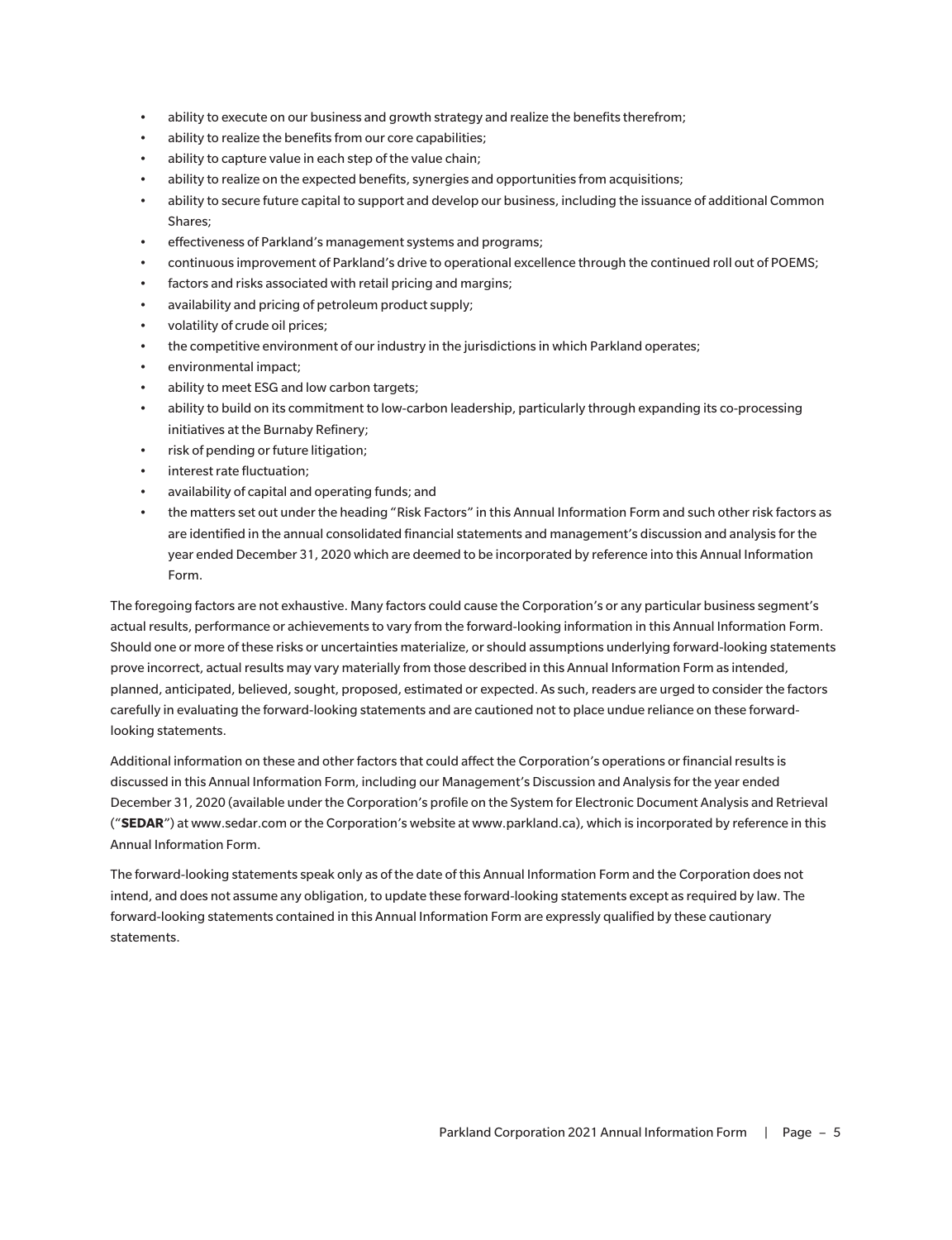# **CORPORATE STRUCTURE**

## **Parkland Corporation**

Parkland was incorporated on March 9, 2010 under the Business Corporations Act for the purpose of participating in a corporate reorganization implemented effective December 31, 2010 under Section 193 of the Business Corporations Act, pursuant to which Parkland's predecessor public entity reorganized from an income fund into a corporate structure. The Common Shares are listed on the TSX under the symbol "PKI" and began trading on the TSX on January 7, 2011.

Parkland conducted a reorganization of its corporate structure effective January 1, 2017, pursuant to which, among other things, Parkland Fuel Corporation and its wholly-owned subsidiary, Parkland Industries Ltd., effected a vertical short form amalgamation pursuant to Section 184(1) of the Business Corporations Act with the amalgamated entity retaining the name of Parkland Fuel Corporation (the "**Internal Reorganization**"). Following the Internal Reorganization, Parkland Fuel Corporation became both the public entity and principal operating entity in Canada. Effective May 15, 2020, Parkland Fuel Corporation amended its articles to change its name to "Parkland Corporation" pursuant to Section 173(1)(a) of the Business Corporations Act and adopted "Corporation Parkland" as its French name. Parkland conducted a reorganization of its corporate structure effective January 2, 2021, pursuant to which, among other things, Parkland Corporation and its whollyowned subsidiary, 2303041 Alberta Ltd., effected a vertical short form amalgamation pursuant to Section 184(1) of the Business Corporations Act with the amalgamated entity retaining the name of Parkland Corporation.

The registered office and head office of the Corporation is located at 1800, 240 4th Avenue SW, Calgary, Alberta T2P 4H4.

## **Subsidiaries of the Corporation**

The following organization chart presents the name and the jurisdiction of certain of Parkland's subsidiaries as at December 31, 2020. The assets and revenues of excluded subsidiaries individually did not exceed 10%, and in the aggregate did not exceed 20%, of the total consolidated assets or total consolidated revenues of Parkland as at and for the year ended December 31, 2020.

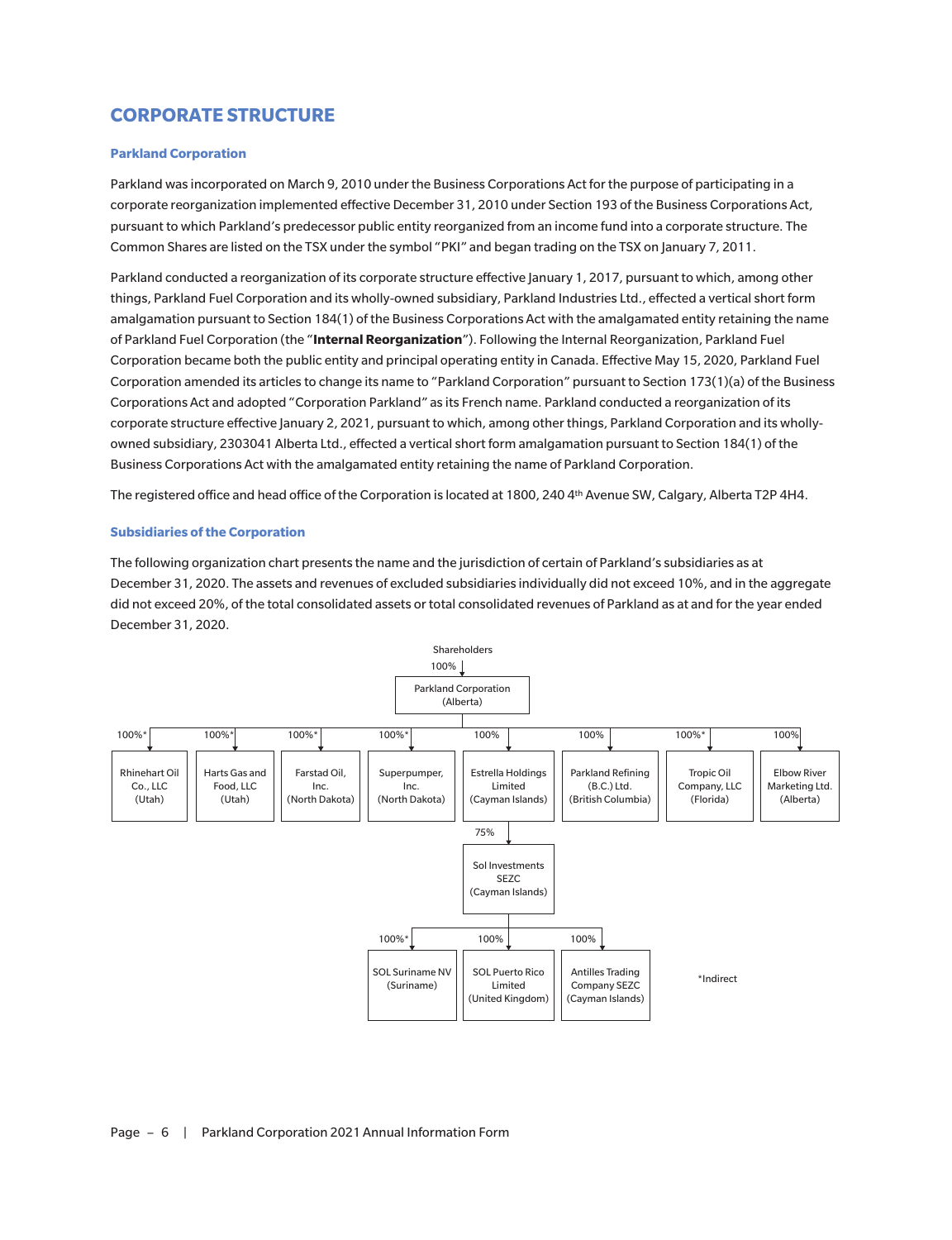# **GENERAL DEVELOPMENT OF THE BUSINESS**

Parkland is a fast-growing independent fuel and petroleum marketer and leading convenience store operator with operations across the Americas. Parkland serves customers through three channels: retail, commercial and wholesale, and optimizes its fuel supply across these channels by operating the Burnaby Refinery and leveraging a growing portfolio of supply relationships and storage and logistics infrastructure. Parkland's retail channel provides trusted and locally relevant fuel brands and convenience store offerings, including under the On the Run banner, in the communities it serves. The commercial channel delivers fuel, including diesel, home heating oil and propane, and provides related services to industrial customers and residential customers who tend to be located in rural communities. Parkland's wholesale channel is focused on serving large industrial clients, wholesale and reseller customers.

## **Three Year History**

## *2021 Updates*

On January 22, 2021, Parkland, through its subsidiary Elbow River Marketing USA Ltd., completed the acquisition of LPG terminals in Hankinson, North Dakota and Owen, Wisconsin. The assets include over 1 million gallons of above ground storage, 105 million gallons of annual throughput capacity as well as rail offloading and truck loading infrastructure at each terminal.

On February 1, 2021, Parkland completed the Story Acquisition. Story is a well-established retail and commercial fuel business headquartered in Bozeman, Montana. This acquisition adds scale and density to Parkland's existing Northern Tier ROC and expands its presence in the high-growth Montana and Idaho markets.

On February 26, 2021, Parkland announced it has entered into an agreement to acquire Conrad & Bischoff Inc. and its related companies (collectively, "C&B"). Through this acquisition, Parkland will establish a fourth U.S. ROC in Idaho Falls, Idaho. C&B is a well-established retail, commercial, wholesale and lubricants business with annual fuel and petroleum product volume of approximately 700 million litres. Family owned and operated since 1959, C&B's operations are concentrated in the fastgrowing markets of Idaho and western Wyoming with additional distribution capability into Utah, Nevada, Montana and other states. The transaction includes 58 retail locations, comprising 19 high-quality company owned sites featuring proprietary branded backcourts and 39 retail dealer sites. In addition, terminal operations with combined tank storage of 30 million litres and capacity for 88 rail cars adds significant supply optionality in the Rocky Mountains PADD IV.

On February 26, 2021, Parkland terminated the Intermediation Facility.

## *2020*

On February 14, 2020, Parkland completed the Kellerstrass Acquisition. Kellerstrass is based in Salt Lake City and has branches in Utah, Idaho and Wyoming. The transaction strengthens Parkland's existing Rockies ROC and brings highly efficient trucking, routing and distribution, strategic rail spur and storage assets, commercial cardlocks and 84 dealer retail locations.

On March 30, 2020, in response to the uncertain economic impact of COVID-19, Parkland announced a reduction in its 2020 Capital Expenditure program, the withdrawal of its 2020 Adjusted EBITDA guidance, and reiterated its financial strength and other corporate updates. See the press release dated March 30, 2020 for further details, which is available on Parkland's profile on SEDAR at www.sedar.com.

Parkland's Burnaby Refinery began its turnaround in February 2020 and on April 27, 2020 Parkland announced that it completed the 2020 Burnaby refinery turnaround and had begun the startup sequence for the facility.

On May 13, 2020, Parkland completed the ConoMart Acquisition. The ConoMart business includes seven retail sites located in and around Billings, Montana, USA. All seven retail sites feature a strong convenience store offering and a Conoco-branded forecourt.

On June 23, 2020, Parkland completed the sale, on a private placement basis, of \$400 million 2028 6.00% Senior Notes, issued at par. Parkland used the net proceeds from the offering along with cash on hand to redeem all of the 5.50% Senior Notes.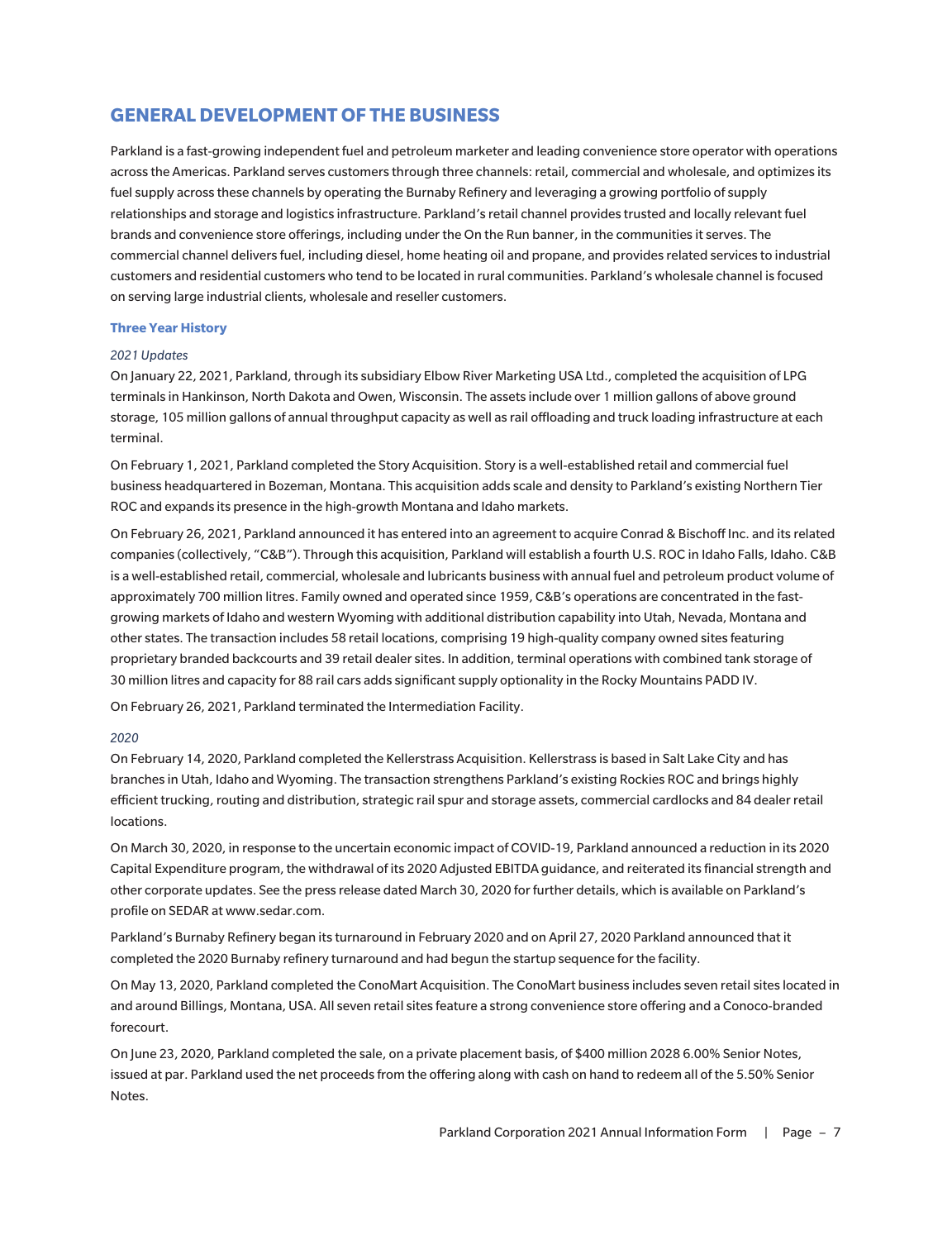On July 22, 2020, Parkland announced its collaboration with Amazon Web Services ("**AWS**") to further strengthen its customer value proposition and loyalty initiatives and accelerate its digital transformation. AWS as its strategic digital provider would enable Parkland to tap into leading expertise in machine learning and analytics to improve its logistics and enable frictionless commerce.

On September 10, 2020, Parkland announced that it had acquired the license for the exclusive use of the *On the Run* trademark in the majority of U.S. states and an option to purchase the *On the Run* U.S. trademark together with the license owner's *On the Run* franchise business. The acquisition positions Parkland to expand *On the Run* across the U.S. to create a unified, North American convenience store brand.

On September 30, 2020, Parkland published its inaugural Sustainability Report, which outlines its established environmental, social and governance practices and sets the stage for the development of an enterprise-wide sustainability strategy. The report includes insight into Parkland's 2019 operations and key 2020 milestones. It is aligned with recommendations from the Task Force on Climate Related Financial Disclosures ("**TCFD**") and includes guidance from the Sustainability Accounting Standards Board ("**SASB**") and the Global Reporting Initiative ("**GRI**").and is available at www.parkland.ca/Sustainability. See Supplementary Operational Information—Environmental, Social and Governance Committee for further details.

On December 3, 2020, Parkland entered into an agreement to acquire the assets of Story, which transaction closed in 2021 as described above.

On December 7, 2020, Parkland completed the SVO Acquisition. Based in Richfield, Utah, SVO is a well-established retail and commercial fuel business with annual fuel and petroleum product volume of approximately 350 million litres. SVO's primary operations are in Southwestern Utah along with a presence in Northern Utah and Colorado. The acquisition of SVO adds seven company retail locations and over 20 retail dealers in addition to robust diesel and lubricant distribution capabilities.

On December 31, 2020 Parkland completed the Carter Acquisition. Carter is a wholesale and commercial fuel distributor based in Flagstaff, Arizona. This acquisition complements Parkland's existing Utah and Arizona operations within its Rockies ROC and expands its presence in the high-growth Northern Arizona region.

#### *2019*

On January 8, 2019, Parkland announced that it had completed the indirect acquisition of 75% of the shares of SIL. The purchase price consideration totaled \$1,380 million, consisting of cash consideration of \$960 million net of estimated cash assumed, working capital adjustments and gain on a US dollar currency hedge and fair value of share consideration of \$423 million (representing 12.2 million Common Shares calculated using the trading price of \$34.56 per share). Following the closing of the Sol Transaction, Simpson Oil Limited (formerly Sol Limited) held 9.9% of the Common Shares of Parkland and the remaining 25% of SIL.

The assets and infrastructure acquired by Parkland as part of Sol Transaction consisted of: (i) Sol's retail businesses, which currently includes 259 company-owned or company-leased sites and 237 dealer-owned and dealer-operated sites under brands such as Esso, Shell and Sol; (ii) Sol's supply and distribution businesses, which included owned or leased infrastructure assets including 32 import terminals, seven pipelines, three marine berths and ten charter ships; (iii) Sol's commercial and industrial businesses, which supply gasoline, diesel, fuel oil, propane and lubricants; and (iv) Sol's aviation businesses, which operated in 13 countries.

The Sol Transaction extends Parkland's supply reach globally and builds on Parkland's supply advantage strategy, provides Parkland a significant South American and Caribbean growth platform for future strategic initiatives, as well as access to key markets in 23 countries and comprehensive supply infrastructure in the Caribbean and northern coast of South America. The Sol Transaction was a significant acquisition under National Instrument 51-102 and a business acquisition report was filed on March 25, 2019 in respect of the Sol Transaction and is available under the Corporation's profile on SEDAR at www.sedar.com.

In connection with the Sol Transaction, Estrella Holdings Limited, Parkland's wholly-owned subsidiary, and Sol Limited entered into a shareholder agreement in respect of SIL (the "**Sol Shareholder Agreement**"). The Sol Shareholder Agreement

Page - 8 | Parkland Corporation 2021 Annual Information Form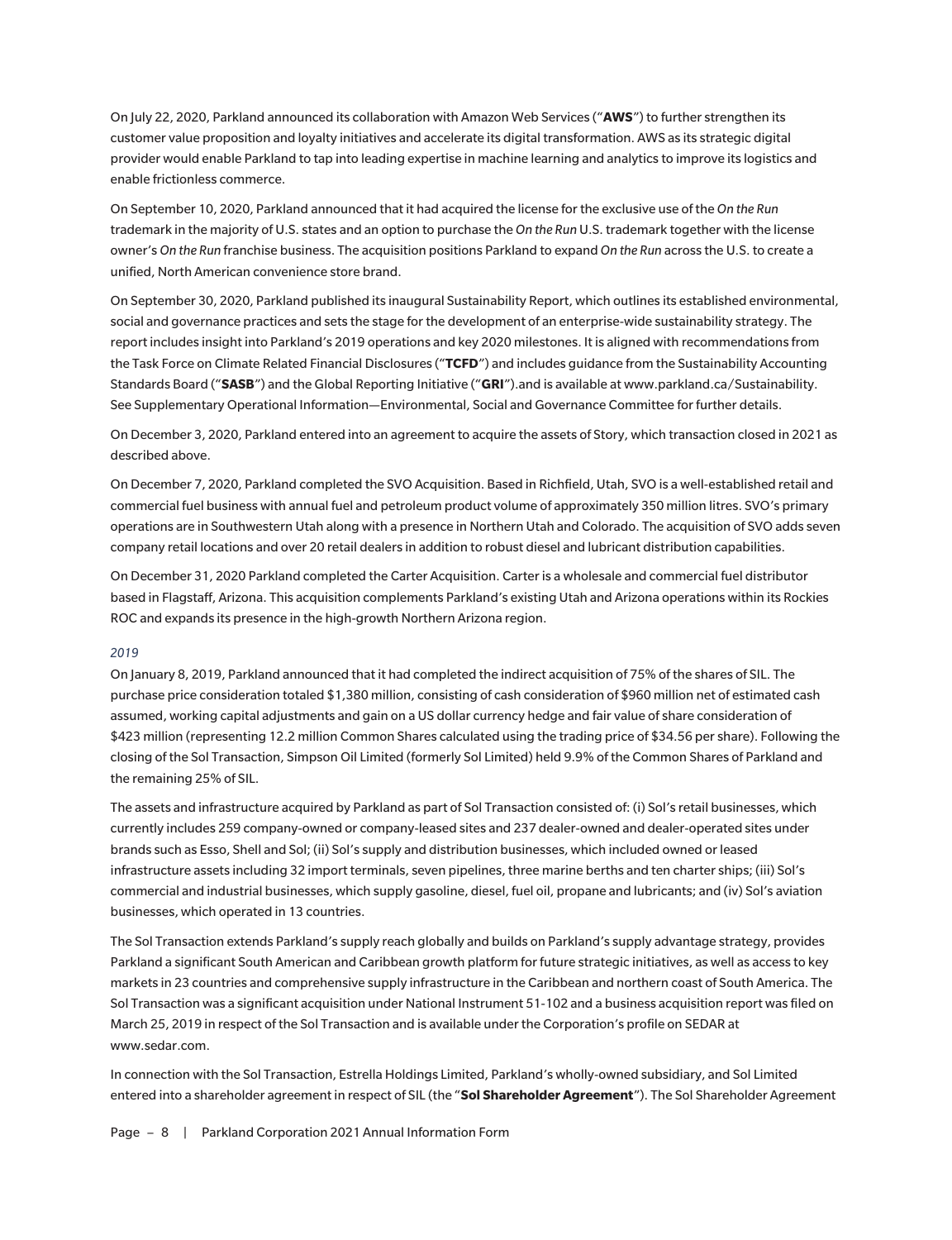includes a put right for Sol Limited to sell and a call right for Estrella Holdings Limited to acquire the remaining interest in Sol at a proportionate purchase price based on Sol's trailing-twelve-month adjusted earnings before interest, taxes, depreciation and amortization, multiplied by 8.5 and other adjustments calculated pursuant to the Sol Shareholder Agreement. Estrella Holdings Limited has the right to refuse the exercise by Sol Limited of its put right on up to two occasions.

Concurrently with the closing of the Sol Transaction, Parkland entered into the Credit Agreement – See "Description of Capital Structure – Indebtedness – Credit Agreements" for further details.

On June 1, 2019, Parkland completed the acquisition of substantially all the assets of Ken Bettridge Distributing Inc. ("**KB Oil**"), a bulk fuel and lubricants distributor and operator of fleet fueling, convenience stores and cardlock services in Southwest Utah and Southeast Nevada. The acquisition of substantially all of the assets that compromised KB Oil, pursuant to the terms of an asset purchase agreement dated May 9, 2019, continued Parkland's US growth strategy of establishing scale and was incorporated into Parkland's Rockies ROC headquartered in American Fork, Utah.

On July 10, 2019, Parkland announced the closing of its private placement of the 2027 5.875% US Senior Notes. The notes bear interest at a rate of 5.875% per annum and were priced at par. Parkland used net proceeds from this offering to repay in full the US Term Loan Facility due 2021 and to repay certain amounts outstanding under its revolving Credit Facilities. See "Description of Capital Structure – Indebtedness – 2027 5.875% US Senior Notes".

On September 5, 2019, Parkland announced the agreement to acquire all of the issued and outstanding equity interests of Tropic. Through the Tropic Acquisition, Parkland added a third ROC in the United States and expanded Parkland's presence in the southeastern US in line with Parkland's US growth strategy through the addition of a quality regional operator in a region that compliments Parkland's Caribbean business and supply advantage. The transaction closed on October 1, 2019.

On October 17, 2019, Parkland announced the launch of JOURNIE Rewards with Canadian Imperial Bank of Commerce as its strategic banking partner. The launch of JOURNIE Rewards brings Parkland's national network of fuel retail sites and On the Run convenience stores under a single proprietary rewards program with compelling fuel and merchandise offers, Canadawide.

On December 17, 2019, Parkland announced the completion of the acquisition of the assets of Mort Distributing Inc., and its affiliates ("**Mort**"). The Mort acquisition complemented and strengthened Parkland's existing Northern Tier ROC and allowed Parkland to further capture distribution efficiencies and enhance customer services across the Northern Tier ROC.

## *2018*

On March 23, 2018, Parkland announced the closing of its private offering of the 2026 6.00% US Senior Notes. The notes bear interest at a rate of 6.0% per annum and were priced at par. The net proceeds from this offering were used to repay certain outstanding amounts borrowed under the Credit Facilities. See "Description of Capital Structure – Indebtedness – 2026 6.0% US Senior Notes".

On April 9, 2018, Parkland announced the successful completion of a turnaround event at the Burnaby Refinery.

On August 13, 2018, Parkland closed the acquisition of all issued and outstanding equity interests of Rhinehart, a retail, commercial and lubricants business with operations in Utah, Colorado, Wyoming and New Mexico. The businesses acquired pursuant to the Rhinehart Acquisition include ten distribution facilities, nine retail sites and four cardlock facilities. The Rhinehart Acquisition provided Parkland with talented staff and scalable infrastructure needed to establish a ROC in the Rocky Mountain tributary. Rhinehart's operation platform was a driver of organic growth and enabled further acquisitions across the region that can leverage substantial existing capacity within current rail hubs, bulk storage terminals, and warehouses. See "Risk Factors – Acquisition and Integration".

On October 10, 2018, Parkland announced that it had entered into the Sol Business Combination Agreement, pursuant to which Parkland indirectly acquired 75% of the issued and outstanding shares in the capital of SIL.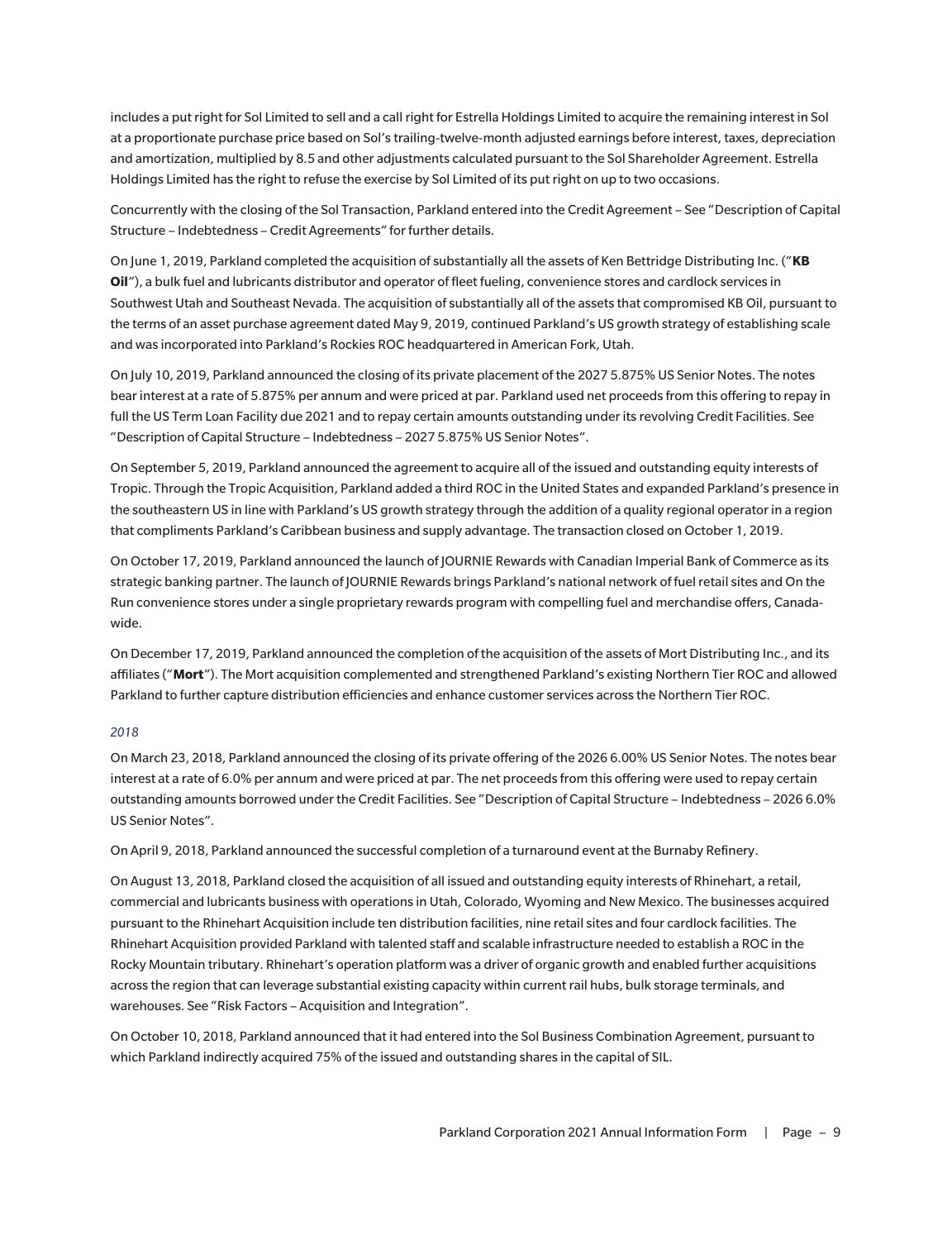On October 31, 2018, Parkland completed the acquisition of all outstanding equity interests of MVP. MVP is a retail, wholesale and lubricants business that distributes approximately 320 million litres of fuel and petroleum products annually and operates throughout North Dakota. The businesses acquired pursuant to the MVP Acquisition included three bulk plant terminals co-located with cardlock facilities, six retail sites with convenience stores, and a number of branded dealer arrangements. The MVP Acquisition accelerated the growth of Parkland's North Dakota business, particularly in the commercial fuel market.

On November 21, 2018, Parkland announced the closing of its private placement of the 2027 6.50% Senior Notes. The notes bear interest at a rate of 6.50% per annum and were priced at par. The net proceeds from this offering were used to repay amounts drawn on the Credit Facilities. See "Description of Capital Structure – Indebtedness".

On November 26, 2018, Parkland completed the acquisition of substantially all of the assets of Bradco Inc. ("**Bradco**"). Bradco was a provider of petroleum products, including lubricants and specialty products, and services to customers throughout the southwest United States. Bradco's business included the distribution of bulk oils from warehouses and terminals to locations in Arizona and New Mexico and four cardlock facilities located in Arizona.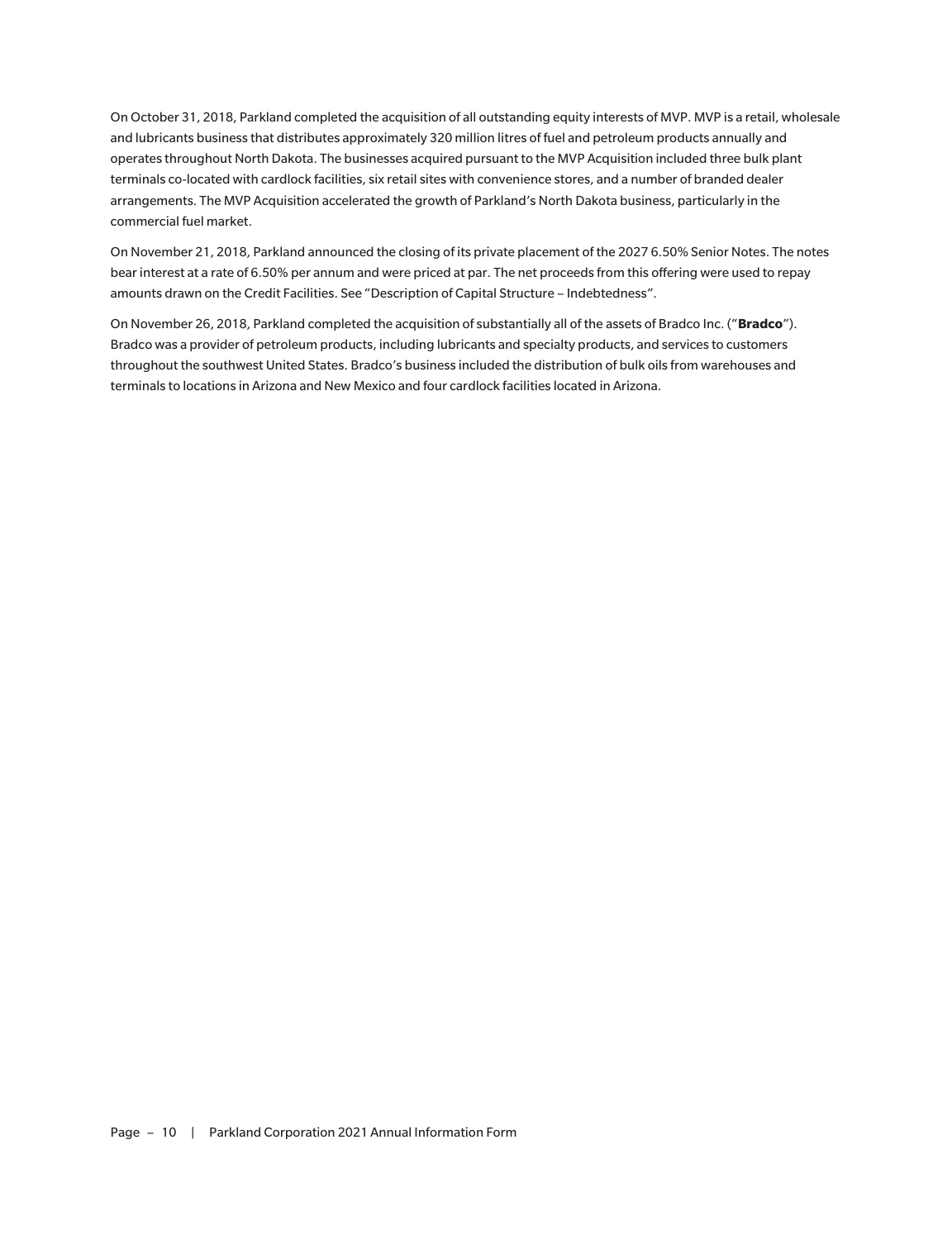# **DESCRIPTION OF THE BUSINESS OF THE CORPORATION**

## **Who We Are**

Parkland is a fast-growing independent fuel and petroleum marketer and leading convenience store operator with operations across the Americas. Our purpose is to power journeys and energize communities. Parkland serves customers through three channels: retail, commercial and wholesale, and optimizes its fuel supply across these channels by leveraging a growing portfolio of supply relationships and storage and logistics infrastructure and operating its Burnaby Refinery. Parkland provides trusted and locally relevant fuel brands and convenience store offerings, including its On the Run banner, in the communities it serves.

Through its Burnaby Refinery, and as part of its commitment to a lower carbon future, Parkland is focused on delivering the essential fuels its customers depend on but with lower carbon intensity. It was the first facility in Canada to use existing infrastructure and equipment to co-process bio-feedstocks along with crude oil to produce low carbon fuels, which have less than one eight of the carbon intensity of conventional fuels. Parkland provides trusted and locally relevant fuel brands and convenience stores, including its On the Run convenience store brand in the communities it serves. The Company continues to expand On the Run in Canada and the U.S and aims to create a unified North American convenience store brand. Driven by its customer focus, Parkland has connected over 1,000 of its Canadian fuel retail sites and On the Run convenience stores under our proprietary rewards program called JOURNIE™ Rewards. In addition to offering customers compelling fuel and merchandise offers, JOURNIE™ Rewards is a powerful customer loyalty offer with national scale.

Parkland is designed to capture value across its entire value chain and is advancing its proven strategy of growing organically through its deep pipeline of organic opportunities, realizing a strong supply advantage, acquiring prudently and integrating successfully through its established acquisition and integration capabilities. Parkland is also focused on expanding margins across its fuel and non-fuel categories, and its diversified and resilient platform provides stability and multiple avenues for growth including but not limited to opportunities in low-carbon fuels. Parkland has a proven track record of returns, a multichannel marketing capability with difficult to replicate assets and a diversified and resilient business model. Parkland has significant financial flexibility and allocates its capital prudently. At the core of our strategy are our people, as well as our values of safety, integrity, community and respect, which are embraced across our organization. Parkland has a diverse geographic and product platform across 25 countries.

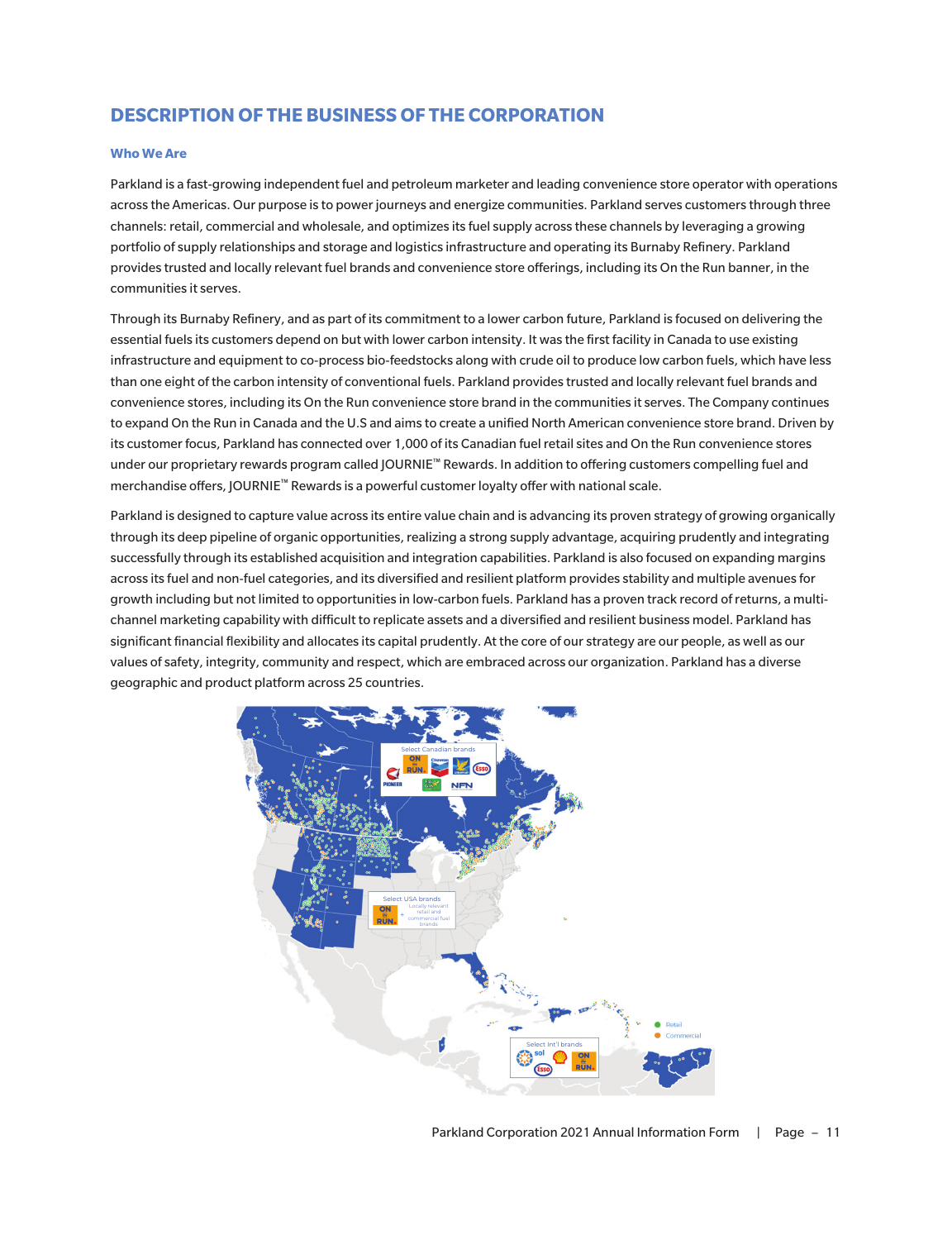The below table sets out Parkland's key operating assets across its operations as at December 31, 2020.

| <b>Key Operating Assets</b>           | Canada | <b>USA</b>               | <b>International</b>     | <b>Total</b> |
|---------------------------------------|--------|--------------------------|--------------------------|--------------|
| Retail Company & Dealer sites         | 1,832  | 391                      | 494                      | 2717         |
| Cardlock sites                        | 162    | 36                       | $\overline{\phantom{a}}$ | 198          |
| Net refining interest (mmbls/d)       | 55     | $\overline{\phantom{a}}$ | 4                        | 59           |
| Terminals, bulk plants & transloaders |        | $\checkmark$             |                          |              |
| Marine / Aviation                     |        |                          |                          |              |

Parkland has three main sources of revenue: (i) gas and diesel, (ii) LPG and other fuel and petroleum products, and (iii) non-fuel products, including convenience store, lubricants and other non-fuel items. The following graphs show Parkland's revenue for each main revenue source for the fiscal years 2019 and 2020.



## **Core Capabilities**

While Parkland's reach extends across the Americas, its service and value propositions are local. Parkland's core capabilities include:

- leading convenience store brands tailored to local markets, along with fuel marketing capability with the ability to provide local services through retail and commercial networks;
- broad supply and distribution infrastructure with a reach and scope that allows it to identify opportunities between markets in which other independents may not be able to capitalize;
- a diverse portfolio of regional markets, brands and products that help mitigate the risk of market, economic, operational and environmental disruptions in any one market;
- supply security through the Burnaby Refinery and supply relationships and agreements with all major refiners supplying in the markets where Parkland operates; and
- distribution channels that provide a balanced sales portfolio of gasoline, diesel and propane that gives Parkland a competitive supply advantage and customers a broad product offering.

These core capabilities are achieved by Parkland's strategic plan which consists of the following pillars:

## Grow Organically

Parkland drives organic growth by leveraging its portfolio of products and services, industry leading brands, expansive network and operational excellence to create meaningful and differentiated customer value and loyalty propositions. The company has invested capital into growth opportunities that strengthen its entire business, optimizes its supply chain to lower product costs, and leverages technology, proprietary data and its brands to continuously enhance its customer value

Page - 12 | Parkland Corporation 2021 Annual Information Form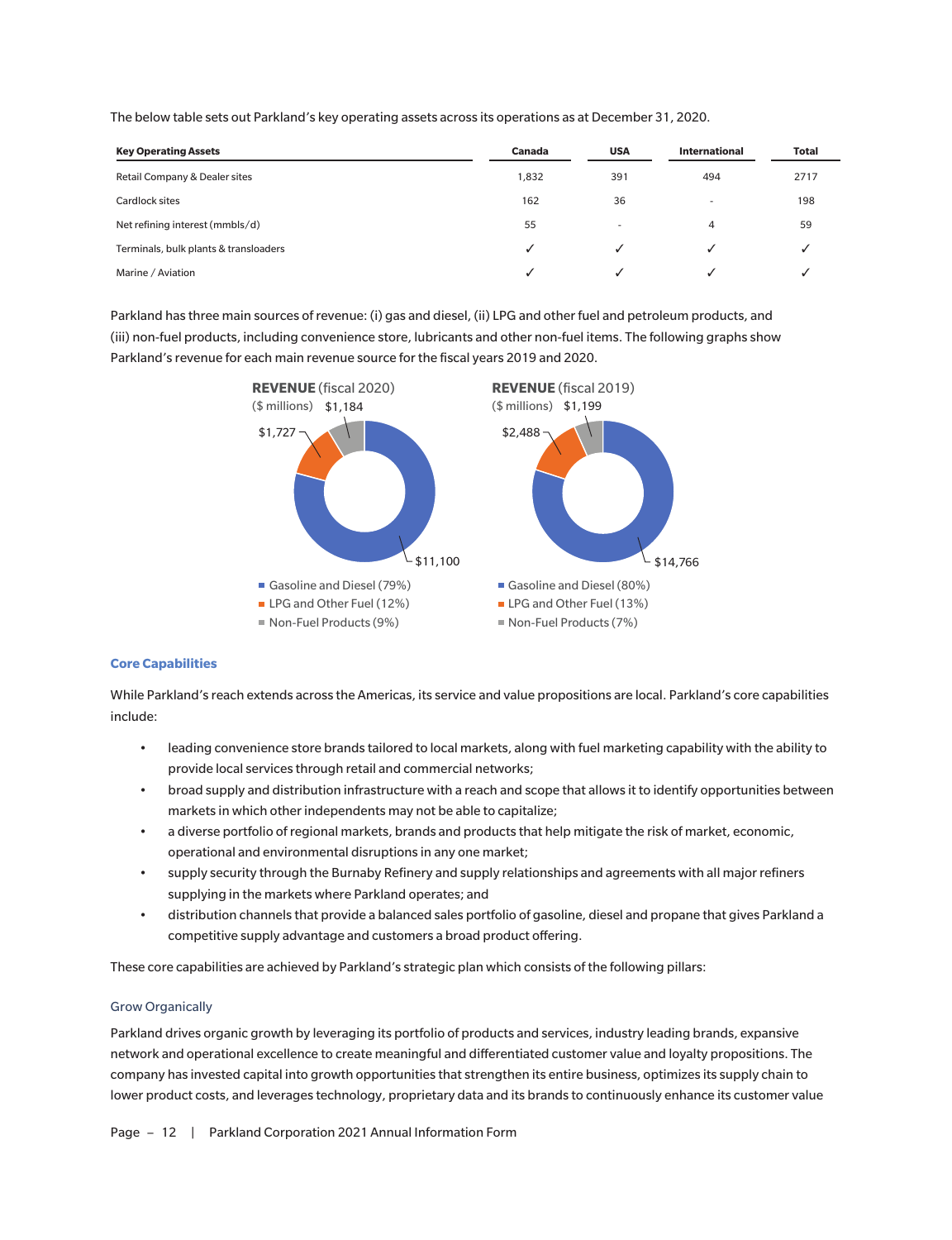and loyalty propositions. Parkland continuously advances and evolves these capabilities to position itself to win in each of its markets. Organic growth opportunities by operating segment include the following:

## Canada

- NTI gas stations and convenience stores;
- On the Run rebrands and retrofits;
- continued expansion of JOURNIE Rewards;
- private label products roll-outs, including food offerings under the 59th Street Food Co.™ brand and other merchandize under the Cargo™ brand;
- expansion of Parkland's bulk propane business.

## USA

- growing commercial and national accounts business;
- NTI gas stations and convenience stores;
- On the Run rebrands and retrofits.

## International

- NTI gas stations and convenience stores;
- expansion of LPG and aviation services business;
- growth in servicing the natural resources economies, in particular in Guyana and Suriname;
- optimization of supply and trading operations and logistics.

## Supply

- marine and rail import opportunities in eastern Canada;
- further low carbon fuel development through co-processing at the Burnaby Refinery;
- capital-light infrastructure opportunities, such as transloading facilities.

## Supply Advantage

Parkland has built a strong supply advantage across its entire business that is underpinned by proprietary assets, supply flexibility, logistics and trading capabilities. The Company strives to capture economics across the value chain and enhance margins by leveraging its scale and product diversity, and sources the most economic products by leveraging its transportation and storage capacity. Parkland's supply advantage is supported by the safe and reliable operation of the Burnaby Refinery, coupled with purchasing a full suite of products from third party refiners and suppliers. The Company safely, efficiently and reliably supplies its own retail, commercial and wholesale sales network and drives incremental value through third-party sales.

## Acquire Prudently and Integrate

The Company has a proven track record of identifying, acquiring and integrating leading regional operators that complement, strengthen and expand its business. Parkland is skilled at effectively integrating acquired companies, including driving operational efficiencies, capturing synergies and creating value with support from its supply advantage and marketing platform. The combination of its supply advantage, integration capabilities and experience across all fuel marketing channels positions Parkland to be a regional consolidator of the often-fragmented fuel distribution market. Parkland's disciplined acquisition approach has allowed it to excel at acquiring complex target portfolios in supply inefficient markets.

## Enable Our Teams to Succeed

People are at the core of Parkland's strategic imperatives. We are committed to enabling our teams to succeed by recruiting and developing high-calibre people, fostering engagement, building an industry-leading organizational culture and investing in technology that supports efficiency and productivity. Our purpose is to power journeys and energize communities. We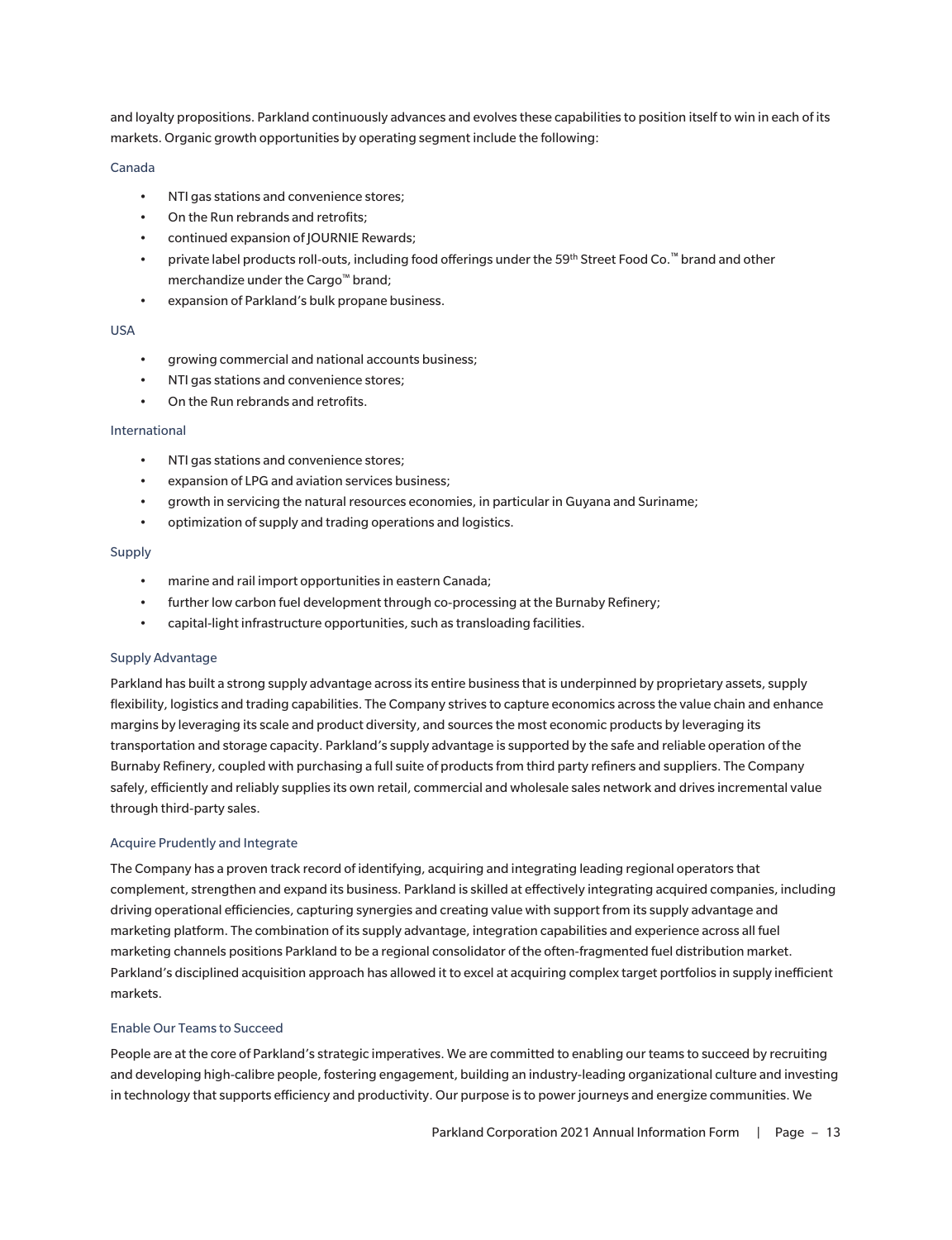champion the Parkland BOLD behaviours by empowering our employees to Build, Own, Lead and Deliver on their mandates. Our employees also embrace our Parkland values of safety, integrity, community and respect, which are at the core of everything we do. At Parkland, our employees are our most important resource and by investing in our people, we are directly contributing to the success of our organization.

## **Operating Segments**

For the year ended December 31, 2020, Parkland's business comprised four operating segments: Canada, USA, Supply and International. Parkland's business also includes a non-operating Corporate segment.

## Canada

Canada (formerly presented as the individual segments "Canada Retail" and "Canada Commercial") operates and supports a coast-to-coast network of 1,832 retail gas stations, 162 cardlock sites, bulk fuel, propane, heating oil, lubricants, and other related services to commercial, industrial, and residential customers. Canada operates under five key retail fuel brands: Ultramar, Esso, Fas Gas Plus, Chevron, and Pioneer. In addition, Canada operates a leading convenience store brand, On the Run, as well as other convenience store brands that will be migrated over time to the On the Run brand where appropriate. In addition, Canada serves its commercial customer base through a family of brands including Ultramar, Bluewave Energy, Pipeline Commercial, Chevron, Columbia Fuels and Sparlings Propane. Canada's key operating assets as at December 31, 2020 are set out in the table below:

| <b>Key Operating Assets</b>     | Canada |
|---------------------------------|--------|
| Company retail sites            | 650    |
| Dealer retail sites             | 1182   |
| Total retail service stations   | 1832   |
| Commercial cardlock sites       | 162    |
| Net refining interest (mmbls/d) | 55     |
| Terminals/bulk plants           | 5      |

Parkland employs a multi-brand strategy in its Canada retail business. The following brands provide a robust offering to satisfy many fuel and convenience store market segments:

- **Ultramar** Ultramar is one of the most recognized retail fuel brands in Quebec, Ontario and Atlantic Canada. Parkland has exclusive rights to use the Ultramar brand with the exception of sites retained by Alimentation Couche-Tard as part of the Ultramar Acquisition.
- **Esso** Parkland's Esso-branded wholesaler agreement provides Parkland with the opportunity to offer Esso's nationally-recognized premium brand to Parkland's own network and to independent dealers.
- **Fas Gas Plus** Fas Gas Plus is a community-focused independent brand that brings consumers a strong loyalty program and knowledgeable and friendly retailer operators and dealers.
- **Chevron** Chevron is a premium brand based principally in the Greater Vancouver area with locations across British Columbia and Alberta. Other offers include Town Pantry, and On the Run branded convenience stores and Triple O's branded franchise restaurants. Parkland is an exclusive distributor of Chevron-branded fuels in western Canada.
- **Pioneer** Pioneer is an Ontario-based brand with high customer value, largely located in suburban/commuter markets that offers a market-leading competitive fuel price, and convenient locations.
- **On the Run convenience store brand** Parkland is the franchisor and trademark owner of the On the Run convenience store brand in Canada. On the Run provides Parkland with a nationally recognized and reputable convenience store brand that is expected to grow and enhance our convenience store offering in company-owned and franchise locations. As of December 31, 2020, Parkland has a total of 267 company-owned and franchised locations in Canada.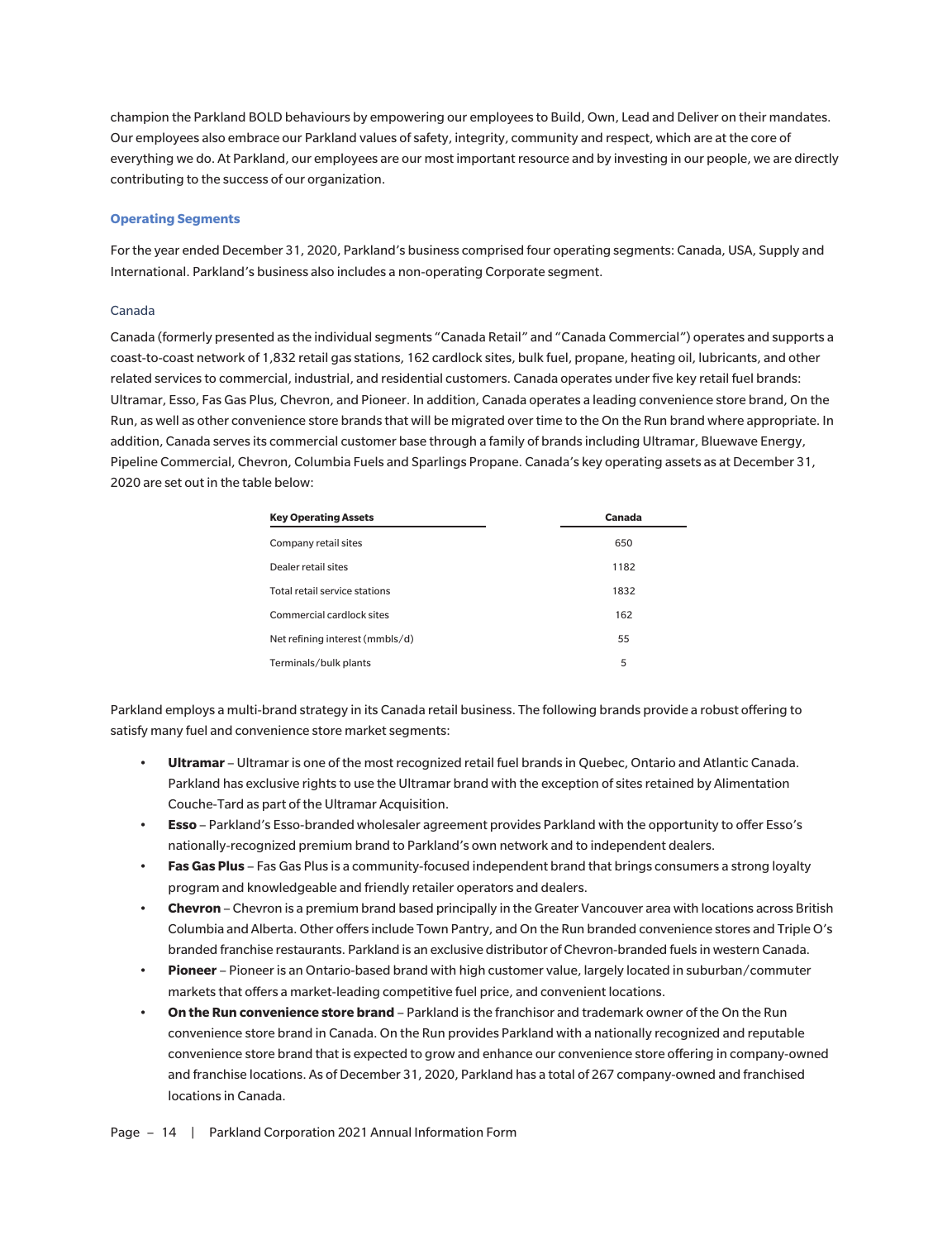In Canada's retail business, strategic marketing initiatives continue to progress with programs designed to drive convenience store traffic, build basket size and enhance enterprise gross margin. In 2020, Parkland announced an extension of its relationship with Triple O's to bring fresh, high quality food options to On the Run locations in new Canadian markets. This expansion included opening the first Triple O's location in Calgary with plans to open locations in Ontario in 2021. Parkland's private label food brand, 59th Street Food Co.™, and non-food brand, Cargo™, offer a range of quality convenience goods with over 70 products in market and additional launches planned for 2021 and beyond. Amazon Hub Lockers, which drive incremental customer traffic, were introduced at 70 locations, with additional installations planned for 2021. The M&M Express Frozen Foods offer was made available at 79 locations in 2020, providing customers with high-quality frozen food options and more reasons to choose On the Run. Parkland launched SkipTheDishes, a third-party delivery service, at over 150 of its locations in 2020 and plans to expand in early 2021 and introduce other delivery partners. In 2020, Parkland announced a collaboration with Amazon Web Services ("**AWS**") to strengthen its customer value proposition, loyalty initiatives and digital transformation. The Parkland's JOURNIE™ Rewards continued to deliver value for customers and Parkland and reached approximately 1.5 million members in 2020. Parkland plans to continue to enhance the JOURNIE™ Rewards in 2021 and to expand its mobile app capabilities.

Canada operates its retail business under two main business models:

- **Company** The Company business model includes sites that are owned or leased by Parkland and are operated and managed by either Parkland or independent retailers on its behalf. Parkland owns the fuel inventory and maintains control of the retail selling price at the pumps. Convenience store inventory may be owned by the retailer or Parkland. If the site is operated by a retailer, Parkland pays the retailer a commission and collects from the retailer percentage fees on the convenience store sales or gross margin. Sites operating under industry models such as CORO and COCO are included under the Company business model.
- **Dealer** The Dealer business model includes sites owned or leased by an independent dealer or Parkland and are operated and managed by the independent dealer. Parkland secures long-term fuel supply contracts with the dealer, usually between 5 and 20 years in length, and supplies fuel to the dealer based on independently published rack prices. The dealer owns the fuel inventory and maintains control of the retail price selling at the pumps, unless the inventory was supplied to the dealer by Parkland on consignment, in which case Parkland owns the fuel inventory and determines the retail price selling at the pumps. Convenience store inventory is owned by the dealer. Sites operating under industry models such DODO, CODO, or consignment dealer-operated fall under the Dealer business model.

|                                     | <b>Ultramar</b> | Esso | <b>Fas Gas</b><br>Plus | Chevron | Pioneer | Race<br>Trac | Other | Total |
|-------------------------------------|-----------------|------|------------------------|---------|---------|--------------|-------|-------|
| Company sites                       | 171             | 73   | 89                     | 174     | 131     |              | 11    | 650   |
| Dealer sites                        | 444             | 505  | 92                     | 24      | 50      | 53           | 14    | 1,182 |
| Site count, as at December 31, 2020 | 615             | 578  | 181                    | 198     | 181     | 54           | 25    | 1,832 |
|                                     |                 |      |                        |         |         |              |       |       |
| Company sites                       | 169             | 74   | 89                     | 170     | 127     |              | 11    | 641   |
| Dealer sites                        | 463             | 513  | 94                     | 23      | 43      | 54           | 18    | 1222  |
| Site count, as at December 31, 2019 | 632             | 587  | 183                    | 193     | 170     | 55           | 29    | 1849  |
|                                     |                 |      |                        |         |         |              |       |       |
| Net change in site count            | (17)            | (9)  | (2)                    | 5       | 11      | (1)          | (4)   | (17)  |

The following table provides site count by brand and business model within Canada's retail business:

The change in site count is attributable to network plan optimization and routine site count fluctuations as a result of new site builds (also known as new-to-industry, or NTI sites), new dealers, site conversions, site sales, site closures, or site rebranding. 10 NTI sites were added and 1 site was closed in the year ended December 31, 2020, increasing the number of Company sites from 641 to 650. The site count for the dealer sites decreased by 26 sites for the year ended December 31, 2020 from 1,208 to 1,182 as a result of adding 33 new sites and attrition of 59 sites.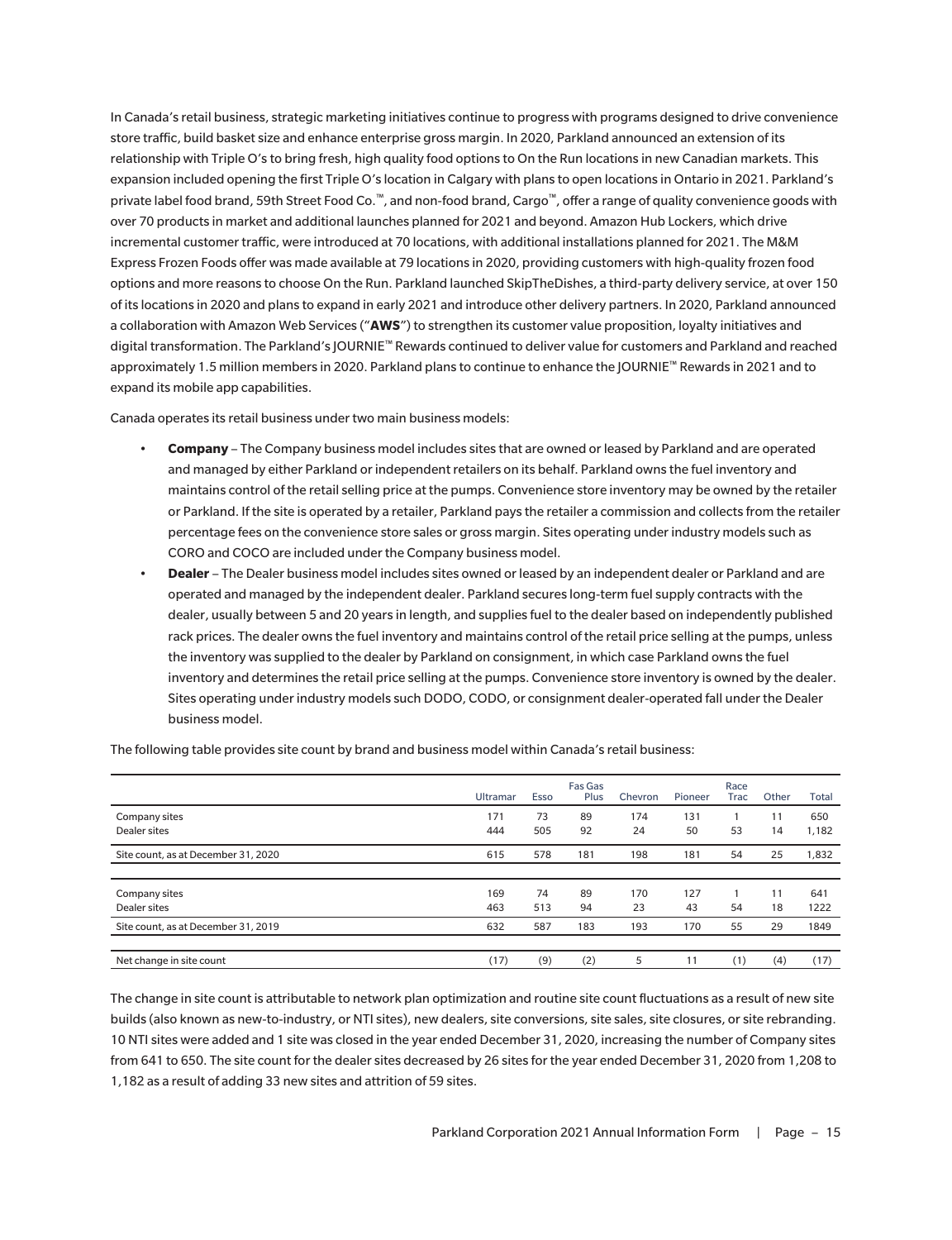Canada's commercial business delivers bulk fuel, bulk propane, heating oil, lubricants and other related products and services to commercial, industrial, wholesale and residential customers across Canada through an extensive delivery network. Canada Commercial also has an extensive cardlock network that includes commercial truck fueling stations and marine fuel facilities. Parkland uses a variety of regionally relevant trade names, service marks and trademarks in the businesses that are considered by Parkland to be important and valuable in marketing its products. Canada Commercial's customer base is diverse, supplying a broad cross-section of industries across Canada including oil and gas, construction, mining, forestry, fishing and transportation. Parkland also sells propane and heating oil to residential and commercial customers. The family of brands included in this segment includes Ultramar, Bluewave Energy, Pipeline Commercial, Chevron, Columbia Fuels, Sparlings Propane, Island Petroleum and Propane Nord Ouest (PNO). In 2019, Parkland rebranded Bluewave Energy in eastern Canada locations to Ultramar, enabling Parkland to leverage the strength of its Ultramar branded retail network to drive future growth and sustained profitability through a fuel delivery network ("**National Fueling Network**" or "**NFN**"). Canada Commercial goes to market through four ROCs, which enables us to meet local market needs effectively and maintain a high level of customer service.

The Canadian operations achieved a number of successes in 2020, including delivering 20 consecutive quarters of C-Store single store sales growth and the successful launch of JOURNIE™ Rewards in retail stations across several of Parkland's brands, including Chevron, Pioneer and Ultramar sites. Parkland continues to have strong momentum from its proprietary loyalty program, JOURNIE™ Rewards, along with its exclusive financial institution partnership with CIBC. Over 1000 locations are now active in the program and our active membership is about 1.6 million.

## USA

USA supports a network of gas stations and delivers bulk fuel, lubricants and other related products and services to customers throughout Arizona, Colorado, Florida, Idaho, Minnesota, Montana, New Mexico, Nevada, North Dakota, South Dakota, Utah and Wyoming. USA is a platform for growth in the United States and provides Parkland export opportunities for products from western Canada as well as synergies with International and Supply. Brands in this segment include SPF Energy, Farstad Oil, Superpumper, Rhinehart, Tropic, ConoMart and On the Run. USA operations are conducted out of three ROCs – the Northern Tier, Rocky Mountains and Southeast – and through the following divisions:

- **Wholesale & Commercial** USA manages fuel supply contracts, purchases fuel form suppliers, distributes through rail and highway carriers, and serves wholesale customers, retailers, small resellers and commercial operators. USA operates a large fleet of trucks that delivers wholesale fuels and commercial lubricants to customers. Further, it also includes retail sites under the Dealer models. USA supplies to 324 Dealer sites, which include a number of multi-site dealer chains with both branded and unbranded relationships. Refer to the "Canada" section above for a description of Dealer sites. This division also operates a network of 39 fuel product terminals, 36 cardlocks and bulk plants to service commercial customers in the regions that USA operates.
- **Retail** USA operates and services a network of retail service stations under the Company model. USA has 67 Company sites, often co-branded with a major brand in the forecourt. Refer to the "Canada" section above for a description of Company sites. USA retail brands include ARCO, Cenex, Chevron, Marathon, Philips 66-Conoco, Shell, Sinclair and Exxon Mobil. USA offers a diverse product mix through various brands at its convenience stores.
- **Lubricants** USA delivers ExxonMobil and Parkland's branded Ridgeline lubricants, chemicals, ancillary automotive products, and equipment to commercial, industrial and wholesale customers through an extensive delivery network in the regions that Parkland operates. The Ridgeline Lubricants line of products includes heavy duty engine oil, transmission hydraulic fluids as well as specialty bar and chain oil products.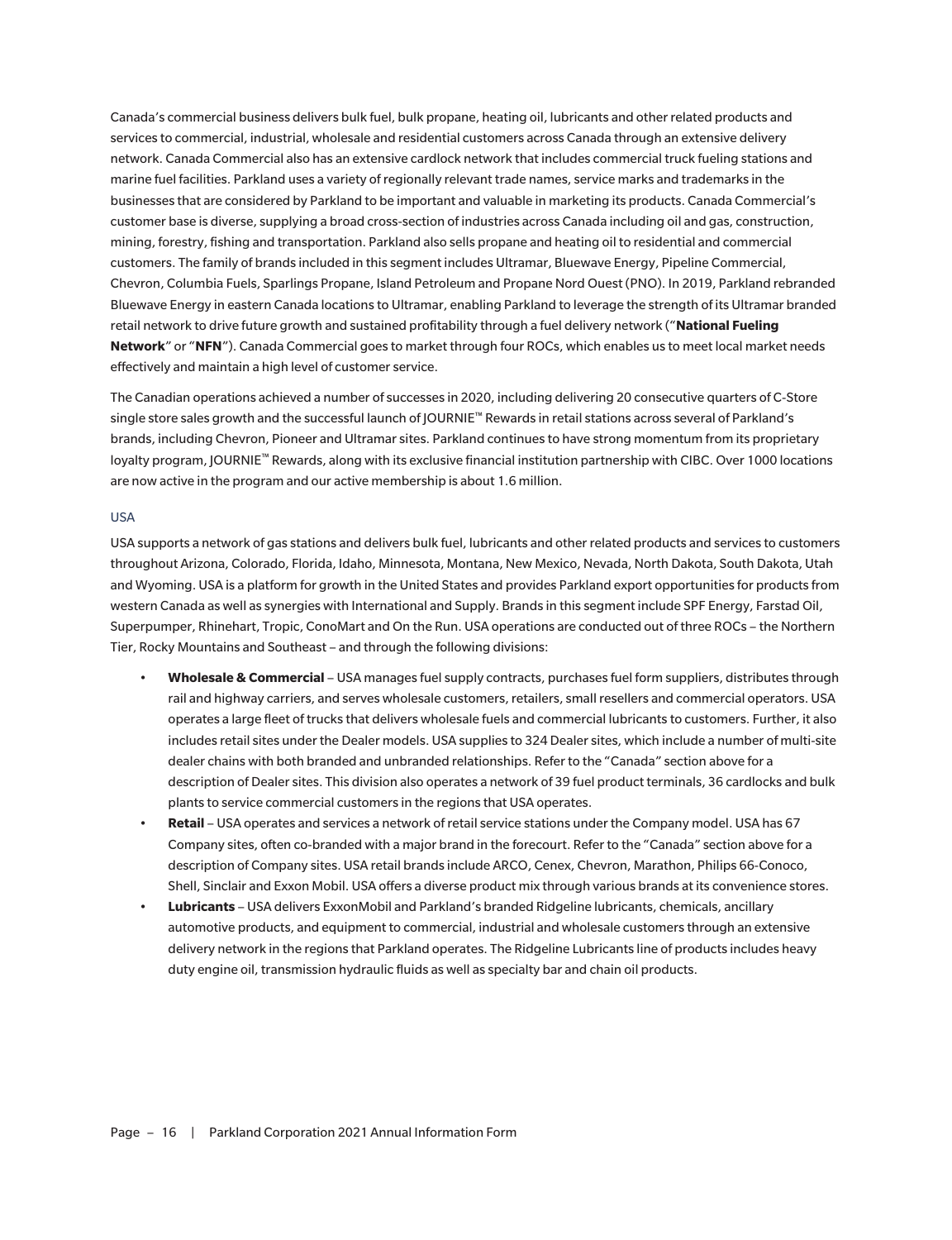USA's key operating assets as at December 31, 2020 are set out in the table below:

| <b>Key Operating Assets</b>           | <b>USA</b> |
|---------------------------------------|------------|
| Company retail sites                  | 67         |
| Dealer retail sites                   | 324        |
| Total retail service stations         | 391        |
| Commercial cardlock sites             | 36         |
| Terminals, bulk plants & transloaders | 39         |

The USA segment is a platform for growth for Parkland, presenting an opportunity to consolidate fragmented regional markets where we have a supply advantage. During 2020, USA completed the Kellerstrass Acquisition, the ConoMart Acquisition, the SVO acquisition and the Carter Acquisition. In February of 2021, USA also completed the Story Acquisition. The ConoMart business includes seven retail sites located in and around Billings, Montana, USA. All seven retail sites feature a strong convenience store offering and a Conoco-branded forecourt. The Kellerstrass Acquisition added nine distribution facilities and five cardlocks. The Kellerstrass business continues to strengthen the Rocky Mountains ROC by adding a highquality, 84-site retail dealer business as well as additional commercial fuel distribution and a 17-car rail spur. The acquisition of SVO adds seven company retail locations and over 20 retail dealers in addition to robust diesel and lubricant distribution capabilities. The Carter Acquisition complements Parkland's existing Utah and Arizona operations within its Rockies ROC and expands its presence in the high-growth Northern Arizona region, while the Story Acquisition adds scale and density to Parkland's existing Northern Tier ROC and expands its presence in the high-growth Montana and Idaho markets. On September 10, 2020, Parkland acquired the license for the exclusive use of the *On the Run* trademark in the majority of U.S. states. The acquisition enables Parkland to expand *On the Run* across the U.S. to create a unified, North American convenience store brand.

## **Supply**

## **Overview**

Supply serves the Canada, USA and International segments as well as external customers. Supply consists of logistics, marketing, supply, distribution and the Burnaby Refinery. This segment supports Parkland's strategic objectives by manufacturing transportation fuels, procuring feedstocks and fuels from third parties, and transporting (via ship, rail, truck and pipeline), storing and marketing fuel, crude oil and LPGs to serve a wide range of customers across North America and the Caribbean. Supply also manufactures and sells aviation fuel to airlines operating out of the Vancouver International Airport. Major sales categories are:

- gasoline and diesel;
- LPG, which includes propane and butane; and
- other fuel and petroleum products, which include crude oil, aviation fuel, asphalt, fuel oils, gas oils, ethanol and biodiesel.

**Contracts** – Parkland maintains fuel supply contracts with multiple refiners, wholesale and trading suppliers. This diversity of supply, combined with strategic storage, allows Parkland to obtain fuel at competitive prices and enhances fuel supply security for Parkland owned sites and for all Parkland customers.

**Purchases** – Supply sources fuel from third party suppliers and sells, at an arm's length transfer price, to Parkland's Canada and USA segments. Supply also provides transportation services to the Canada segment at an arm's length transfer price. Parkland uses its leased rail car fleet and leverages its network of North American relationships with a view to match purchase and sales contracts and execute on a strategy of geographic and seasonal arbitrage.

**Transportation, Storage and Terminalling** – Supply transports fuel across North America, the Caribbean and the northern part of South America by truck, rail and ship, using its trucking fleet, 2,565 leased rail cars and 13 charter vessels. The Supply storage network includes access to owned fuel storage terminals in Burnaby, Port Hardy and Hatch Point, British Columbia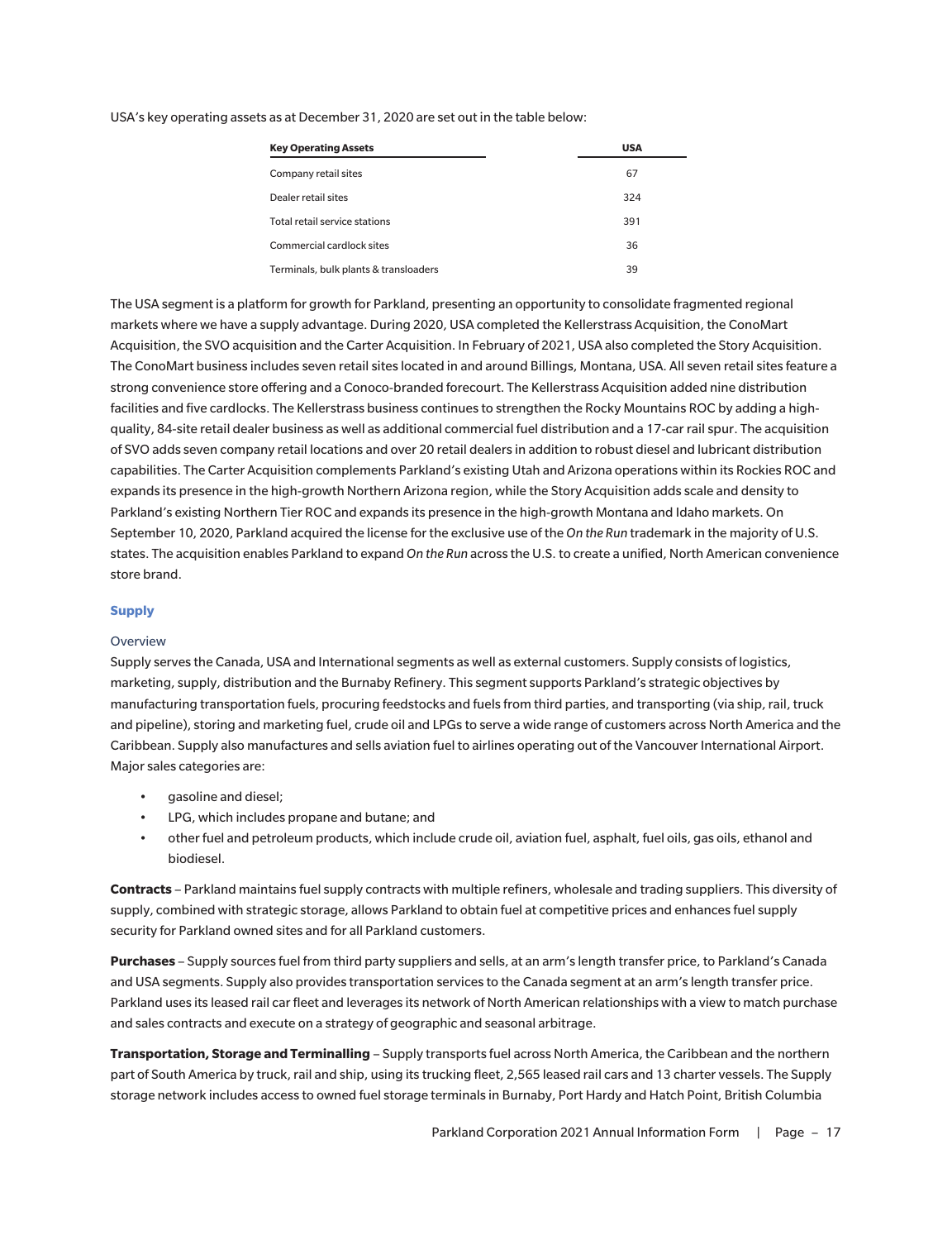and Bowden, Alberta, as well as leased tanks in Montréal, Quebec. The Supply network in Canada also oversees the Milton, Ontario and Hamilton, Ontario rail transloads which receive rail shipments from various supply locations and transfer fuel directly into trucks for delivery to various locations. Parkland's USA supply network has access to fuel storage terminals, tanks, rail trans locals, marine terminals and pipelines throughout the US.

On December 1, 2020, Parkland acquired a new petroleum products terminal in Chicoutimi, Quebec from Valero Energy Inc. On January 22, 2021, Parkland, through its subsidiary Elbow River Marketing USA Ltd., completed the acquisition of propane terminals in Hankinson, North Dakota and Owen, Wisconsin. The assets include over 1 million gallons of above ground storage, 105 million gallons of annual throughput capacity as well as rail offloading and truck loading infrastructure at each terminal.

## Refinery Operations

The Burnaby Refinery provides Parkland with a valuable asset that has operated with a track record of highly reliable operations since 1935 and is ideally located to serve the British Columbia market as the largest of only two refineries in the province, and the only refinery in the Vancouver supply area. Additionally, it is highly integrated with Parkland's retail, commercial, and wholesale businesses, with approximately 85% of the refined product output being sold to Parkland's retail and commercial network.

The Burnaby Refinery includes two crude units, including a 25,000 barrel per day crude unit and a 30,000 barrel per day splitter, that are designed to process Canadian light and medium crudes. Substantially all of the crude oil sourced by the Burnaby Refinery is delivered from Alberta by the TMPL and comprises primarily light sweet crude, with some portion of Canadian synthetic crudes. This pipeline is the most efficient and reliable source to access crude oil. TMPL is a common carrier pipeline with a throughput capacity of approximately 300,000 barrels per day and transports crude oil and refined petroleum products from Edmonton, Alberta to refineries and terminals in British Columbia and Washington state. Line space on the TMPL will be apportioned based on nomination verification procedures based on the pipeline's historical deliveries to each facility connected to the pipeline at a land destination as defined on the tariff approved by the NEB. Based on the Burnaby Refinery's historical usage Parkland's capacity on the pipeline varies with market conditions. To manage month to month variability, Parkland has established systems, processes and resources to make the most economic supply decisions within the logistical and operational constraints. Parkland also sources crude oil or other feedstocks by vessel, rail and truck when economically viable. Other feedstocks used by the Burnaby Refinery include vacuum gas oil, butane, isooctane, biofuels (including tallow and canola) and naphtha.

Since 2017, Parkland's Burnaby Refinery has been processing renewable feedstocks alongside conventional crude oil. This method is called co-processing and it produces renewable gasoline, diesel and jet fuel which produce fewer GHGs than conventional liquid fuel. Co-processed fuels can be safely used in existing vehicles without modification. To date, the Burnaby Refinery has co-processed canola oil and tallow, and is exploring the use of forest residuals, wastewater biomass and carbon capture liquids as feedstocks. Parkland is proud to be the first refinery in Canada to successfully co-process using existing refinery infrastructure and expertise. Parkland's co-processed fuels have approximately 1/8 of the carbon intensity of conventional fuels. Through co-processing, Parkland took the equivalent of 15,000 cars off the road in 2019 and it is estimated that it took the equivalent of 40,000 cars off the road in 2020.

Refineries undergo periodic turnarounds to upgrade operating units and perform scheduled maintenance from time to time. The Burnaby Refinery began its turnaround in February 2020 and it was completed late April 2020 During the turnaround, Supply maintained uninterrupted fuel supply for customers, even though the planned duration was extended primarily due to certain challenges, some of which were COVID-19-related. Post-turnaround, Parkland has managed the refinery production rates to meet reduced product demand associated with COVID-19. In the fall of 2021, there will be a turnaround of the Burnaby Refinery with a full refinery outage to support a catalyst change in the diesel hydrotreater ("**DHT**") and some complimentary maintenance in the naphtha hydrotreater ("**NHT**"), as well as a turnaround on the Alkylation unit. The Burnaby Refinery will restart once the DHT / NHT work is completed, which is expected to take less than a month. The Alkylation unit turnaround, which will be ongoing after the Burnaby Refinery has restarted, will take approximately 6 weeks**.**

Page - 18 | Parkland Corporation 2021 Annual Information Form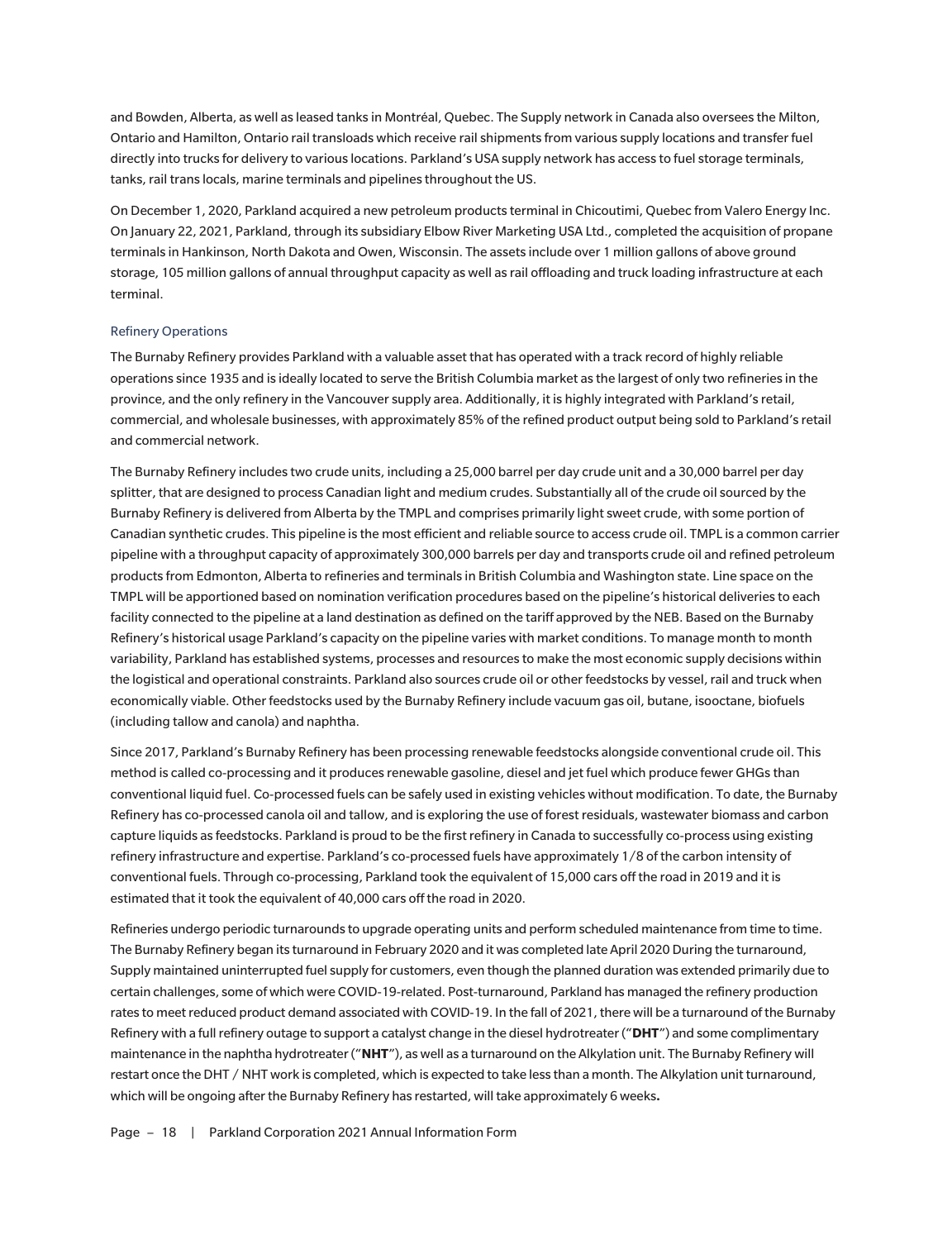#### **International**

The International segment is represented by Parkland's indirect interest in 75% of the outstanding shares of Sol, which was acquired on January 8, 2019. With sales and operations in 23 countries, Sol is the largest independent fuel marketer in the Caribbean, with its retail channel serving customers under the Sol, Esso, and Shell brands, and its commercial and wholesale channel delivering gasoline, diesel, fuel oil, propane, lubricants and jet fuel to customers in various geographies and sectors. International has an integrated supply chain backed by an extensive distribution network, a premier brand portfolio and an exceptional team. International's businesses and assets are predominantly located in the Caribbean and north eastern coast of South America and consist of: (i) retail businesses, which include 256 company-owned or company-leased sites and 238 dealer-owned and dealer-operated sites under the Esso, Shell and Sol brands; (ii) supply and distribution operations, comprised of owned or leased infrastructure assets, including import terminals, storage facilities, pipelines, marine berths and charter ships; (iii) commercial and industrial businesses, which supply gasoline, diesel, fuel oil, propane and lubricants; and (iv) aviation fuel operations at 12 airports in the region. In addition, the business owns a 29% non-operating financial stake in the entity that owns and operates the Société Anonyme de la Raffinerie des Antilles ("**SARA Refinery**") located in Fort-De-France, Martinique which has a nameplate capacity of 16,000 barrels per day and supplies refined products to Guadeloupe, French Guiana and Martinique. International extends Parkland's supply reach internationally and builds on Parkland's supply advantage strategy, providing Parkland with a strategic growth platform and access to key markets and comprehensive supply infrastructure in the Caribbean and north eastern coast of South America.

Sol's business operates through the following channels:

- **Retail** International's retail business operates under the Esso, Shell and Sol brands. International is also the owner of the Sol Shop convenience store brand. The new Sol convenience stores take advantage of the newest technology to minimize the time from order to serve and have proprietary food and drink offers, including made-to-order hot food, bakery, cold food, as well as hot and chilled beverages. Sol's retail business operates in 19 countries and, as at December 31, 2020, consisted of 494 retail sites, including 256 company-owned or company-leased sites and 238 dealer-owned and operated sites under the Shell, Esso and Sol brands. In 2020, Sol's retail business sold approximately 1.5 billion litres of fuel. International's retail business operates under one of the two main business models:
- **Company-owned or company-leased sites** Sites are owned or leased by International and operated by a dealer or employees of the International segment. Sites operating under industry models such as CODO, CLDO and COCO are included in this model. In CODO and CLDO sites, the dealer owns the convenience store and fuel inventory. In COCO sites, International owns the convenience store and fuel inventory.
- **Dealer-owned and dealer-operated sites** These DODO sites are owned, managed and operated by the dealer. Other operating model variants where the site is not owned or leased by International are also included in this category.
- **Commercial and Wholesale** International's commercial and wholesale business delivers and supplies gasoline, diesel, fuel oil, propane and lubricants to customers in various geographies and sectors, including wholesale customers, power, oil and gas and mining companies. In addition, International's aviation business operates at 12 airports in the region, supplying aviation fuel and services to airlines. In 2020, International's commercial and wholesale business sold approximately 3.4 billion litres of fuel.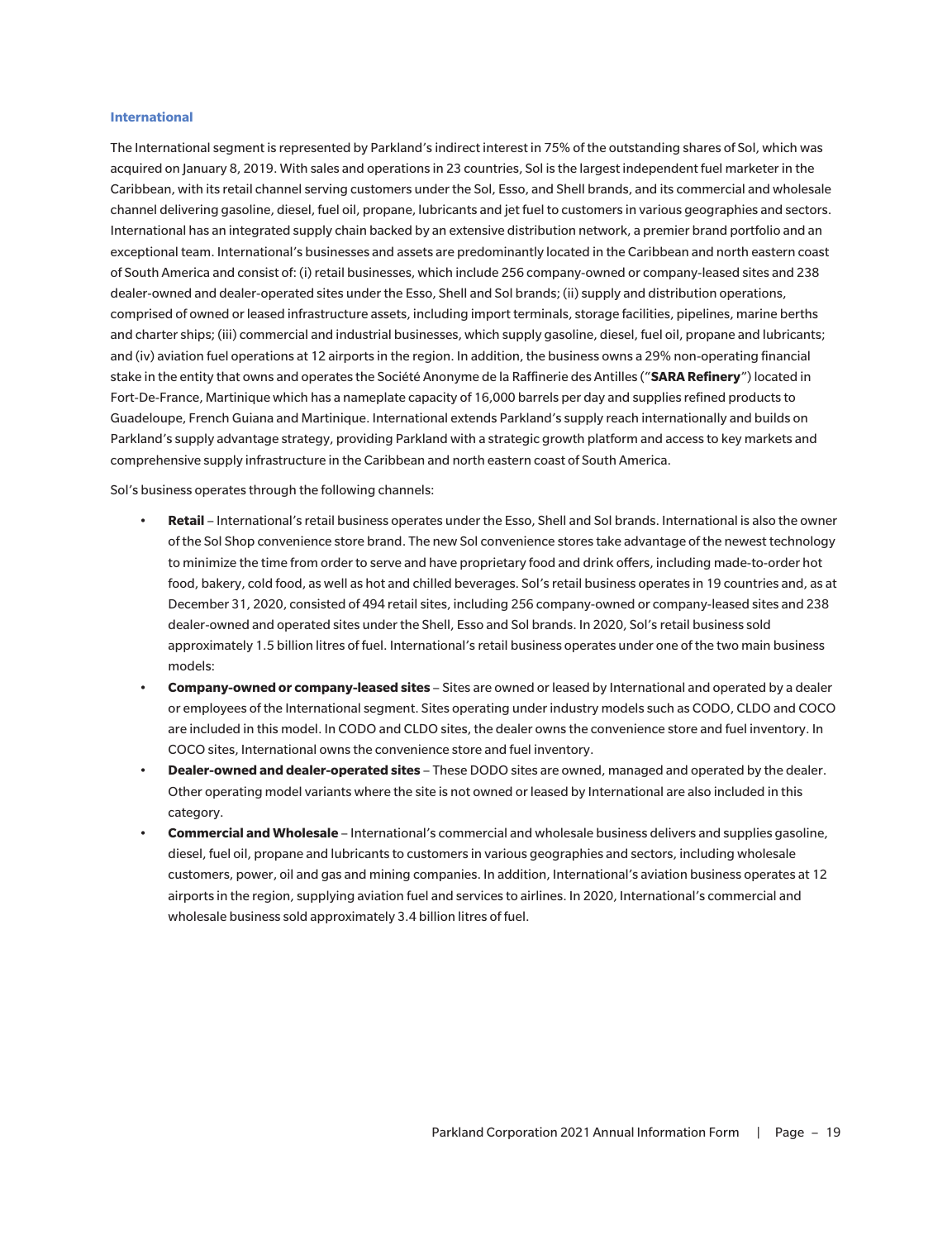International has sales and operations in 23 countries in the Caribbean. International also maintains offices in 21 countries, which are organized into five regions as follows:

| <b>Eastern Caribbean</b>      | <b>Western Caribbean</b> | <b>Spanish Caribbean</b> | <b>French Caribbean</b> | <b>South America</b> |
|-------------------------------|--------------------------|--------------------------|-------------------------|----------------------|
| Anguilla                      | <b>Bahamas</b>           | <b>Belize</b>            | French Guiana           | Guyana               |
| <b>Barbados</b>               | Bermuda                  | Dominican Republic       | Guadeloupe              | Suriname             |
| <b>British Virgin Islands</b> | Cayman Islands           | Puerto Rico              | Martinique              |                      |
| Dominica                      | lamaica                  |                          |                         |                      |
| Grenada                       |                          |                          |                         |                      |
| St. Kitts & Nevis             |                          |                          |                         |                      |
| St. Lucia                     |                          |                          |                         |                      |
| St. Maarten                   |                          |                          |                         |                      |
| St. Vincent & Grenadines      |                          |                          |                         |                      |

International's results are influenced by a variety of inherent business factors such as tourism high/low seasons, volume of activity in the oil and gas, and mining industries, performance of local economies, regional variations, fluctuations in quantity and timing of volumes related to third-party supply contracts for spot sales as well as the crude supply to the SARA Refinery and other wholesale customers.

#### **Corporate**

The Corporate segment includes centralized administrative services and expenses incurred to support operations. Due to the nature of these activities, these costs are not specifically allocated to Parkland's operating segments. Parkland's objective is to manage corporate expenses tightly so that they increase at a slower pace than Parkland's adjusted gross profit.

## **Supplemental Operational Information**

#### Capital Expenditures

On March 5, 2020, Parkland announced it was reducing its 2020 capital investments guidance by approximately \$300 million to \$275 million +/- 5%. The decision to reduce capital investment came as a result widespread economic impact of the COVID-19 pandemic, but in a manner that was consistent with Parkland's priority of maintaining financial flexibility and balance sheet strength. In light of the stronger cash flow generation relative to our initial COVID-19 planning scenario and reflecting higher Turnaround costs, we announced an increase to our 2020 capital expenditure guidance by \$50 million to \$325 million +/- 5%. Actual spending by Parkland in 2020 was \$335 million in capital investments, of which \$225 million was classified as maintenance capital and \$110 million was classified as growth capital and intangibles.

## Employees

As at December 31, 2020, Parkland had approximately 4,389 active full- and part-time employees.

## Environmental, Social and Governance Committee

Parkland's Environmental, Social and Governance Committee ("**ESG Committee**") was established by the Board in 2019. The ESG Committee is appointed by the Board to assist the Board in carrying out its governance and oversight responsibilities in relation to the Corporation's management of matters including:

- Health & Safety, including worker safety, product safety, asset integrity and crisis management;
- Environment & Sustainability, including low carbon and climate change impacts, GHG emissions, air quality, ecological impacts;
- Business Ethics, including supply chain management, political contributions, and anti-corruption;

#### Page - 20 | Parkland Corporation 2021 Annual Information Form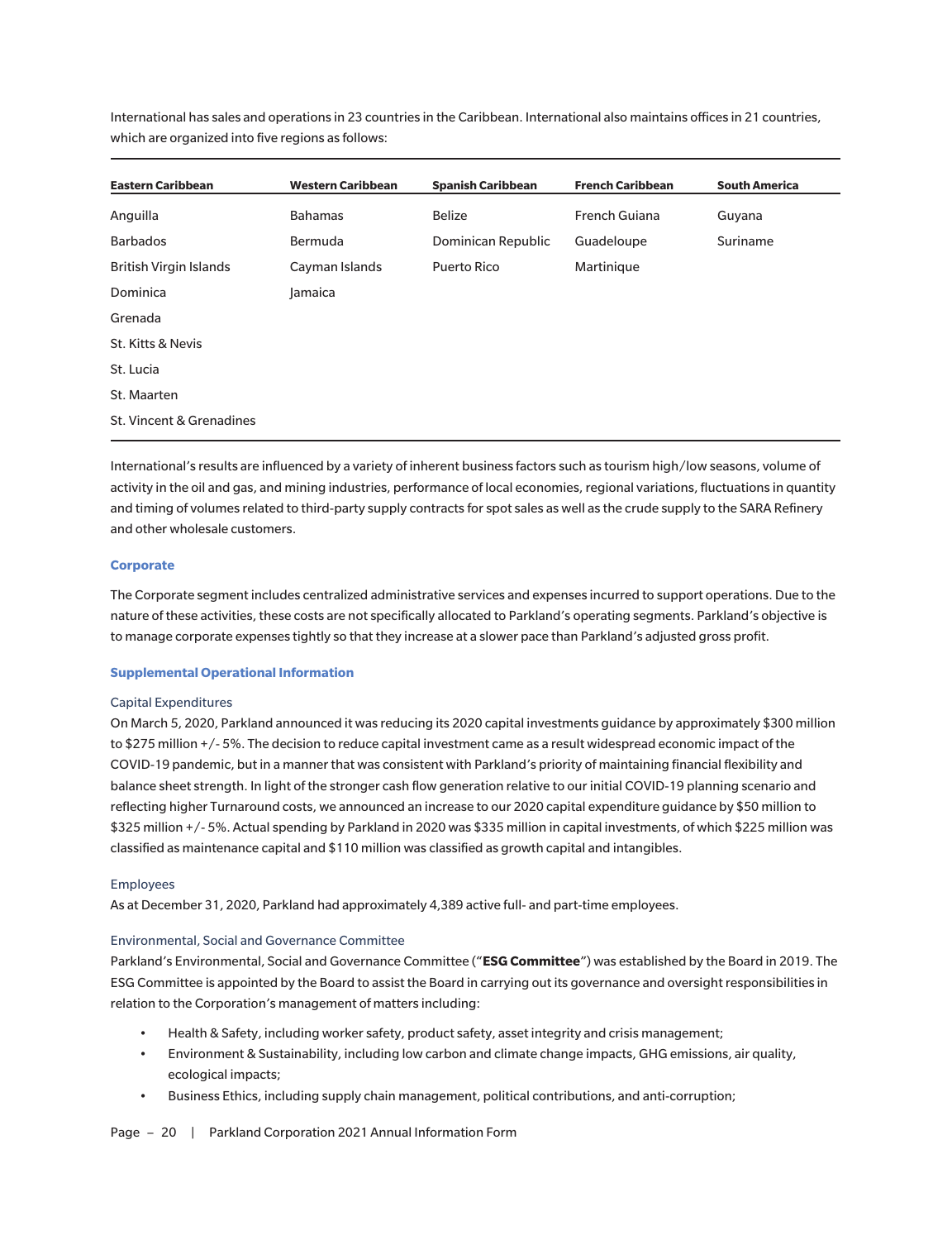- Social Capital, including community engagement, social investment, Indigenous engagement, human rights, and customer privacy; and
- Human Capital and labour practices.

Parkland's Sustainability Task Force (the "**Task Force**"), also established in 2019, is comprised of cross-functional leaders that represent each of its business streams. The Task Force is responsible for helping develop Parkland's sustainability strategy, policy and disclosure. The Task Force also seeks and evaluates innovative sustainable business opportunities that enable Parkland to continue providing value to its customers, shareholders and communities.

On September 30, 2020, Parkland published its inaugural Sustainability Report which highlights the organization's existing sustainability practices, coupled with the company's philosophy and aspirations within each of its identified 2019 Key Strategic ESG Issues:

- *Climate Change*: We are committed to meeting our customers' growing need for energy while at the same time contributing to the world's transition to a lower carbon future.
- *Safety and Emergency Preparedness*: Safety is foundational to our organizational culture, and the safety of our people, customers and communities is our top priority.
- *Product Transportation and Storage*: Extensive systems and processes across our operations protect the environment and ensure our products stay safely where they belong.
- *Diversity and Inclusion*: Underpinning our focus on attracting and retaining the best talent, we are committed to delivering equal opportunities and an environment where all employees can contribute their best.
- *Governance and Ethics*: We measure our business practices against the highest standards of ethical conduct, and are guided by our values of Safety, Integrity, Community and Respect.

The report also sets the stage for the development of an enterprise-wide sustainability strategy that is grounded in meaningful targets, ongoing transparency and regular performance reporting.

## **1. Climate Change**

Parkland recognizes that climate change is a significant issue that requires action from industry, government and consumers in order to lower our collective environmental impact. Parkland is committed to providing the energy that the world needs in the most responsible way possible, as demonstrated through its commitment to low-carbon leadership, particularly through co-processing at Parkland's Burnaby Refinery; helping customers switch to low carbon fuels by providing a suite of lower carbon products and alternative energy; and reducing Parkland's own carbon footprint through identification and application of GHG reductions in its operations.

## **2. Safety & Emergency Preparedness**

Safety underpins all Parkland's business practices and is foundational to its company culture. Parkland has instituted several safety-related initiatives including required personal Health, Safety and Environment commitments, Parkland's 8 Life Saving Rules, and POEMS. Additionally, Parkland has robust emergency response and management systems; Health, Safety and Environment training programs; and community engagement programs.

In addition to a culture of safety, Parkland has systems in place that add layers of protection which help us mitigate risk in the context of emergency response and management systems. These systems include following internationally recognized Incident Command System ("**ICS**") and regularly practicing incident response. Parkland's commitment to safety extends beyond our own operations and applies to the communities in which we operate too. It is important to Parkland that our neighbours are aware of the steps we take to ensure the safety of our communities and shared environments.

## **3. Product Transportation & Storage**

Parkland has comprehensive programs and procedures to help ensure the movement and storage of our products is undertaken as safely as possible. This includes stringent policies in place to prevent spills that go beyond regulatory requirements, including our Spill Awareness & Response training. The safe transportation of fuel products is a key element of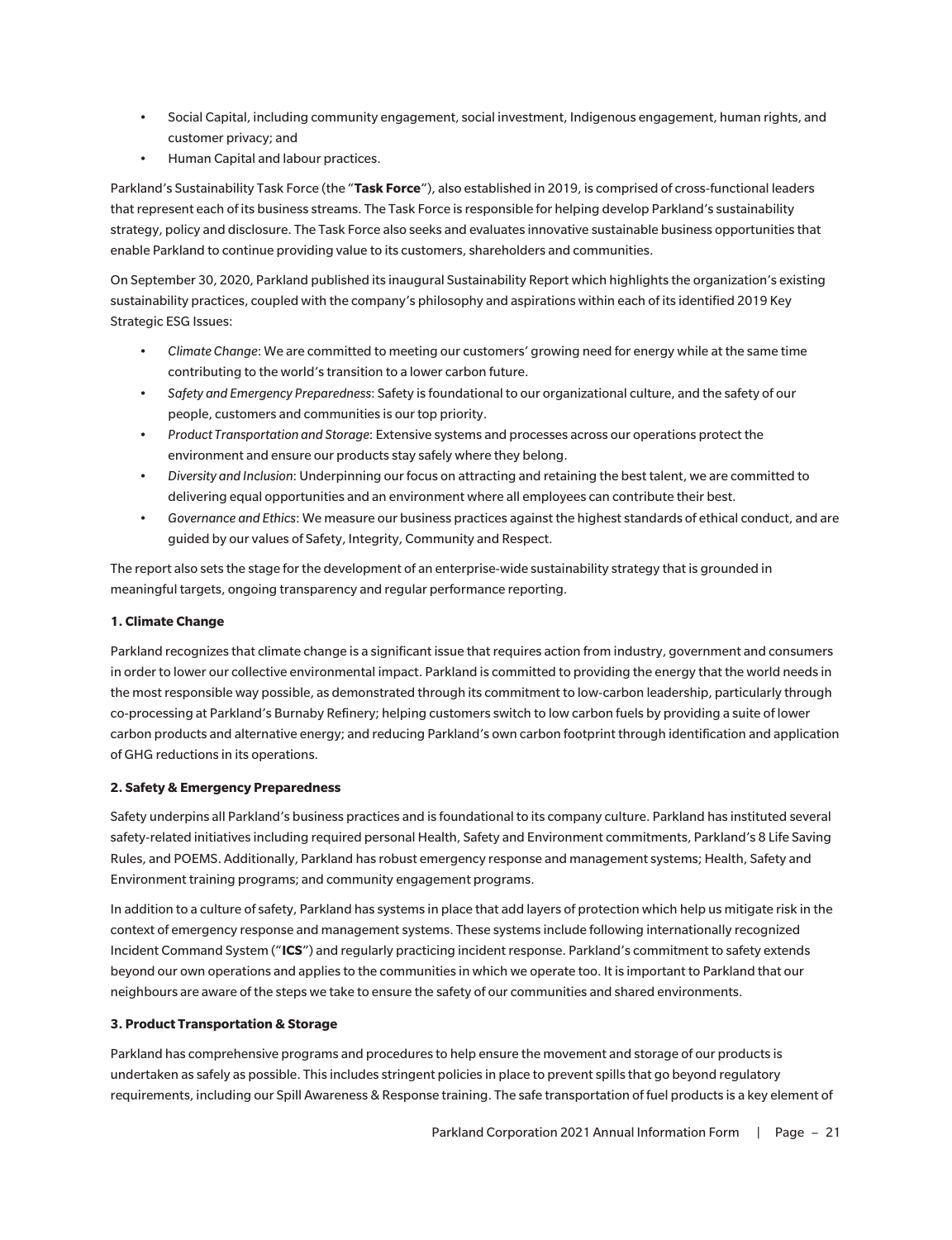POEMS discussed under the Health, Safety, and Environment section of this Annual Information Form. Parkland also ensures the safe storage of its products by maintaining asset integrity through regular maintenance, inspection and monitoring of its facilities.

## **4. Diversity & Inclusion**

At Parkland, we believe that our differences make us stronger and our commitment to acting with integrity and treating everyone with respect is core to our culture. In 2020, Parkland instituted its first-ever enterprise-wide, executive-led Diversity & Inclusion ("**D&I**") Council. The D&I Council is made up of diverse thinkers from across all operating jurisdictions and is tasked with advancing Parkland's vision for building and sustaining a diverse and inclusive workforce in service of customers, communities and other stakeholders. Diversity & Inclusion efforts are also supported by a number of core policies including: anti-harassment and discrimination, equity and accessibility, workplace flexibility, and diverse and inclusive succession planning. As a company that completes a large number of acquisitions, Parkland recognizes the importance of maintaining business continuity and preserving the local workforce through such transitions. The company strives to be a reflection of and resource for the local community, and to provide employees with opportunities for continued growth across departments, teams, communities and geographies.

## **5. Governance & Ethics**

All of Parkland's business practices are measured against the highest possible standards of ethical business conduct. The Company prides itself on doing the right thing; the business operates to the highest degree of ethical integrity and in compliance with the laws within each jurisdiction we operate. Parkland's business practices are supported by several policies to ensure its workforce is empowered to do the right thing, including: Code of Conduct, Business Code of Conduct, Whistleblower Policy, Audits, Anti-Corruption Training, Economic Substance and Arm's Length Requirements Training, and Competition and Antitrust Training.

Parkland's Board is comprised of strong business leaders with demonstrable experience across various sectors, creating value for shareholders through a deep understanding of all aspects of Parkland's business. The Board also takes an active role in the oversight of Parkland's enterprise risk management and sustainability governance.

Parkland is actively working on implementing a Canadian Indigenous relations strategy in order to increase awareness on Indigenous issues within the company and expand opportunities to work with Indigenous Peoples and groups. Additionally, the Company has a number of community support initiatives that enable local communities to thrive.

#### Health, Safety, and Environment

Safety is a deeply embedded core value at Parkland. The Company is committed to ensuring safe and environmentally responsible operations, protecting our employees, contractors, customers and the environment, and ensuring compliance with all applicable Health, Safety, and Environmental ("**HSE**") regulatory requirements for the communities in which we operate. At Parkland, our HSE mission is underpinned by the Parkland Operational Excellence Management System ("**POEMS**"). POEMS is designed to simplify how Parkland puts into action our values and live out our BOLD (Build, Own, Lead, Deliver) behaviours to ultimately:

- Protect our people and the communities we operate in;
- Drive strong performance and provide for the long-term integrity of our company assets; and
- Sustainably deliver safe, consistent, and reliable operations for our customers.

Parkland delivered record safety performance in 2020, with a total recordable injury frequency, or TRIF, of 1.12, a 26% improvement compared to the prior year's 1.52.

At Parkland, we operate safely by constantly monitoring feedback from our daily operations and draw on the expertise within our workforce to continuously improve and build capacity within our systems.

We utilize a number of initiatives to achieve top tier performance everywhere we operate, including:

1. **Drive to Zero**: Drive to Zero is our shared goal to have a workplace free of at risk behaviours, ultimately reducing incidents.

Page - 22 | Parkland Corporation 2021 Annual Information Form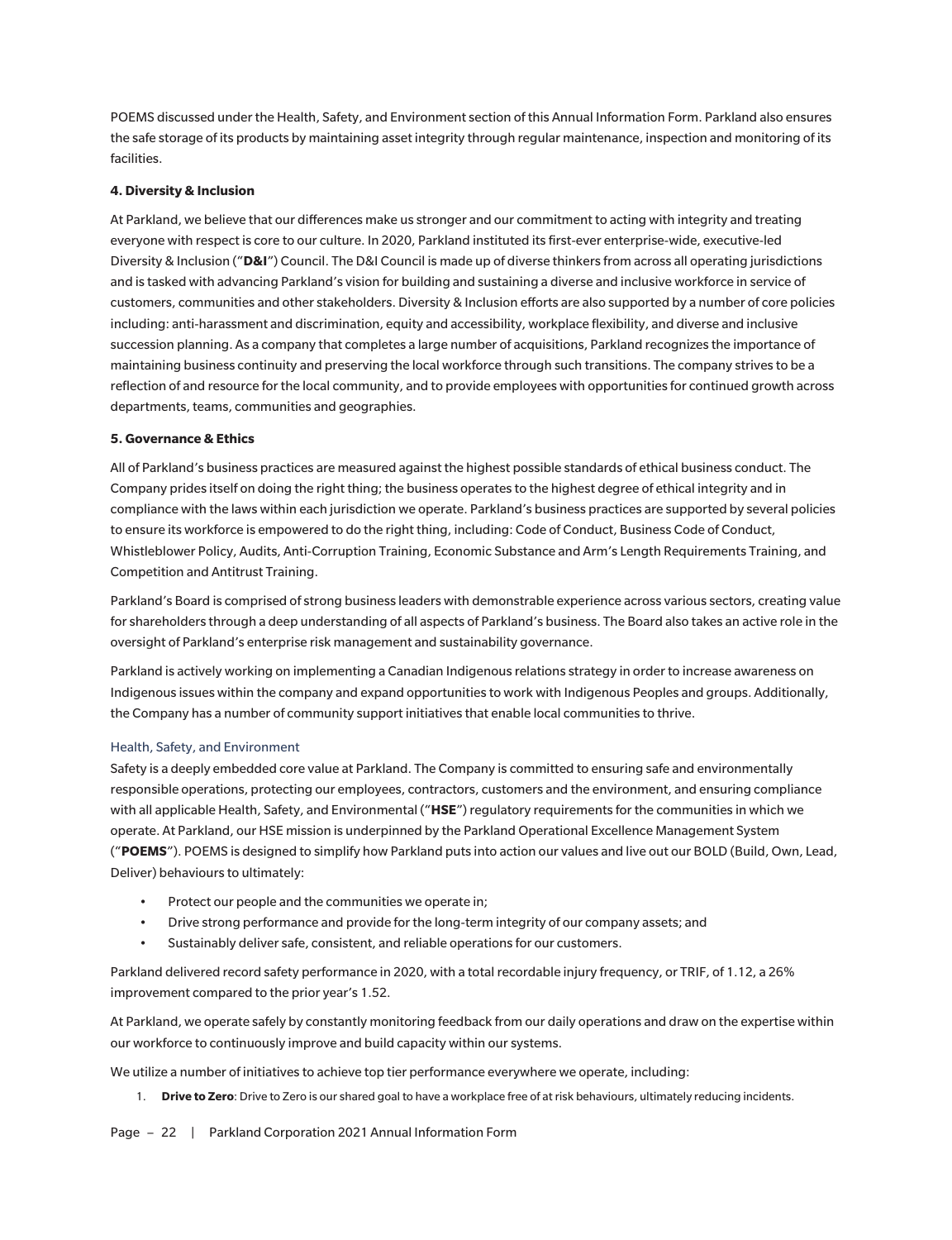- 2. **8 Life Saving Rules**: The Live Saving Rules are a set of company fundamentals and requirements that help to improve safety performance and mitigate risks to all our employees. They help strengthen our safety culture and consistently communicate that we do it safely or not at all.
- 3. **Stop. Think. Act.**: Stop. Think. Act. is the first step in Parkland's hazard assessment approach intended to encourage all of our employees, whether in the field or in the office, to identify hazards and protect themselves, their coworkers, and the communities we operate in while going about their day to day work. Employees must: **Stop** before starting any task or job; **Think** about how to do the job safely; and **Act**to always work safely.

Driving a culture of operational excellence requires all Parkland employees to demonstrate consistent values and behaviours. These support a one Parkland team which lies at the center of our strategic imperatives. Our values enable us to make decisions that demonstrate that we are mindful of potential impacts, ensure we mitigate risks, and support the communities where we live and operate.

Parkland strives for operational excellence which includes continually improving our HSE performance in our operations through engaged and accountable leadership, actively involving of our workforce in Parkland's HSE goals, actively identifying and mitigating risks, and continually improving our systems, work processes and tools. Operational excellence further involves comprehensive HSE training programs to help ensure our employees have the knowledge and skills necessary to understand HSE requirements, implement and adhere to Parkland's HSE programs and promote a safe working environment. In addition, our efforts to continuously improve POEMS and our drive to operational excellence is supported by Parkland's Management Action Plan ("**MAP**"). MAP is a systematic approach to the identification of gaps between our current performance and our intended objectives. This leads to the development and implementation of plans to address the identified gaps, a review of the implementation and performance of the plans.

POEMS is comprised of 8 Elements, each with governing principles:

## **1. Visible Leadership**

*Engagement. Policy. Accountability. Roles & Responsibilities.*

The proactive engagement of leaders is the cornerstone of our culture of care and is instituted throughout each element of POEMS and throughout all parts of our company. Leaders demonstrate commitment to the health and safety of our workforce and the communities we serve. They consistently exhibit behaviours which protect the environment and our company assets. Visible Leadership, premised upon Parkland values, enable us to be BOLD (Build, Own, Lead, Deliver) in support of our strategic imperatives.

## **2. Health & Safety**

*Safe Operations. Occupational Health & Hygiene. Incident Management. Hazard Identification & Risk Assessment. Contractor Management. Meetings & Communications.*

Consistent behaviours and relevant systems are necessary components to ensure a safe and healthy working environment. Parkland is committed to providing a safe and healthy workplace for employees, contractors, customers, and the public across all areas of the business through the identification and management of risk and hazards in our day to day work.

To protect all those involved in Parkland's operations, incident and investigation procedures are established to determine root causes of incidents so that actions can be identified and implemented to prevent recurrence. Lessons Learned are created and distributed to communicate why an incident occurred and positive learnings and outcomes from our health and safety programs, such as how an incident was prevented, or a critical hazard was identified. Communication between all stakeholders is key to sharing best practices and maintaining safe operations.

Parkland has a robust occupational health and hygiene program to assess and provide a healthy working environment, assist in managing employee health challenges, manage injuries and return to work programs, and liaise with Provincial Workers' Compensation Board agencies.

Parkland has implemented a contractor pre-qualification process to categorize contractors based on risk and pre-screen each contractor based on a set of criteria including insurance, HSE, legal, and financial performance. Existing contractors are also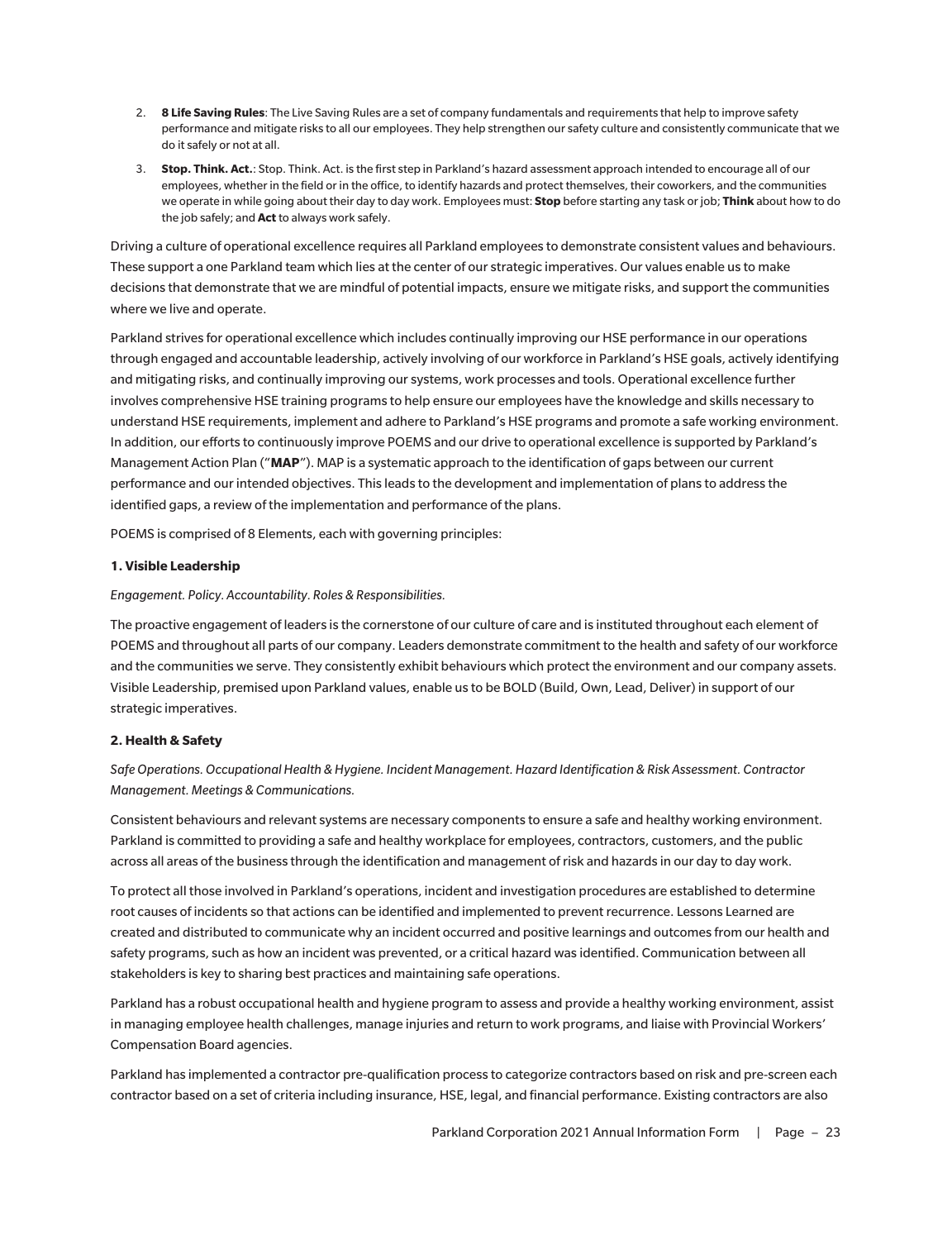subject to ongoing assessments and performance management to ensure their programs remain sufficient to manage applicable risks.

## **3. Environment**

*Environmental Practices. Asset Management. Business Development & Integration.*

Protecting the environment happens by actively involving our employees to improve our prevention efforts. Parkland is committed to clearly setting expectations for the foundational work necessary to be a good environmental steward.

POEMS includes procedures and standards to support compliance with applicable environmental regulations, to identify and mitigate environmental risks, and to manage environmental liabilities.

Environmental practices include property stewardship procedures and work instructions to manage environmental aspects at Parkland owned and leased facilities. Parkland retains professional environmental services to conduct environmental assessments before operating a new facility, while operating a facility, if required, and at the end of life of a facility. Remediation work contracts are managed by Parkland's environmental advisors. Environmental liabilities arising from legal and constructive obligations are estimated by environmental professionals and recorded per accounting policy.

Environmental incidents such as liquid fuel spills, are managed according to POEMS response/recovery procedures and prevention standards. Employees who handle and transport dangerous goods are trained to recognize and respond to incidents safely and effectively such that impacts are minimized. Prevention initiatives include various awareness tactics used across the enterprise. Spill management also includes tracking and reporting key performance metrics. Spills are recorded in Parkland's incident management system, for further investigation and corrective actions, if required. Additionally, Parkland maintains appropriate insurance for environmental incidents that occur on third party properties.

#### **4. Emergency Management**

*Prevent. Prepare. Respond. Recover.*

To sustain our business, we must be prepared to respond to any emergency or business interruption. Parkland follows the principles of the Four Pillars of Emergency Management: Prevent, Prepare, Respond, and Recover for emergency response, business continuity, and security management. Parkland will respond quickly and effectively to help reduce impacts to people, environment, assets and reputation.

Parkland's Emergency Management program serves to ensure safe, timely, and effective emergency preparedness and response activities across all of Parkland's operations.

Emergency response plans are in place at all Parkland facilities. The Emergency Management program involves coordination with operations to evaluate risks due to hazards and vulnerabilities, to secure emergency supplies and equipment, and to ensure scheduling and completion of drills and training exercises. Overall goals of this program are to ensure that Parkland facilities and personnel are prepared and trained to address emergency situations and maintain compliance with all applicable regulatory requirements.

Parkland maintains a pre-qualified list of emergency consultants and contractors for immediate and comprehensive land and water-based responses in compliance with all applicable regulations. Parkland continually strives to reduce risk relating to product shipment by ensuring all carriers have adequate emergency preparedness and response programs.

In 2020, Parkland completed the development of Business Continuity Plans ("**BCP**") at all of our key sites across Canada. In addition, to the BCP, Parkland also development and rolled out multiple rail security plans to meet new security requirements outlined by Transport Canada.

#### **5. Process Safety, Reliability & Integrity**

*Codes & Standards. Management of Change. Asset Integrity. Maintenance. Operational Readiness. Process Hazard Analysis.*

Consistent, safe, and reliable operations will only be achieved by having robust processes in place. We design, build, operate and maintain facilities and protect Parkland from undesired events affecting our people, the environment, company assets, and our reputation.

Page - 24 | Parkland Corporation 2021 Annual Information Form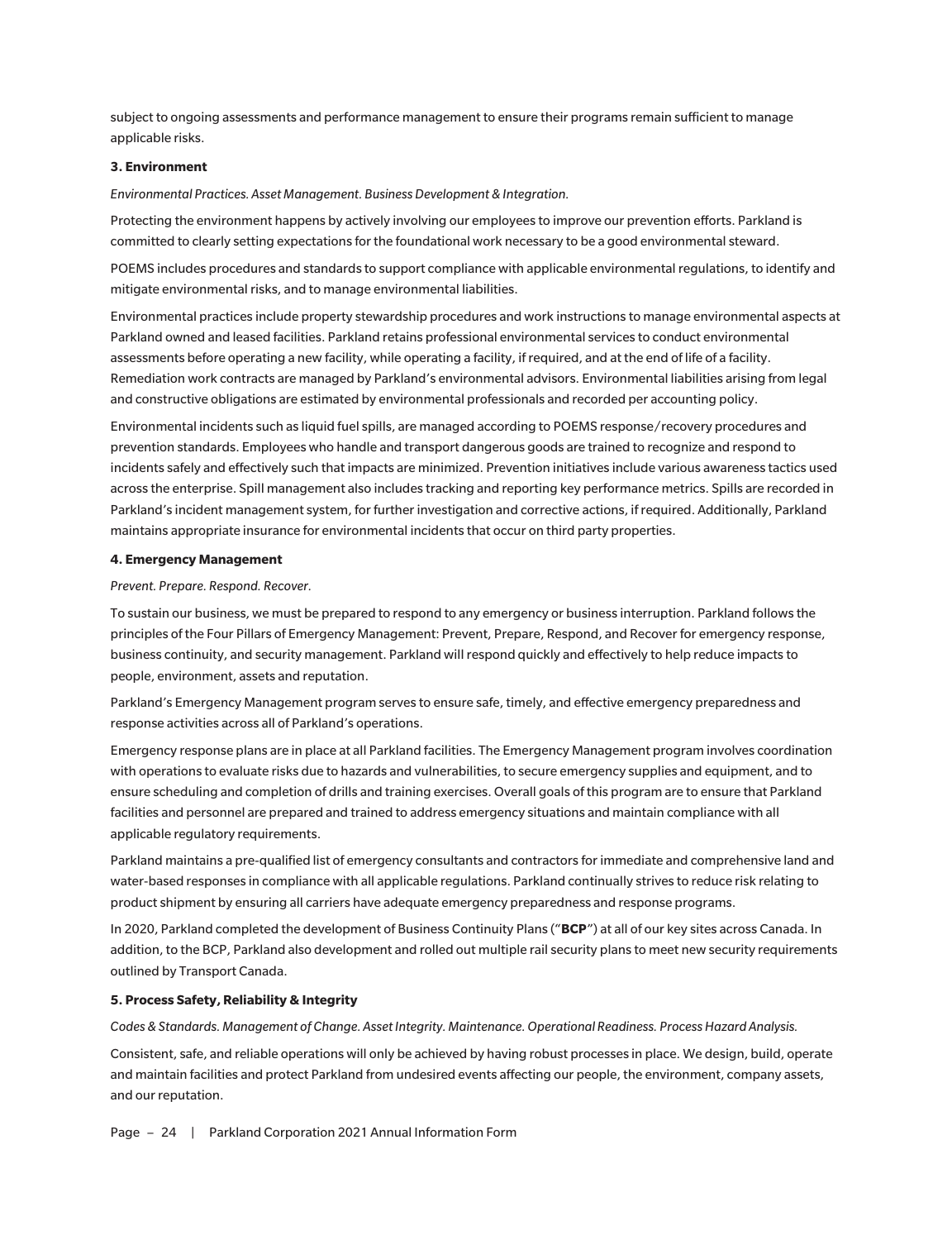Parkland has implemented a unified risk matrix to quantify risk severity and frequency as a means to consistently identify, prioritize and mitigate risk. This process is used for HSE risks as well as other forms of risk in the business. Parkland uses several risk assessment processes (job hazard analyses, formal risk assessments, and field level hazard assessments, etc.) to highlight and appropriately manage HSE risks in the business.

Parkland has a comprehensive incident management program in place to ensure all incidents are reported and that quality investigations are conducted driving to root cause. Parkland uses the following 7-step process to manage HSE incidents: 1. Reporting, 2. Classification, 3. Investigation, 4. Root cause determination, 5. Corrective actions, 6. Quality assurance, and 7. Analytics and stewardship reporting. These processes include defined timelines and a quality review by leadership and HSE personnel prior to incident close out.

For example, Parkland Refining has well defined process safety management programs in place. Mature processes developed under the previous owner, Chevron, such as Risk Management, Management of Change and Managing Safe Work are being stewarded and third party audited. The processes are incorporated into our POEMS framework. Parkland is developing a fit for purpose process safety management program for all its critical assets. To date, this program has included the development of an asset inventory as well as initiation of a testing and preventative maintenance program, in partnership with a third-party service provider, for tanks, process lines, valves, and other critical infrastructure. Parkland plans to continue the development of this program to include other key components of process safety.

## **6. Governance & Assurance**

*Assurance Verification. Regulatory Compliance. Performance Management. Reporting. Management Action Plan. Data & Information Management.*

Responsibility managing our business involves solid assurance activities that validate and help prioritize where we place our efforts. We want to drive continuous improvement while meeting or exceeding applicable regulatory requirements while also ensuring no business pursuit will be at the expense of safety or the environment.

Parkland tracks emerging legislation and has implemented several management processes and tools to ensure compliance with current legislation. All non-compliance events are treated as incidents and investigated accordingly, resulting in corrective actions to prevent reoccurrence.

Each year, Parkland develops an HSE action plan to reduce risk, improve performance, and enhance awareness of HSE in all of Parkland's operations. Some of the key initiatives completed in 2020 include:

- The advancement of Parkland's safety culture through HSE Steering Committee initiatives and leadership accountability;
- The development of a standardized HSE program for retail fuel operations;
- Standardized Parkland's environmental due diligence procedure;
- The implementation of an Injury Management Program;
- The ongoing improvement of incident investigation quality;
- The improvement of the effectiveness of existing HSE training and development of new leader-focused training; and
- The implementation of a Personal Protective Equipment Program.

## **7. Community**

*Stakeholder Engagement. Information Requests. Sustainability.*

Community is one of Parkland's core values. Effectively engaging with the communities in which we operate is paramount to our success. Communities hold Parkland's social license to operate. To maintain and enhance this license, we must establish awareness, understanding, and transparent communication about our operations with the key stakeholders in these communities.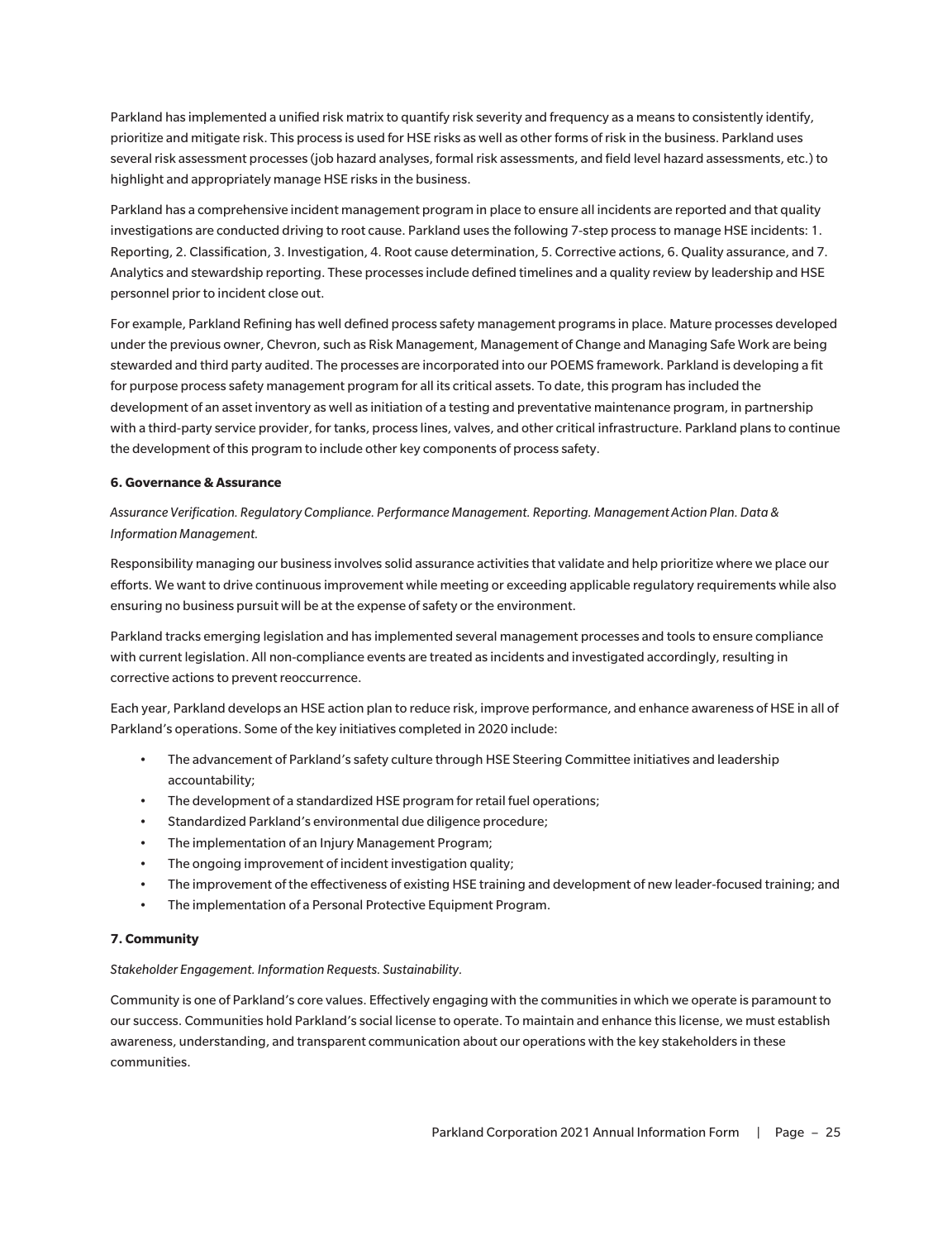Parkland leaders are tasked with developing and maintaining engagement strategies for the communities where we operate. This includes providing appropriate and timely responses to information requests received from our stakeholders and other external sources, as well as regularly reporting on sustainability benchmarks in the form of regularly published Sustainability Reports.

## **8. Transportation**

*Operator Safety Standards. Equipment. Maintenance. Regulatory Compliance. Product Stewardship.*

All modes of transportation are high risk and critical to the success of our business. Safely receiving and delivering quality products to our customers within our transportation networks in a consistent and reliable manner requires the use of industry standards and best practices.

At Parkland, we maintain operator safety standards to manage risk and implement controls to protect people, the environment, our assets and brands. Safely receiving and delivering quality products to our customers also involves the careful selection equipment to meet the needs of our business while maintaining the highest quality of service and product delivery and robust maintenance programs for all transportation modes and auxiliary equipment. We meet and exceed compliance requirements with regulatory and company standards without compromising the quality of the product and services we offer to our customers.

In particular, Parkland has focused its attention on mitigating its exposure to various business risks in connection with its rail operations. Parkland's Enterprise Risk Management ("**ERM**") program targets strategic risk areas to determine additional prevention or mitigation plans that can be undertaken to either reduce risk or enable opportunities to be realized. The rail portion of the ERM program focuses on several areas in order to achieve these results. These areas include but are not limited to: maintaining a suitable insurance program, classifying products and testing procedures, developing and communicating emergency response plans, monitoring regulatory developments and required fleet upgrades, contract administration and legal support. Parkland is also a plan participant with Emergency Response Assistance Canada ("**ERAC**"), a non-profit response organization created by industry stakeholders to provide emergency response for LPG and flammable liquid related incidents.

Throughout the COVID-19 pandemic, Parkland's priority has been focused on the health and safety of our employees, while continuing to provide essential services to the communities in which we operate. During this time, Parkland has remained committed to protecting the safety of our team members, customers, and partners, and we have implemented a number of precautionary measures, including:

- Team members who could work from home did and continue to do so, and, depending on applicable local regulations, we are undertaking a measured, phased and voluntary approach to returning to the workplace, based on public health guidance.
- In commercial offices and retail sites that were required to remain open, we implemented enhanced operating procedures and protocols in line with recommendations from local health authorities including 24/7 medical support and assistance for employees, pre-shift health checks, installation of plexiglass barriers, deep cleaning, regular employee communications, floor guidance stickers and increased safety signage.
- To ensure even higher levels of sanitization and cleanliness across the entire network, we increased the frequency of disinfecting required, made hand sanitizer and disinfecting products readily available, utilized electrostatic cleaning services, and made 24/7 additional support available to all our employees and affected parties.

## Social Policies

Community is one of our core values and we have a track record supporting the communities in which we live and operate. In April 2020, in response to COVID-19, we paused our annual employee giving program, Parkland Pledge, to focus our support on members of our communities who needed help through the pandemic. Our intent was to have a meaningful impact and we called our program, Community Driven.

Page - 26 | Parkland Corporation 2021 Annual Information Form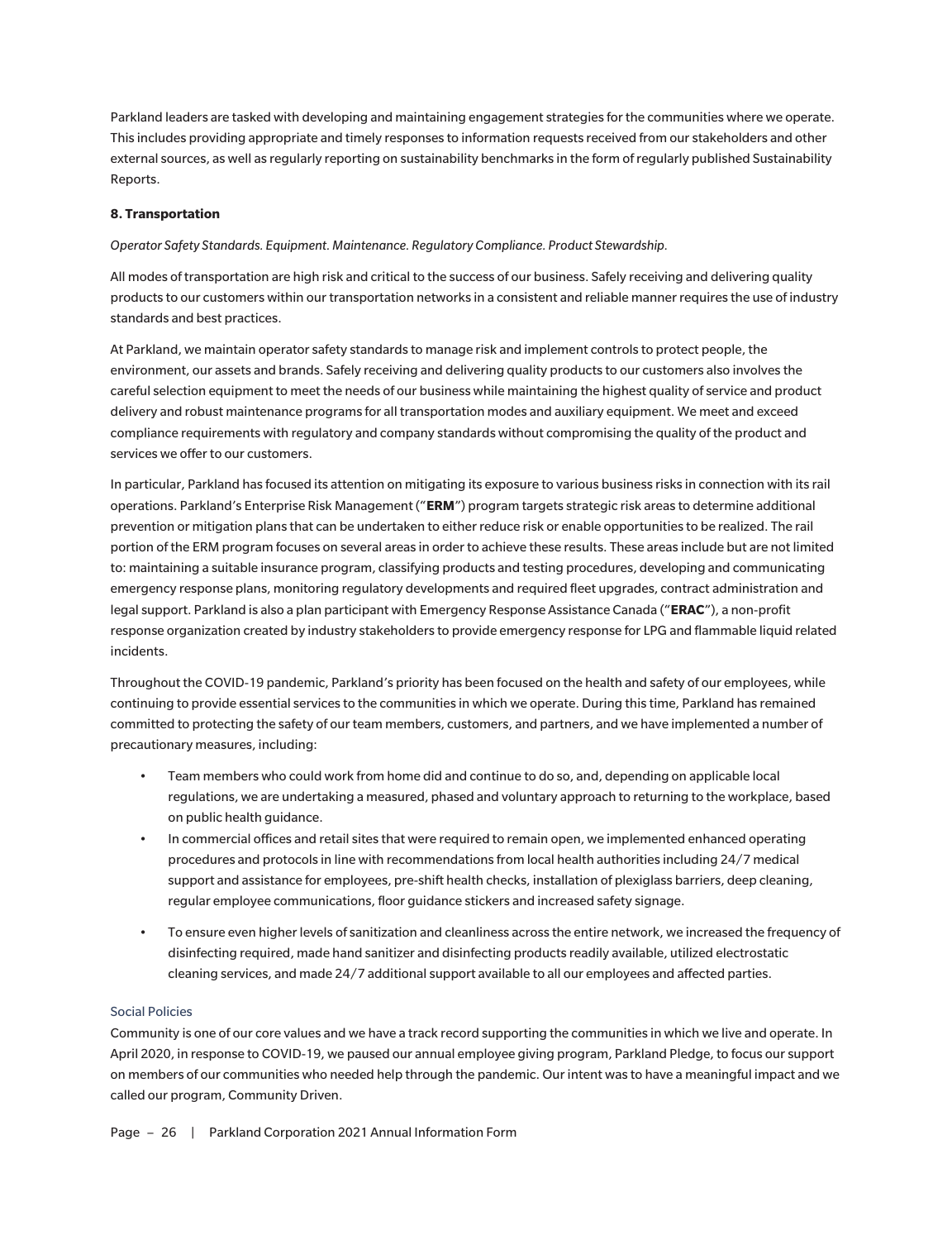Through Community Driven, we proudly donated over \$4 million to communities in our Canadian, U.S. and International businesses. This included fuel discounts to hospital personnel, first responders, and Parkland front-line retail staff; fuel discounts and healthy snacks to Foodbanks Canada, free hot showers, food and snack discounts to truck drivers in select Canadian locations; and support for essential workers and charitable food bank organizations in our International business.

As part of our Community Driven campaign, we organized a donation-matching program for FoodBanks Canada through our Canadian retail network between May 13, 2020 and June 30, 2020. With the help of our customers, this raised approximately \$200,000.

Prior to pausing Parkland Pledge in April 2020, our employees donated approximately \$95,000 to 248 non-profit institutions and charitable organizations across North America. Launched in 2013, Parkland Pledge is an employee driven program which enables our staff to support to the communities in which they live and work and the causes they are passionate about. Each year, based on length of service, Parkland gives each eligible employee between \$250 to \$500 to donate to non-profit institutions and charitable organizations. Our employees can earn additional funds based on their volunteering hours.

## Technology and Business Integration

Parkland continues to invest in technologies to support its business. Parkland uses best practices in its IT operations to consistently and securely support its stakeholders and is continuously improving its methodologies to integrate people, processes, and technologies across our enterprise. Parkland has specific programs to ensure reporting compliance and adherence to regulatory guidelines; has controls in place to ensure the privacy of customer and payment information; operates redundant data centers to ensure business continuity in case of unforeseen events; and has safeguards in place to mitigate cyber security threats. In 2020, Parkland experienced a cyber-attack on a subset of our systems. While some operations required a temporary switch to manual systems and some information was taken, our safeguards, preparations and response helped avoid a serious impact on the Company and its operations. Although we have fortified our systems since this cyber-attack and we are not aware of any significant vulnerabilities, there is a risk that Parkland could be targeted by malicious actors in the future and that our systems could be vulnerable to such an attack.

Parkland is creating digital capability through investments in talent, technology and partnerships for leveraging modern data practices, analytics technologies and industry innovation. Parkland's objective is to optimize core business operations, enhance and further differentiate its customer proposition. The application areas include leveraging automation and analytics in many of Parkland's daily customer interactions and its supply and distribution network and provide operational visibility into high value and complex assets. Parkland's new JOURNIE Rewards and the systems that support it provide a valuable way to connect with our customers and deliver rewards that are customized to their preferences.

## **Competitive Conditions Overview**

The industry in which Parkland operates is highly competitive in respect of each of wholesale, supply and marketing of fuel and petroleum products, and retail sale of fuel and convenience store products. Parkland competes with major national and international integrated oil companies, independent marketers, branded and unbranded independent wholesalers, independent retail stations, dealers who purchase fuel from Parkland, other commercial fuel and propane marketers, convenience store chains, independent convenience stores and large and small food retailers. Parkland also competes with these entities for the supply of refined and unrefined petroleum products, access to pipeline other transportation capacity, refining facilities and access to capital markets.

Parkland also competes with several non-traditional retailers with retail fuel business, including major grocery chains, supermarkets, club stores and mass merchants. These non-traditional motor fuel retailers have obtained a material share of the motor fuel market and are significant retail competitors. Further, the petroleum industry also competes with other industries in supplying energy, fuel, and other related products to industrial, commercial, and retail consumers.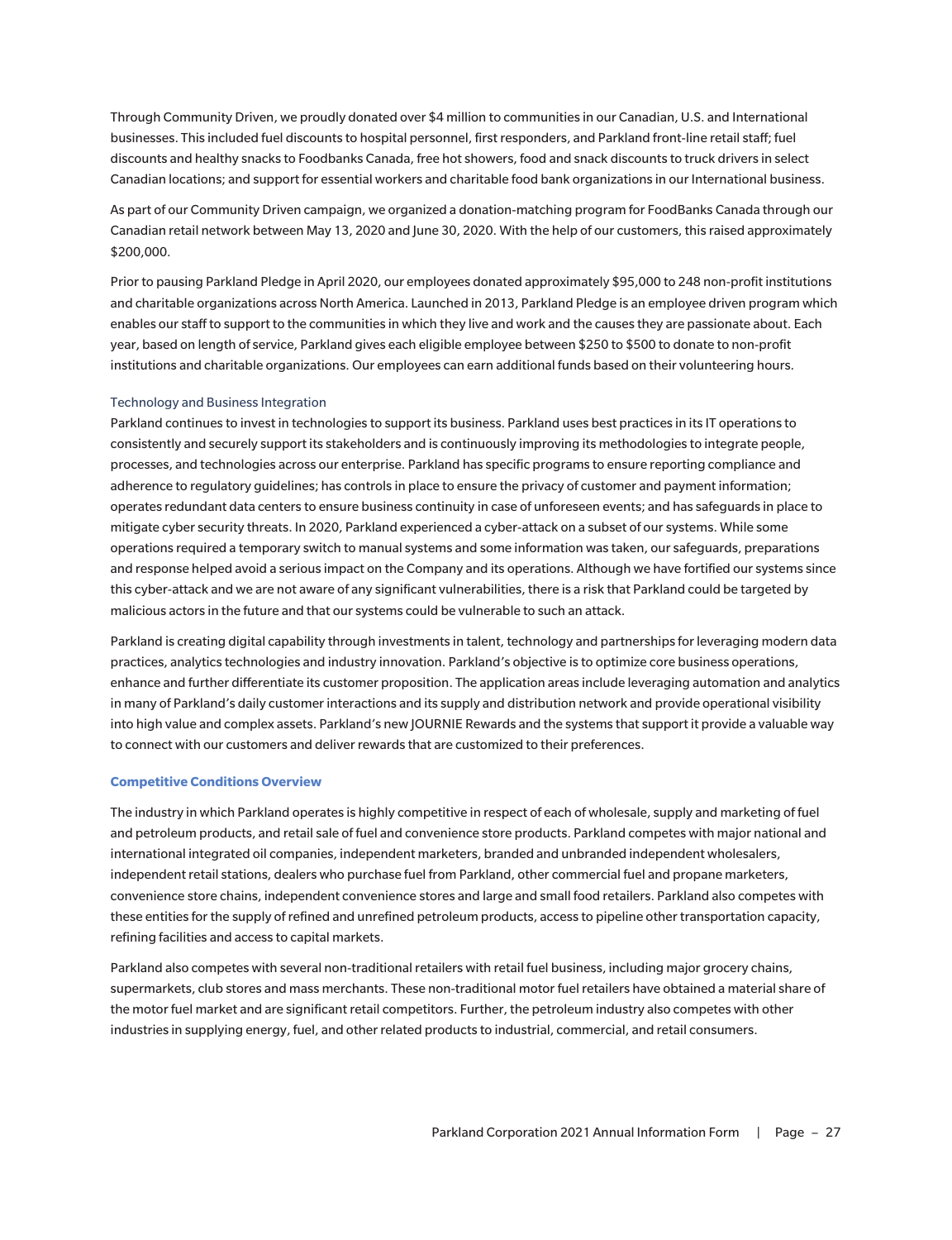# **RISK FACTORS**

An investment in the Common Shares is subject to various risks, including those risks inherent to the industry in which we operate. Current and prospective investors should consider carefully the following risk factors, as well as the other information contained in documents filed by Parkland pursuant to applicable securities laws, including our annual and quarterly management's discussion and analysis. If any event arising from these risks occurs, our business, prospects, financial condition, results of operations or cash flows, the value and trading price of the Common Shares and Parkland's ability to pay dividends could be materially adversely affected. The following is a non-exhaustive list of risk factors. Additional risks and uncertainties not currently known to Parkland or that it currently views as immaterial may also materially and adversely affect its business, financial condition and/or results of operations. Readers should consult their own advisors and experts where necessary before making any investment decision.

## **Economic Conditions & Geopolitical Instability**

Changes in economic and political conditions generally and specifically in the regions in which Parkland operates, may adversely affect customer spending patterns and recreational and industrial activity in certain of the Corporation's markets, impacting demand for Parkland's products. These conditions include recessionary economic cycles, downturns in the industries in which our customers conduct business and geopolitical instability.

On March 11, 2020, the World Health Organization declared a global pandemic in relation to the spread of COVID-19. As the virus continues to spread, governments are mandating various degrees of business closures and applying isolation and social distancing practices. The virus and its impact on communities has resulted in a decline in the world economy. Among other effects, demand for refined petroleum products has been impacted to varying degrees in the regions in which Parkland operates. Demand has also been impacted from our commercial customers, including in the cruise ship and aviation industries due to cross-border travel restrictions and lower consumer interest in recreational travel. Changes in operations due to government orders or self-imposed safety measures could materially impact results from operations. Such changes may include site closures (temporary or permanent), supply chain disruptions and labour disruptions. Additionally, Parkland's IT systems are subject to increased risk as more of its workforce is working remotely due to work from home orders.

While the duration and impact of COVID-19 and the potential effects on Parkland's business are unknown at this time, the demand for transportation fuels, lubricants and related products is strongly connected with broader economic conditions. Weakening economic conditions may have an adverse effect on the Corporation's revenue, profitability and ability to service debt and pay dividends.

## Industry Specific Economic Conditions

Parkland services a number of different industries and its business, financial condition and results of operations are directly and indirectly affected by the economic conditions which affect such sectors. In particular, certain sectors, such as oil and gas exploration, forestry, mining and farming are subject to such factors as changes in commodity prices, general economic conditions, access to capital, and natural disasters. These can impact the demand for Parkland's products by customers operating within these sectors, which can consequently impact Parkland's business, financial conditions and the results of operations.

#### Technological Developments, Changes in Consumer Preferences, and Reputational Risk

New technologies that increase fuel efficiency, reduce consumption or offer reliable and affordable alternative vehicle power sources will reduce consumption and demand of the petroleum-based motor fuels. These technological developments could potentially have a material adverse effect on the Corporation's business, financial condition and results of operations if the Corporation does not adapt to changing consumer demands. Parkland's success depends on its ability to anticipate and respond in a timely manner to changing consumer demands and preferences while continuing to sell products and services that remain relevant to the consumer and thus will positively impact overall gross profit. These technological developments could potentially have a material adverse effect on the Corporation's business, financial condition and results of operations if the Corporation does not adapt to changing consumer demands.

Page - 28 | Parkland Corporation 2021 Annual Information Form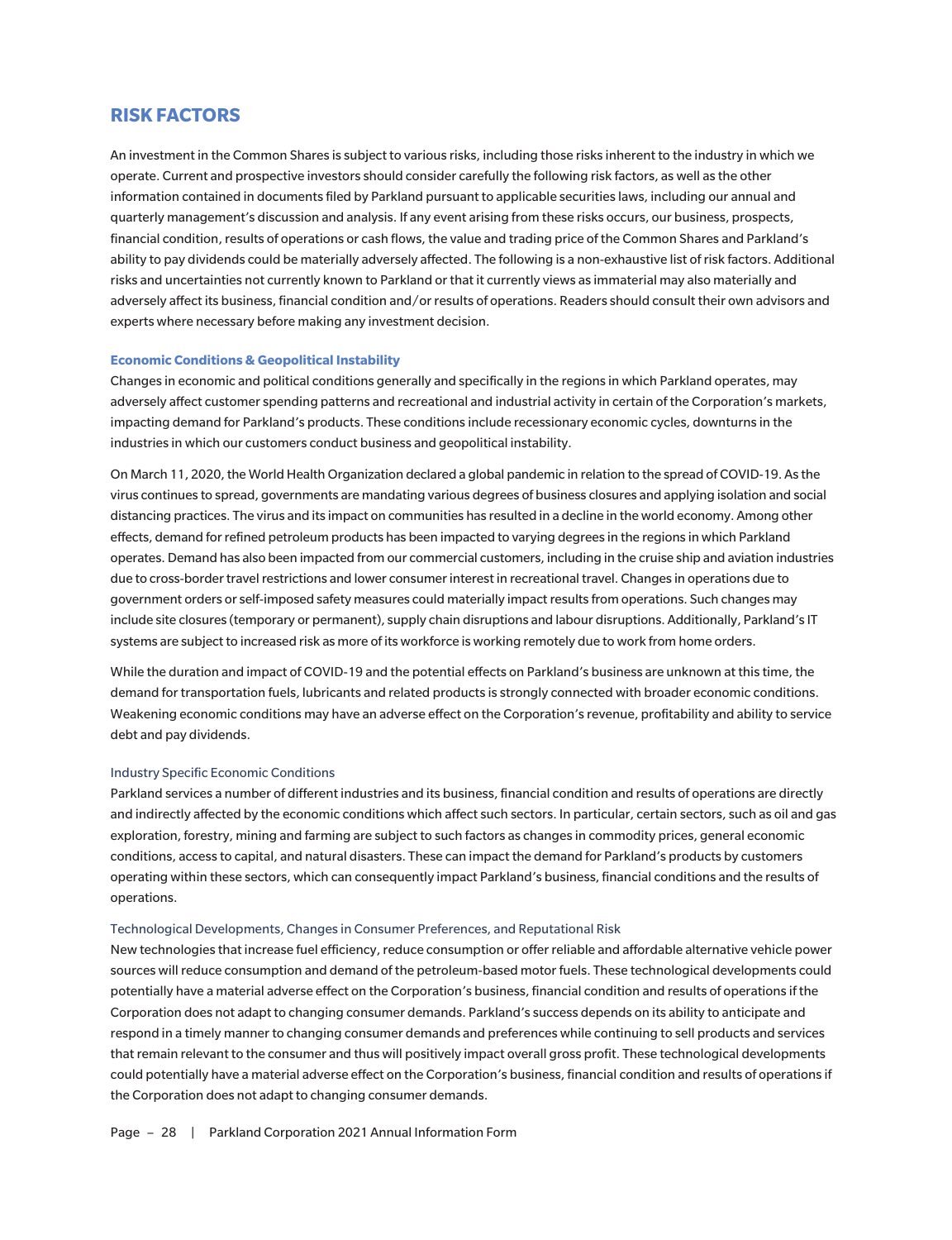Climate change regulation, environmental awareness and new technologies intended to reduce greenhouse gas emissions may create negative sentiment towards fuel products, causing consumers to change their behavior to reduce their consumption of fuel products. Such changes in consumer preferences could result in a decrease in demand for Parkland's fuel and convenience products.

Reputational risk is inherent in every business decision and there is the potential that a decision or other negative impact could result in the deterioration of the Corporation's reputation with key customers and suppliers. Public attitude towards Parkland may be negatively affected by new policies and emerging technologies which have the effect of steering the public away from petroleum-based fuels or non-fuel dependent means of transportation. In addition, certain hazards inherent to operating a petroleum-based business, including environmental hazards and sustainability concerns, could lead to a deterioration of Parkland's reputation with the public. Negative changes to Parkland's reputation could have a material adverse effect on the Corporation's business, financial condition and future prospects.

## **Commodity Price, Pricing Pressure and Supply Disruption**

## Fuel and petroleum products pricing risks

Parkland's fuel and petroleum product revenue are a significant component of total revenue. Petroleum, crude oil and NGLs markets are volatile. Parkland is susceptible to interruptions in supply and changes in relative market pricing of crude oil and NGLs that drive customer demand. General economic and market conditions, political conditions and instability in oil producing regions, particularly in the Middle East, Africa, and South America, and the value of the U.S or Canadian dollars relative to other foreign currencies, particularly those of oil producing nations, could significantly and adversely affect crude oil supplies and wholesale production costs. Volatility in fuel and petroleum product supply and costs could result in significant changes in the retail price of petroleum products and lower fuel gross margin. Higher supply and product costs can also result in increased working capital and corresponding financing requirements. In addition, increases and volatility in wholesale motor fuel costs could result in an increase in the retail price of petroleum products, which could dampen consumer demand for motor fuel. These factors could materially influence Parkland's fuel and petroleum product volume and overall customer traffic which, in turn, could have a material adverse effect on the Corporation's operating results, adjusted gross profit, and overall financial condition. Production at these refining facilities is subject to production interruptions which can periodically disrupt the availability and price of refined product in the region. The sales and volumes of Parkland's Supply segment are driven by the opportunity to market variations in pricing of crude oil and NGLs between geographical regions and markets. Changes in pricing and relative pricing of crude oil and NGLs impact the net earnings of the Supply segment. Pipeline availability in various markets will impact the ability of Parkland's Supply segment to profitably serve customers in those markets.

#### Refining commodity pricing risks

Parkland's operations at the Burnaby Refinery are subject to numerous risks. Refining gross margins are primarily driven by commodity prices and are a function of the difference between the costs of raw materials (primarily crude oil) and market prices for the marketing of finished products (such as gasoline, diesel, jet fuel, fuel oil, fuel additives and asphalt). Prices for commodities are determined by global and regional marketplaces and are influenced by many factors including supply/ demand balances, inventory levels, industry refinery operations, import/export balances, currency fluctuations, seasonal demand, political climate, disruptions at the refinery resulting from unplanned outages due to severe weather, fires or other operational events, and plant capacity utilization. Sustained low refining margins may have a material adverse effect on Parklands revenue, profitability and ability to service debt and pay dividends.

Parkland uses derivative financial and physical instruments related to the future price of crude oil and fuel products and their relationship with each other, with the intent of reducing volatility in our cash flows due to fluctuations in commodity prices and spreads. Such hedging activities may not be effective in reducing the volatility of our cash flows and may reduce our earnings, profitability and cash flows. Furthermore, Parkland may not be able to enter into derivative financial or physical instruments to reduce the volatility of the prices of special products it sells if there is no established derivative market for such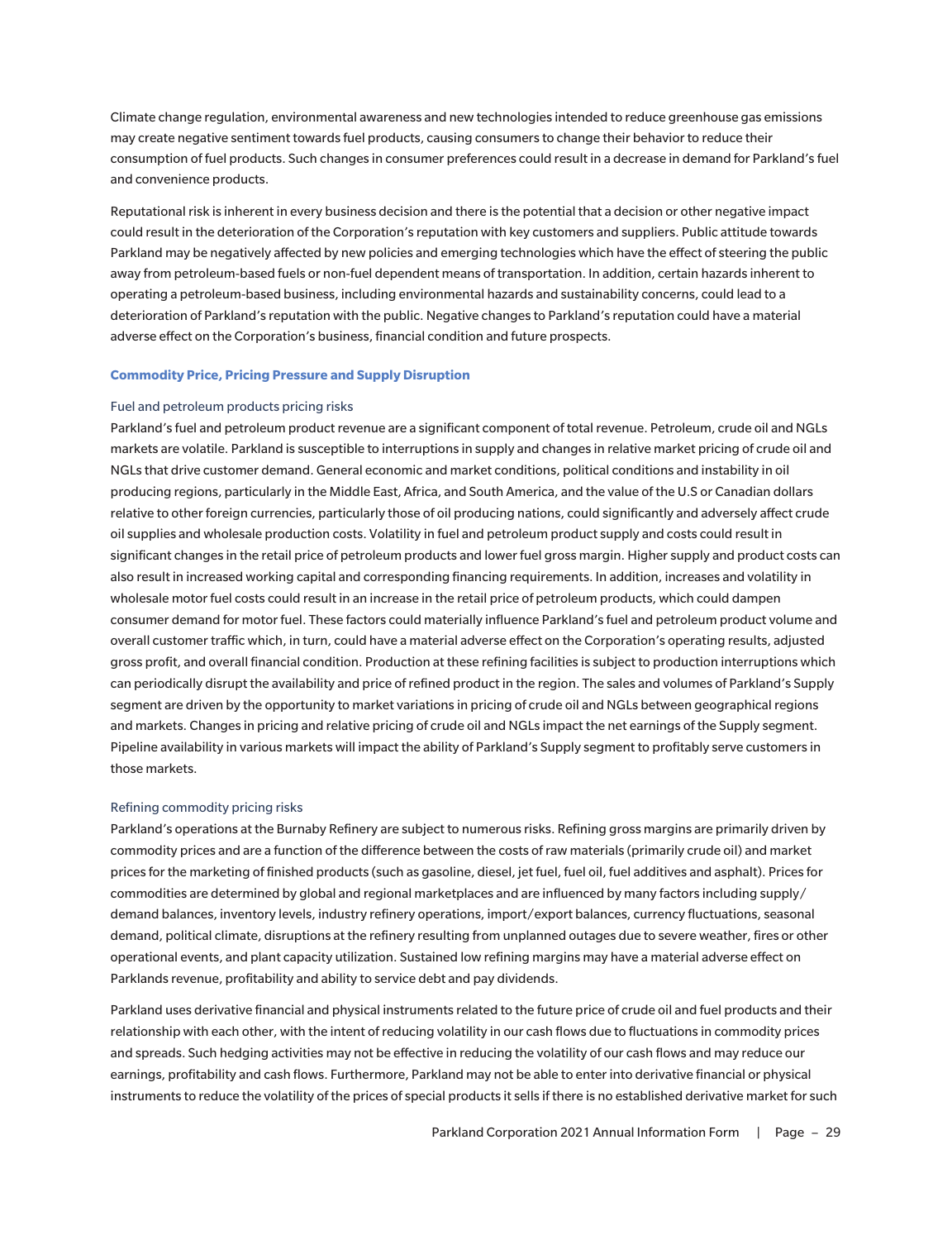products. In addition, Parkland's hedging activities are subject to the risks that a counterparty may not perform its obligations under the applicable derivative instrument, or if the terms of the derivative instruments are imperfect.

#### **Hedging**

Parkland uses hedging transactions in order to mitigate the risk associated with commodity price fluctuation. In many circumstances, purchase and sale contracts are not perfectly matched as they are entered into at different times and at different values. In all of Parkland's businesses, margins can vary significantly from period to period and volatility in the markets for these products may cause distortions in financial results from period to period that are not replicable. There is no guarantee that hedging and other efforts to manage the marketing and inventory risks will mitigate all such risks associated with these activities. As well, by Parkland hedging its commodity price exposure, it may forgo the benefits that may otherwise be experienced if commodity prices were to increase.

Parkland's hedging transactions most often take place on the New York Mercantile Exchange, Inc. ("**NYMEX**"). Parkland's hedging transactions and activities would be subject to the rules and regulations of the NYMEX and the Commodity Futures Trading Commission ("**CFTC**"). Both the NYMEX and the CFTC have broad powers to review required records, investigate and enforce compliance and to punish noncompliance by entities subject to its jurisdiction. The failure to comply with such rules and regulations could lead to restrictions on Parkland's trading activities or subject it to enforcement action by the CFTC, enforcement action under US antitrust legislation, or a disciplinary action by the NYMEX, which could lead to substantial sanctions.

To the extent that Parkland engages in financial or physical hedging transactions to mitigate commodity price risk, there remains a credit risk associated with counterparties with which it partners or contracts.

#### **Refinery supply risks**

Parkland contracts with third parties for the supply of crude oil and other feedstocks to the Burnaby Refinery and for the offtake of refined products from the Burnaby Refinery. Adequate supply and offtake arrangements are a key operational risk for the Burnaby Refinery. An inability to conclude contracts for supply of crude oil or other feedstocks or for the offtake of any stream of refined products from the Burnaby Refinery, or any scheduled or unscheduled interruption in contracted supply or offtake, could have a material adverse effect on Parkland's business, financial condition or results of operations.

The Burnaby Refinery crude supply is predominantly Alberta light crude transported by the TMPL common carrier, as regulated by the Canadian Energy Regulator ("**CER**") and operates under published tariff. Under various market conditions, Burnaby could see variability in its crude deliveries from TMPL as the capacity on the pipeline fluctuates from time to time based on operating conditions and planned and/or unplanned maintenance. To manage month to month variability Parkland has established systems, processes and resources to make the most economic supply decisions within the logistical and operational constraints. In addition to the TMPL line capacity, the Burnaby Refinery also has the ability to receive volumes of crude by rail, truck, and marine when economic.

Substantially all of the crude oil sourced by the Burnaby Refinery is delivered from Alberta by the TMPL. Kinder Morgan Canada's expansion of the TMPL was approved by the then NEB, in May 2016, and by the Canadian federal government in November 2016. While the February 4, 2020 Federal Court of Appeal ruling removed some of the uncertainty around the legal challenges associated with TMPL expansion project, safety issues and Covid-19 have impacted construction and the timeline for completion of the project remains uncertain. Delays on the construction of the TMPL expansion project may limit Parkland's ability to procure crude sourced from the TMPL.

The government of Alberta enacted Curtailment Rules effective January 1, 2019. The curtailment rules resulted in a decrease of approximately 325,000 barrels of production per day. Curtailment levels were reduced by approximately 75,000 barrels of production per day in February and March 2019 and were expected to continue to be reduced. In August 2019, Alberta increased the oil curtailment limit from 10,000 to 20,000 barrels per producer per day and extended the program to December 2020. Since December 2020, monthly oil production limits are no longer in effect, however, the government of

Page – 30 | Parkland Corporation 2021 Annual Information Form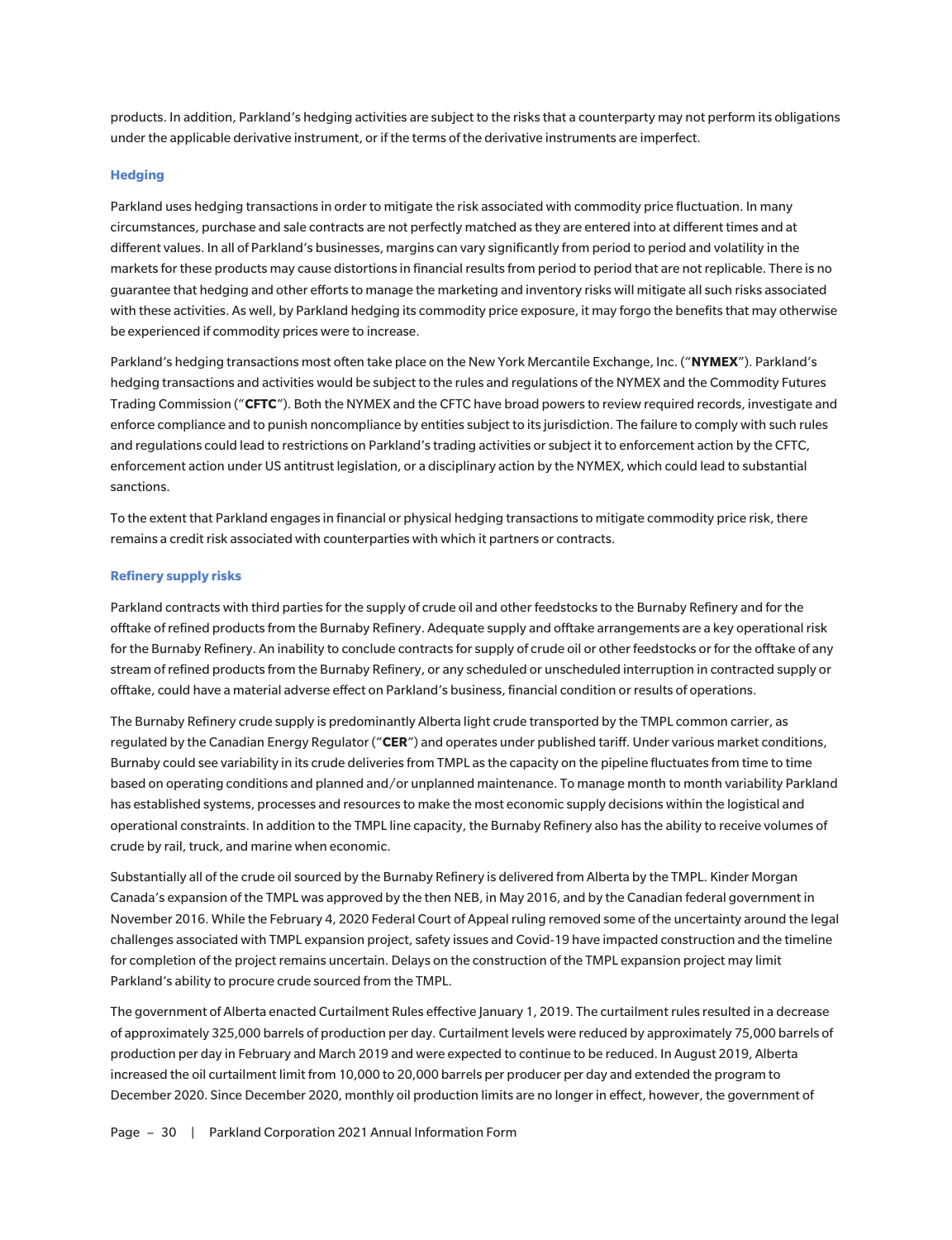Alberta has extended the curtailment policy through December 2021 and may reinstate monthly oil production limits if emerging market conditions make it necessary. Any future curtailments may negatively affect Parkland's ability to supply feedstock for the Burnaby refinery, which may in turn have a material adverse effect on Parkland's revenue, profitability and ability to service debt and pay dividends.

## **Petroleum Products**

Parkland's business depends to a large extent on a small number of crude oil and other Burnaby Refinery feedstock suppliers, and refined fuel suppliers, a number of which are parties to long-term supply agreements with Parkland. An interruption or reduction in the supply of crude oil or petroleum products and services by such suppliers could adversely affect Parkland's financial condition. Furthermore, if any of the supply agreements are terminated or end in accordance with their terms, Parkland may experience disruptions in its ability to supply customers with products until a new source of supply can be secured. Such a disruption may have a material negative impact on Parkland's financial condition and its reputation. Additionally, Parkland cannot ensure that it will be able to renegotiate such agreements or negotiate new agreements on terms favourable to Parkland.

#### **Competition**

Parkland competes with the major national and international integrated oil companies, independent marketers, branded and unbranded independent wholesalers, independent retail stations, other commercial fuel and propane marketers, convenience store chains, independent convenience stores, large and small food retailers and also several non-traditional retailers that have entered the retail fuel business in recent years, including major grocery chains, supermarkets, club stores and mass merchants. These non-traditional motor fuel retailers have obtained a significant share of the motor fuel market and are significant retail competitors. In some of Parkland's markets, competitors have been in existence longer and have greater financial, marketing and other resources than Parkland. Parkland may not be able to compete successfully against current and future competitors, and competitive pressures faced by Parkland could materially and adversely affect Parkland's business, prospects, results of operations and/or financial condition.

#### **Retail Pricing**

Retail pricing for motor fuels is very competitive and influenced by a fragmented market consisting of major oil companies, international convenience operators, national grocery chains, and independent fuel retailers. From time to time, factors such as intensified price competition, seasonal over supply, and lack of responsiveness of retail pricing to changes in refined product costs may lead to margin pressure in Parkland's business. These pressures are normally restricted to relatively short, seasonal time periods and isolated market areas, but could occur more extensively across Parkland's network. Difficult market conditions may also adversely affect Parkland's major customers and create increased credit risk.

#### **Debt Matters**

#### Increased Leverage

Parkland has incurred significant indebtedness as part of its ongoing organic growth and acquisitions strategy. Such indebtedness involves significant interest expense and debt service obligations and may have a negative effect on Parkland's results of operations.

Parkland's leverage could have other important consequences including the following:

- it may limit Parkland's ability to obtain additional financing for working capital, capital expenditures, debt service requirements, acquisitions and general corporate or other purposes;
- it may limit Parkland's ability to declare dividends on the Common Shares;
- certain of Parkland's borrowings are at variable rates of interest and expose Parkland to the risk of increased interest rates;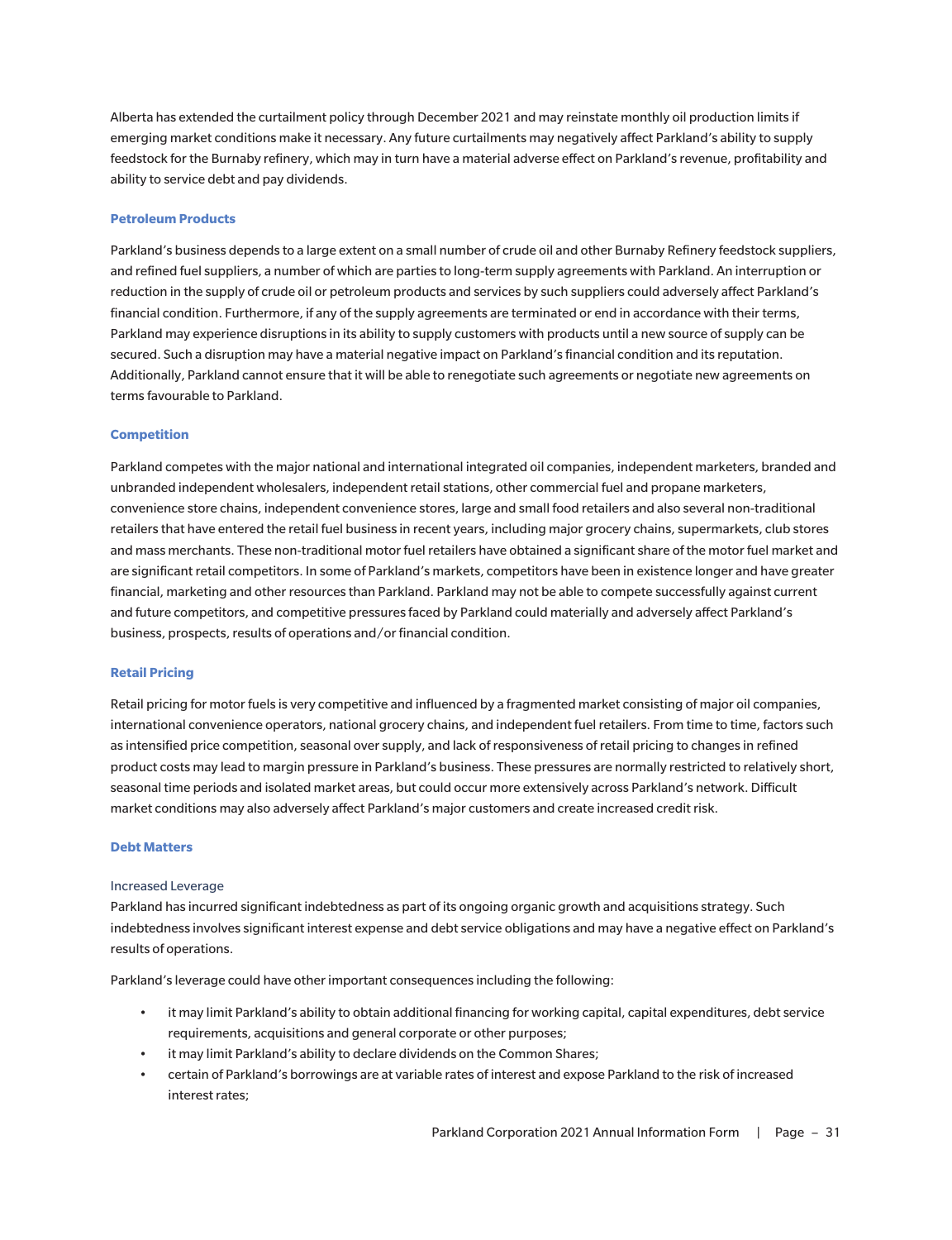- it may limit Parkland's ability to adjust to changing market conditions and place Parkland at a competitive disadvantage compared to its competitors that have less leverage;
- Parkland may be vulnerable in a downturn in general economic conditions; and
- Parkland may be unable to make capital expenditures that are important to its growth and strategies.

## Debt Service

Parkland will require sufficient cash flow in the future in order to service and repay its indebtedness. Parkland's ability to generate sufficient cash flow to meet these obligations depends on Parkland's financial condition which is, to a certain extent, subject to global economic, financial, competitive and other factors that may be beyond its control. If Parkland is unable to obtain future borrowings or generate cash flow from operations in an amount sufficient to service and repay its indebtedness, Parkland will need to refinance or be in default under the agreements governing its indebtedness and could be forced to reduce or delay investments and capital expenditures or to dispose of material assets. Such refinancing or alternative measures may not be available on favourable terms or at all. Due to volatile economic conditions, Parkland may from time to time have restricted access to capital and increased borrowing costs. The inability to service, repay and/or refinance its indebtedness could have a material adverse effect on Parkland's business, financial condition, results of operations and cash flows. Furthermore, amounts paid in respect of interest on long-term debt will reduce Parkland's net income. Variations in interest rates and scheduled principal repayments could result in significant changes in the amount required to be applied to debt service. Additionally, a significant portion of Parkland's external debt is denominated in US dollars. As such, fluctuations in the Canadian dollar/US dollar exchange rate could change Parkland's debt service obligations.

## Debt Agreements

The Credit Agreement and the Senior Note Indentures limit, among other things, Parkland's, and certain of its subsidiaries', ability to:

- incur or guarantee additional debt or other obligations, issue certain equity securities or enter into sale and leaseback transactions other than in limited circumstances;
- in certain circumstances, pay dividends on shares or repurchase shares, redeem subordinated debt or make other restricted payments;
- in certain circumstances, hold cash in excess of set amounts;
- issue equity securities of subsidiaries;
- grant certain guarantees or other forms of financial assistance;
- change the nature of their business or operations in any material respect;
- make certain investments or acquisitions over a certain limit;
- create liens on their assets;
- change their fiscal year;
- enter into transactions with affiliates;
- liquidate, dissolve or wind up;
- consolidate, merge or transfer all or substantially all of their assets; and
- transfer or sell assets, including shares of subsidiaries.

The Credit Agreement and Senior Note Indentures also require Parkland to maintain specified financial ratios and satisfy specified financial tests. Parkland's ability to meet these financial ratios and tests can be affected by events beyond Parkland's control, and Parkland may be unable to meet those tests. As a result of these covenants, Parkland's ability to respond to changes in business and economic conditions and to obtain additional financing, if needed, may be significantly restricted, and the Corporation may be prevented from engaging in transactions that might otherwise be considered beneficial to Parkland. The breach of any of these covenants could result in an event of default under the Credit Agreement, the Senior Note Indentures or any future credit agreements.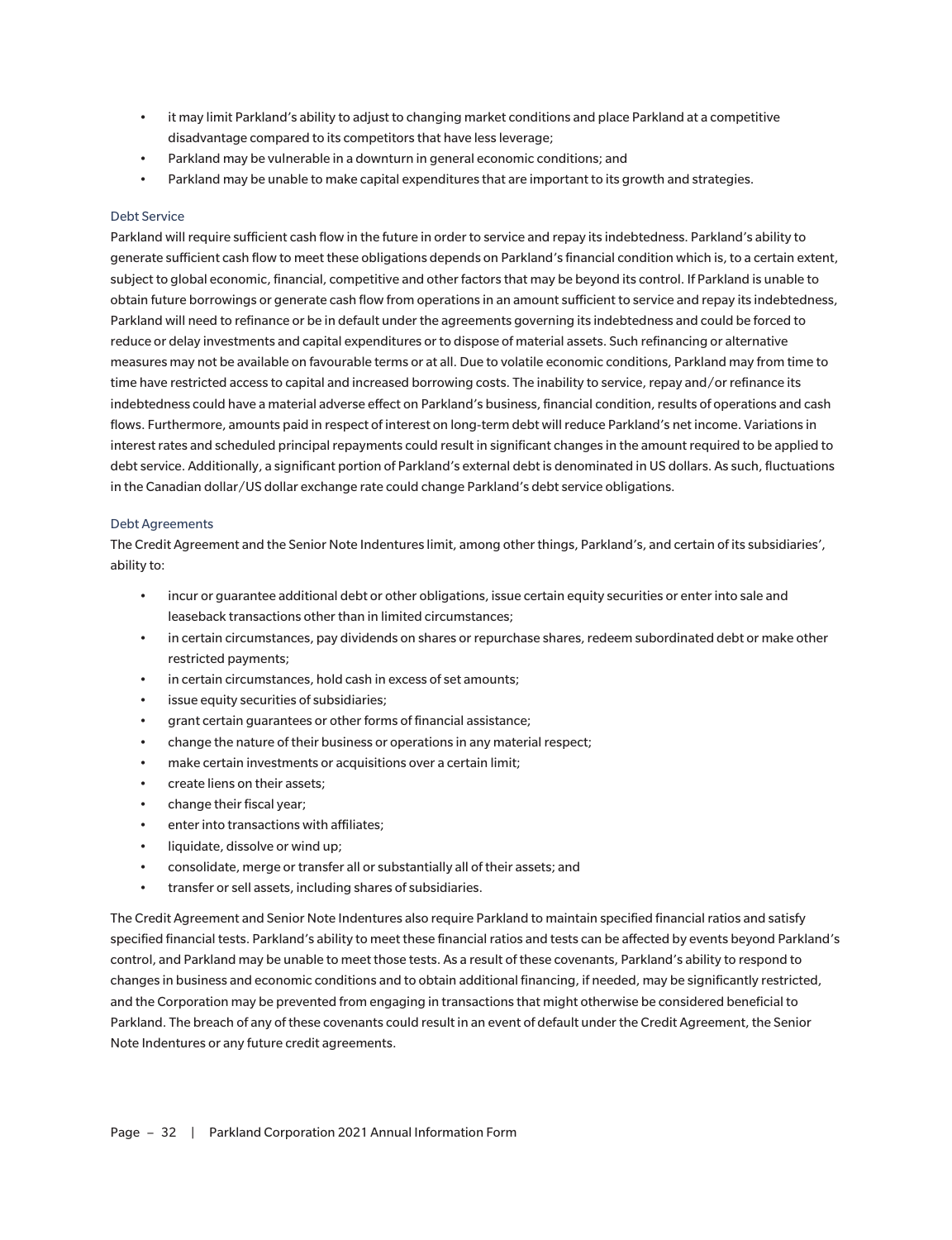A failure to comply with the obligations in the Credit Agreement, including financial ratios and specified financial tests, could result in a default which, if not cured or waived, would permit acceleration of the repayment of the relevant indebtedness as the lenders could elect to declare all amounts outstanding under the Credit Facilities to be immediately due and payable and terminate all commitments to extend further credit. Similarly, upon the occurrence of an event of default under the Senior Note Indentures, the outstanding principal and accrued interest on the Senior Notes may become immediately due and payable. If the lenders were to accelerate the repayment of borrowings, Parkland may not have sufficient cash to repay balances owing on the Credit Facilities as well as its unsecured indebtedness, including the Senior Notes, as the acceleration of Parkland's indebtedness under one agreement may permit acceleration of indebtedness under other agreements that contain cross-default or cross-acceleration provisions. If Parkland's indebtedness is accelerated and Parkland is not able to repay its indebtedness or borrow sufficient funds to refinance it, the lenders under the Credit Agreement could proceed to realize upon the collateral granted to them to secure that indebtedness which could have a material adverse effect on Parkland's business and financial results. Even if Parkland is able to obtain new financing, it may not be on commercially reasonable terms or on terms that are acceptable to Parkland or may impose financial restrictions and other covenants on it that may be more restrictive than under the Credit Agreement or Senior Note Indentures. Additionally, if amounts outstanding under the Credit Agreement and the Senior Note Indentures were to be accelerated, or if Parkland were not able to borrow under the Credit Agreement, it could become insolvent or be forced into bankruptcy or insolvency proceedings or receivership. Notwithstanding an event of default, there is also no assurance that Parkland will be able to refinance any or all of the Credit Facilities and Senior Notes at their maturity dates on acceptable terms, or on any basis.

## Credit Markets

Future uncertainty in the global economy and in local markets, including a deterioration of global economic conditions, a lack of market liquidity, and increased volatility in the credit markets may increase costs associated with debt instruments due to the increased spreads over relevant interest rate benchmarks and affect Parkland's ability, or the ability of third parties it seeks to do business with, to access those markets. In addition, should there be volatility or uncertainty in the capital markets in the future, access to financing may be uncertain, or more costly, which may have an adverse effect on the industry in which Parkland operates and its business operations, including future operating results. Although management believes the Credit Facilities will be sufficient to meet Parkland's immediate requirements, there can be no assurance that the amount will be adequate to satisfy future financial obligations or that additional funds will be able to be obtained.

#### Future Capital Needs

Parkland may find it necessary in the future to obtain additional debt or equity financing to support Parkland's ongoing operations, undertake capital expenditures, finance expansion, develop new services, respond to competitive pressures, acquire businesses, repay existing or future indebtedness or take advantage of unanticipated opportunities. There can be no assurance that such additional funding, if needed, will be available on terms acceptable to Parkland, or at all, and any volatility or uncertainty in the credit markets in the future may increase costs associated with issuing debt. If adequate funds are not available on acceptable terms, Parkland may be unable to develop or enhance its business, take advantage of future opportunities, respond to competitive pressures, declare and pay dividends or increase Parkland's vulnerability in a downturn in general economic conditions, any of which could have a material adverse effect on its business, financial conditions and operating results. In addition, in the event that Parkland's activities are financed partially or wholly with debt, such debt levels may exceed industry standards and the level of Parkland's indebtedness from time to time could impair Parkland's ability to obtain additional financing in the future on a timely basis to take advantage of business opportunities that may arise.

#### Credit Ratings

Credit ratings affect Parkland's financing costs, liquidity and operations over the long term and are intended as an independent measure of the credit quality of Parkland's long-term debt. Credit ratings affect Parkland's ability to obtain short and long-term financing and the cost of financing, and correspondingly, may impact Parkland's ability to engage in certain business activities cost-effectively. See "Future Capital Needs" above.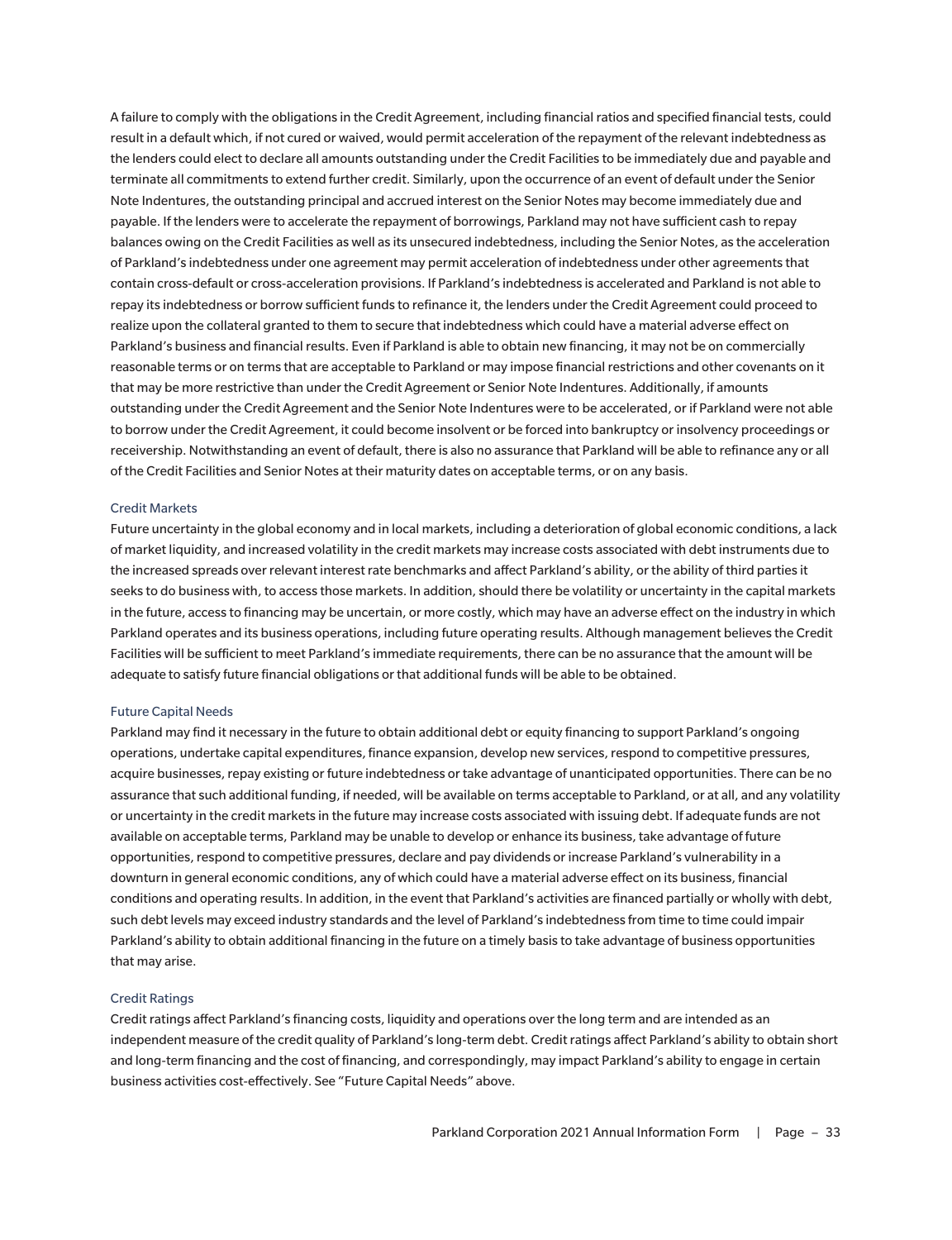Credit ratings may not reflect all risks associated with an investment in any of Parkland's securities. The credit ratings applied to the Senior Notes are an assessment by the relevant ratings agency of Parkland's ability to pay its obligations as of the respective dates the ratings are assigned. The credit ratings may not reflect the potential impact of risks related to structure, market or other factors discussed herein on the value of the notes. Credit ratings are intended to provide investors with an independent measure of the credit quality of an issue of securities. The credit ratings accorded to the Senior Notes are not a recommendation to purchase, hold or sell any of the Senior Notes, because ratings agencies do not comment as to market price or suitability for a particular investor. There cannot be any assurance that any credit rating assigned to any of the Senior Notes will remain in effect for any given period of time or that any rating will not be lowered or withdrawn entirely by the relevant rating agency. A lowering or withdrawal of such rating may have an adverse effect on the market value of the Senior Notes. In addition, real or anticipated changes in credit ratings can affect the cost at which Parkland can access public or private debt markets.

## Common Shares

We cannot predict the prices at which our Common Shares may trade in the future. The market price of our Common Shares may fluctuate widely, depending upon many factors, some of which may be beyond our control, including:

- a shift in our investor base;
- our quarterly or annual earnings, or those of other companies in our industry;
- actual or anticipated fluctuations in our operating results;
- announcements by us or our competitors of significant acquisitions or dispositions;
- developments affecting Parkland's customers;
- national and international economic conditions;
- changes in earnings estimates by securities analysts or our ability to meet our earnings guidance;
- the operating and stock performance of other comparable companies; and
- overall market fluctuations and general economic conditions.

Stock markets in general have also experienced volatility that has often been unrelated to the operating performance of a particular company. These broad market fluctuations could negatively affect the trading price of our Common Shares.

Additionally, Parkland may issue additional Common Shares in the future to finance certain capital expenditures, including acquisitions. Parkland is permitted to issue an unlimited number of Common Shares under its constating documents. Any issuance of Common Shares may have a dilutive effect on the Shareholders. Parkland may also issue preferred shares in one or more series for which the Board of Directors has the discretion to determine the number issued and the rights, privileges, restrictions and conditions attached to such shares.

#### **Dividends**

Parkland has historically paid regular cash dividends on a monthly basis. However, the timing, declaration, amount and payment of future dividends to Shareholders will fall within the discretion of the Board of Directors. There can be no assurance that we will continue to pay any dividends.

## **Information Technology**

#### IT Cyber Security

In the normal course of our business, we obtain large amounts of data, including personal data such as credit and debit card information from our customers. This data is stored on both internal and external systems. While we have invested significant amounts in the protection of our IT systems and maintain what we believe are adequate security controls over individually identifiable customer, employee and vendor data provided to us, a breakdown or a breach in our systems that results in the unauthorized release of individually identifiable customer or other sensitive data could nonetheless occur. With respect to data stored externally, Parkland may not fully control the response and recovery plans maintained by the third-party provider. Cyber-attacks are rapidly evolving and becoming increasingly sophisticated. Parkland may not be able to rapidly recover backup files to appropriately capture and retain data, resulting in a material loss of data or inability to operate. A successful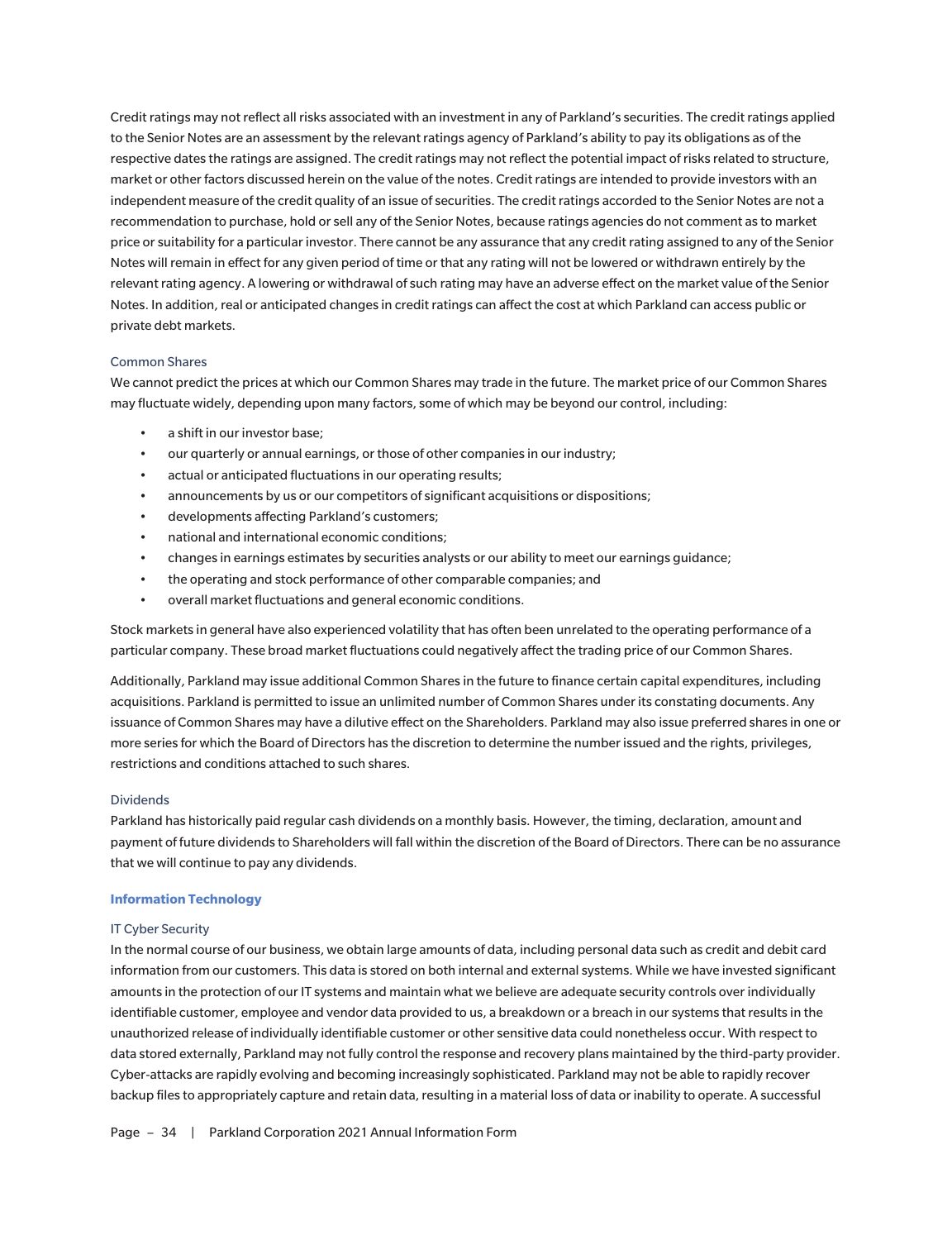cyber-attack resulting in the loss of sensitive customer, employee or vendor data could adversely affect our reputation, results of operations, financial condition and liquidity, and could result in litigation against us or the imposition of penalties. Moreover, a security breach could require that we expend significant additional resources to upgrade further the security measures that we employ to guard against cyber-attacks. Parkland may be under increased risk of a cyber-attack, because of its increased size, prominence, and financial strength, all of which puts it on the radar of more serious cyber criminals. Parkland recently experienced an IT security incident, following which we have further fortified our systems and are not aware of any significant vulnerabilities. There is a risk that the incident could give the impression that our IT systems are vulnerable to attack and Parkland could once again be targeted by malicious actors in the future.

## IT Continuity

At the operational level, Parkland relies on electronic systems for recording of sales and accumulation of financial data and analytical information. A major failure of computer systems would disrupt the flow of information and could cause loss of data records or corruption of data, which could impact the accuracy of financial reporting and management information and Parkland's ability to operate its business. These systems are vulnerable to, among other things, damage and interruption from power loss or natural disasters, computer system and network failures, loss of telecommunications services, physical and electronic loss of data, security breaches and computer viruses, which could result in a loss of sensitive business information, systems interruption or the disruption of Parkland's business operations.

## Technological Developments and Digital Transformation

There is significant change, disruption and growth in technology in the current environment. In such an environment, Parkland may, *inter alia*, realize: an inability to clearly define and prioritize technology requirements and infrastructure design, ineffective implementation of new technologies and, an inability to effectively operate and maintain existing infrastructure. The Corporation may not be able to innovate new digital solutions and scalable data infrastructure for digital offering at the same pace as the larger market. solutions based on digital design and advanced analytics; and establish organic growth platforms to better understand, target and engage our customers These could materially adversely affect Parkland's operations and its ability to compete in the market.

## **Acquisition and Integration**

## Acquisition Strategy

Parkland's growth strategy will continue to depend, in part, on acquiring other fuel distributors or complementary businesses which it may be unable to do profitably or at all. The success of this acquisition strategy will depend, in part, on Parkland's ability to:

- identify suitable businesses;
- negotiate the purchase of those businesses (or investment in the businesses) on acceptable terms;
- complete the transactions within the expected time frame;
- fund the transaction;
- obtain necessary regulatory, other approvals or required consents of third parties within the expected time frame;
- improve the results of operations of the businesses that it buys and successfully integrate the operations, financial reporting and personnel of acquired business with Parkland;
- achieve the anticipated synergies in the acquired business or strategic investments;
- retain key employees, customers or suppliers of the acquired business; and
- effectively address any regulatory requirements in connection with such acquisitions.

Parkland may fail to properly complete any or all of these steps and may also experience other impediments to its strategy. Parkland may not be able to find appropriate acquisition targets or, if appropriate targets are found, Parkland may not be able to close such transactions or integrate the acquired businesses effectively or profitably.

Other companies may also be seeking to acquire similar businesses, including companies that may have greater financial resources than Parkland. Increased competition may reduce the number of successful acquisitions or may lead to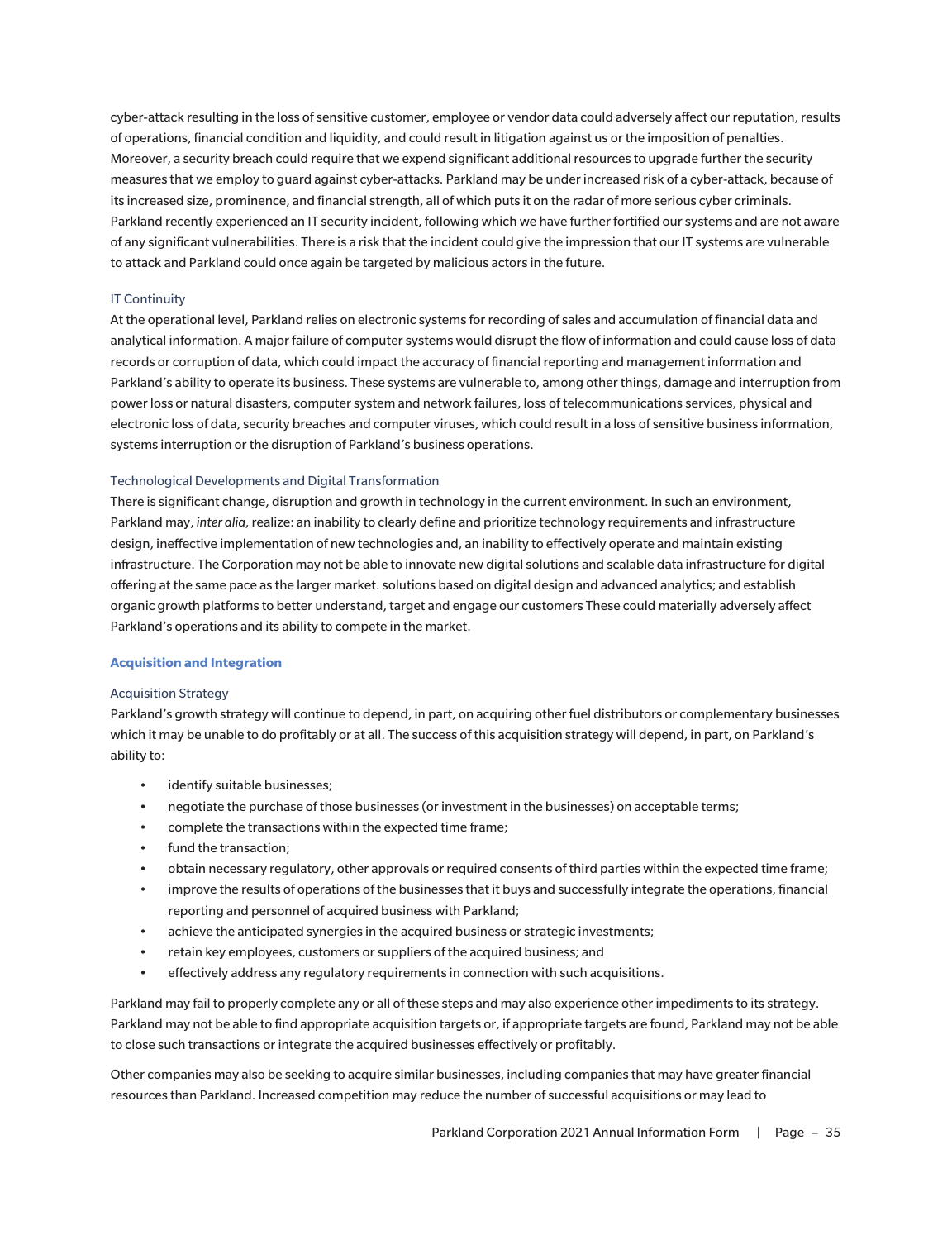unfavourable terms on acquisitions that are successful, including higher purchase prices. If acquisition targets are unavailable or too costly, Parkland may need to change its business strategy as it relates to acquisitions.

If Parkland is unsuccessful in implementing its acquisition strategy, its financial condition and results of operations could be materially adversely affected. Even if Parkland is able to make acquisitions on advantageous terms and is able to integrate them successfully, some acquisitions may not fulfill Parkland's strategy in a given market due to factors that Parkland cannot control, such as market position or customer base. As a result, potential benefits or synergies associated with any acquisition could be negatively impacted.

#### Significant Acquisitions and Related Costs

Parkland has incurred, and expects to incur in the future, a number of costs associated with completing transactions and integrating acquired businesses into Parkland's business. The majority of such costs will be non-recurring expenses resulting from the acquisitions and will consist of transaction costs, facilities and systems consolidation costs and employment-related costs. Parkland may incur substantial transaction costs in relation to transactions that are not completed. Additional unanticipated costs may be incurred in the integration of the assets, operations and businesses, which may negatively impact Parkland's transaction economics and results of operations.

## Failure to Realize the Anticipated Benefits of Recent and Future Acquisitions

Achieving the full benefits of any acquisition includes, but is not limited to, the timely and efficient consolidation of functions, the integration of operations, procedures and personnel and the ability to realize the anticipated growth opportunities, operating expense reductions, and other synergies.

The integration of newly acquired assets is supported by the dedication of substantial management effort, time, and resources, which may divert management's focus and resources from other strategic opportunities and other operational matters. Notwithstanding Parkland's commitment to providing the labour and resources required to support the integration of newly acquired assets, there is a risk that the anticipated benefits of any given acquisition may not be fully realized as a result of Parkland's failure to fully address and mitigate the risks of the integration process including the loss of key employees and the disruption of ongoing business, supplier, customer and employee relationships.

#### Unknown Liabilities from Acquisitions

In pursuing acquisitions, Parkland conducts due diligence on the business or assets being acquired and seeks detailed representations and warranties respecting the business or assets being acquired. Despite such efforts, there can be no assurance that Parkland will not become subject to undisclosed liabilities or litigation as a result of acquisitions, including but not limited to, undisclosed and unknown liabilities related to any or all of Parkland's past transactions. In addition, liabilities may exist which were not discovered during the due diligence process prior to completing such acquisitions. This failure to discover potential liabilities may be due to various factors, such as failure to accurately assess all of the pre-existing liabilities of the operations acquired or vendors failing to comply with applicable laws. If this occurs, Parkland may be responsible for such liabilities, which could materially and adversely affect Parkland's business, prospects, results of operations or financial condition.

#### IT Integration Risks

Large-scale acquisitions require the integration of one or more different systems into Parkland's overall IT systems. The integration of different IT systems is a technical process requiring the coordination of specialized employees, time and resources, often across multiple jurisdictions. Unanticipated costs, delays, and unforeseen technical issues and limitations may arise in connection with Parkland's integration of its IT systems and could disrupt the flow of information, cause loss of data records, or delay Parkland's ability to realize the anticipated benefits of an acquisition. As Parkland's IT systems become increasingly integrated, there is an increased risk that a failure in one system could affect another system in its infrastructure.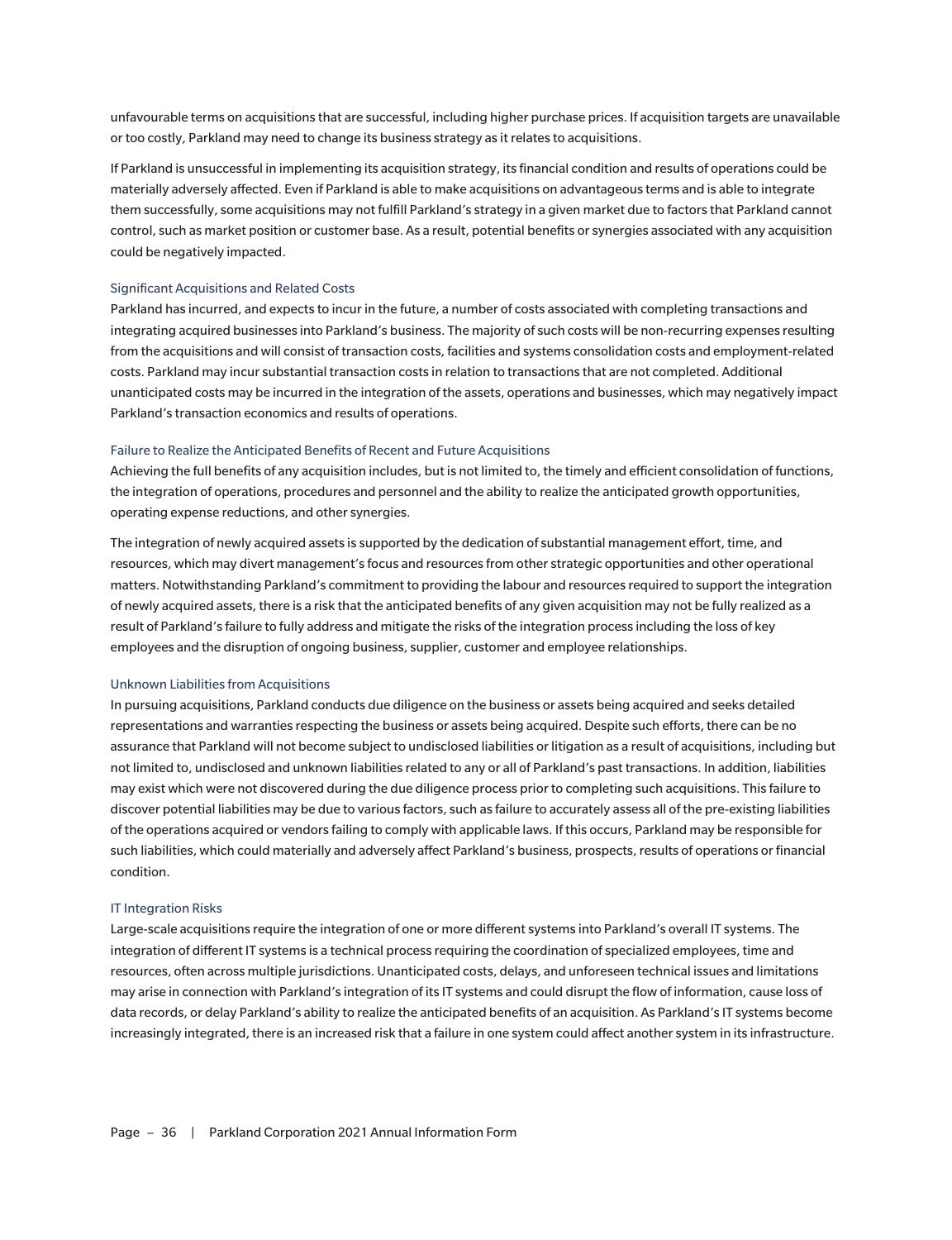#### **Human Resources**

#### Dependence on Key Personnel

The Corporation's success is substantially dependent on the ability, expertise, judgment, discretion, integrity and continued service of senior management. The loss of the services of one or more members of senior management could adversely affect the Corporation's operating results. In addition, the Corporation's continued growth depends on the ability of the Corporation to attract and retain skilled operating managers and employees and the ability of its key personnel to manage the Corporation's growth and to consolidate and integrate its operations. There can be no assurance that the Corporation will be successful in attracting and retaining such managers, employees and other personnel.

## Retention of skilled workers

Parkland competes with companies to attract and retain employees and third-party contractors with appropriate technical skills necessary to continue operations. The hiring and retention of staff may be challenging if the employment market is strong and there is intense competition for skilled employees and contractors. There can be no assurance that Parkland will be able to attract and retain skilled and experienced employees and, should Parkland fail to attract qualified personnel for its operations, its business may be harmed, and its results of operations and its financial condition could be adversely affected. In addition, future federal or provincial labour legislation could result in labour shortages and higher costs, especially during critical maintenance periods.

#### Labour risks

Some of Parkland's employees are represented by labour unions (including a significant number of employees at the Burnaby Refinery and our terminal in Burnaby). There is no assurance that collective bargaining agreements will be reached without a strike, work stoppage, or other labour action. Any prolonged strike, work stoppage, or other labour action, particularly at the Burnaby Refinery, will have an adverse effect on our financial condition or results of operations.

## **Operational Risks**

#### Risks relating to refinery operations

There are risks inherent to the operations and activities of a refinery, including risks related to incidents, availability of crude oil and other feedstocks for use in the Burnaby Refinery, failure to adequately contract with third parties for offtake of products from the Burnaby Refinery or interruptions in offtake, labour and material shortages, direct and indirect risks related to legislative and regulatory requirements, including without limitation, the discharges to air, the discharge and management of storm water and processed water, and risks related to local opposition. A major or catastrophic accident could cause significant damage and result in operational interruptions. Parkland does not have full control over the supply of power, natural gas, or water to the refinery and, as such, a key operational risk for the Burnaby Refinery is the availability of sufficient power, natural gas, and water supplies to support refinery operations. Large amounts of power, heat by way of natural gas, and large volumes of water are used in the refining of crude oil and even a temporary interruption of power, natural gas or water could adversely affect operations.

The Burnaby Refinery consists of several processing units, each of which is to undergo scheduled maintenance from time to time. One or more of the units may require additional unscheduled downtime for unanticipated maintenance or repairs. Scheduled and unscheduled maintenance reduces Parkland's revenues and increases its operating expenses during the period of time that the processing units are not operating and, among other things, could reduce Parkland's ability to make distributions or payments of debt obligations. Furthermore, material unanticipated costs and delays may be incurred in scheduled and unscheduled maintenance which may negatively impact Parkland's results of operations.

#### Fuel Storage and Distribution

Operating fuel storage and distribution terminals and transporting fuel products involve inherent risks including:

- oil spills and other environmental incidents;
- fires, collisions and other catastrophic disasters;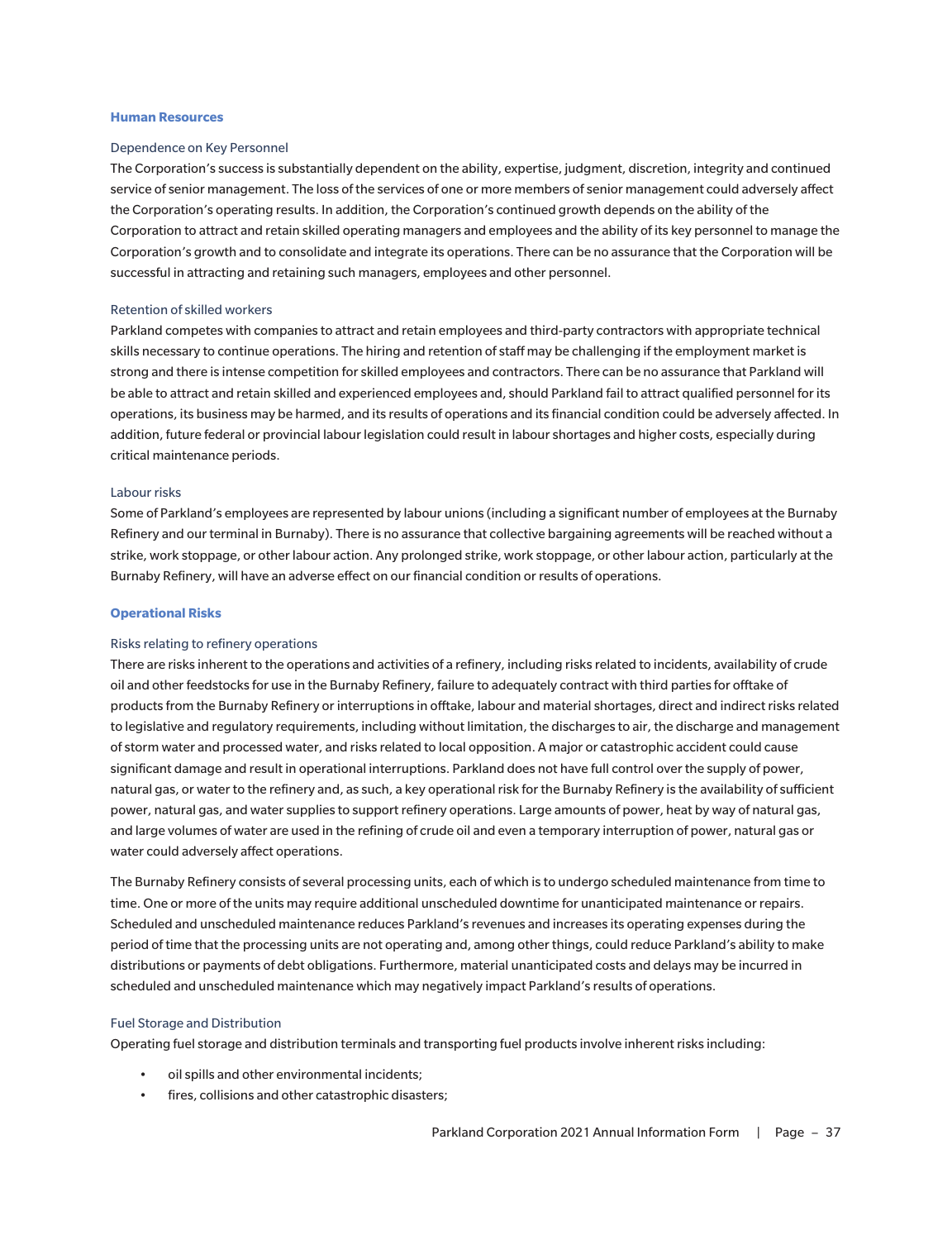- injuries and loss of life;
- severe damage to and destruction of property and equipment; and
- loss of product and business interruption.

Damage arising from such occurrences may result in fines and significant third-party claims. We generally maintain insurance to mitigate these types of costs, but there can be no assurance that our insurance would be sufficient to cover the liabilities we might suffer from the occurrence of one or more of the risks described above.

A significant environmental incident involving a release of crude oil, liquid petroleum products, chemicals or other hazardous substances into marine or other environments could result in losses in excess of the insurance coverage currently maintained by Parkland and could have a material adverse impact on Parkland's business, financial condition, reputation and results of operations.

## Contractor risks relating to operations

Parkland relies on contractors to conduct some activities and is exposed to risks related to their activities. As a result, Parkland is subject to a number of risks, some of which are outside Parkland's full control, including:

- negotiating agreements with contractors on acceptable terms;
- reduced control over those activities that are the responsibility of contractors;
- failure of contractors to perform the requirements and obligations under their agreements, including failure to comply with safety systems and standards as well as applicable legal and regulatory requirements; and
- failure of contractors in connection with management of their workforce, labour unrest or other employment issues.

In addition, Parkland may incur liability to third parties as a result of the actions of its contractors. The occurrence of one or more of these risks could adversely affect Parkland's results of operations and financial position.

## Calamitous Events

Calamitous events, such as terrorist attacks, technological attacks, pandemics, escalation of military activity, domestic and global trade disruption, may have significant effects on general economic conditions, consumer confidence, consumer spending, travel, and tourism. These events, including the COVID-19 pandemic, may disproportionately impact various customers of the Corporation, such as cruise ships and airlines. All these could have a material adverse effect on the Corporation. Strategic targets, such as energy-related assets, may be at greater risk of possible future attacks than other targets within the geographic area that the Corporation operates.

#### **Transportation**

Parkland's products and the feedstock are transported and supplied using a variety of methods, including by truck, rail and ship, and Parkland may be subject to any interruptions or restrictions to such transportation which may limit Parkland's ability to deliver Parkland's products and could have a material adverse effect on the Corporation's business, results of operations or prospects. In addition, the delivery of Parkland's products by railcar may be impacted by service delays, inclement weather or technical malfunctions.

Parkland's products delivered by railcars may be involved in a derailment or incident that results in legal liability or reputational harm. Further, the introduction of new laws or regulations related to the transportation of products by rail may also adversely affect Parkland's ability to deliver Parkland's products by rail or the economics associated with rail transportation.

In addition, Parkland's operations in the Caribbean, northern South America and the southeast United States involve transportation of petroleum products by marine vessels. The reliability of marine transportation may be affected by inclement weather, including hurricanes. Additionally, an incident involving the release of petroleum products into a marine environment may result in legal liability to Parkland and damage to its reputation.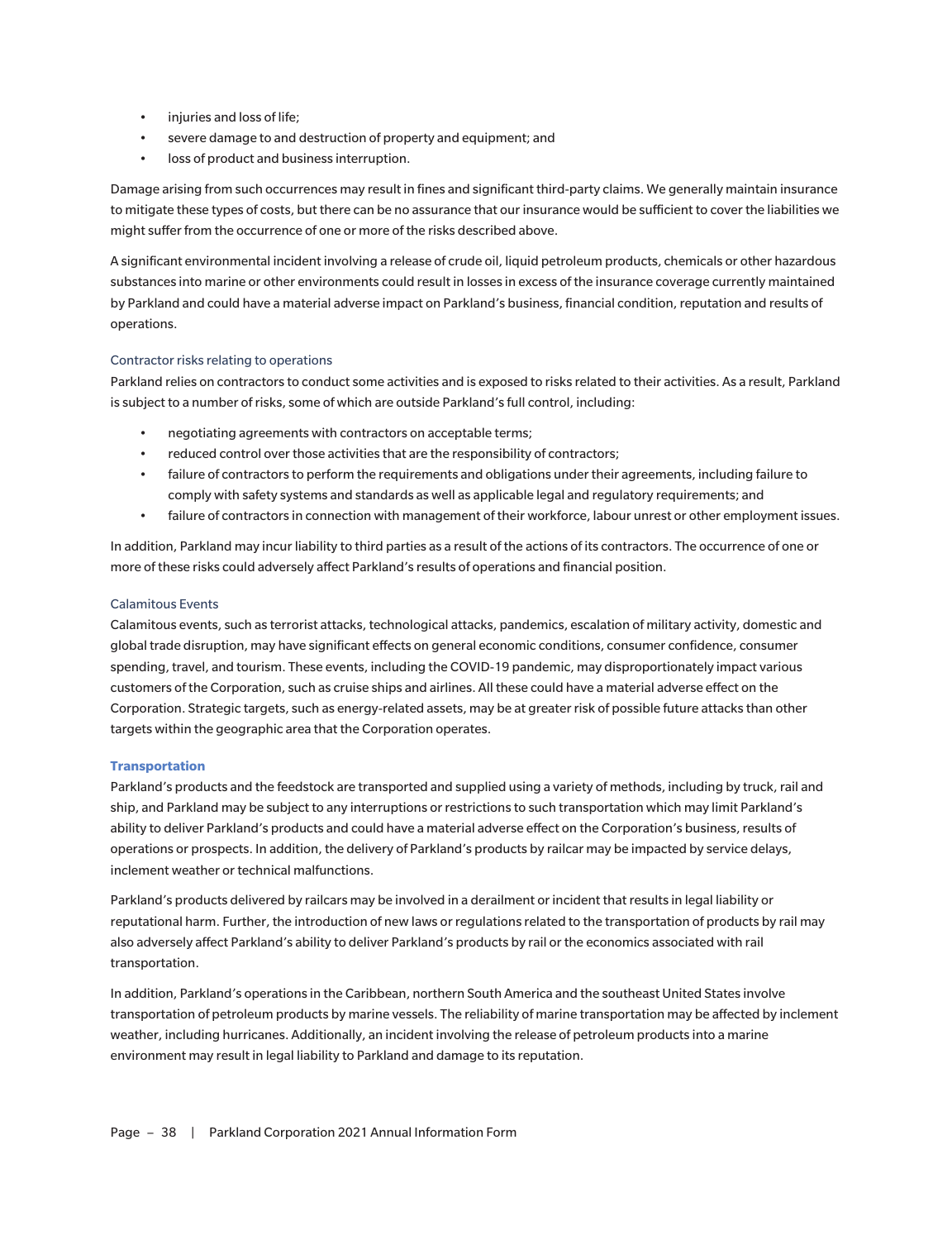Any such interruptions, restrictions, delays, adverse weather, derailment, incident or the impact, or coming into force, of new regulations affecting any of the methods of transportation used by Parkland could adversely affect Parkland's ability to deliver its products, the economics associated with certain methods of transportation (including by rail) and/or materially and adversely affect Parkland's business, prospects, results of operations and/or financial condition.

## **Effective Internal Controls**

Effective internal controls are necessary for the Corporation to provide reliable financial reports, manage the Corporation's risk exposure and to help prevent fraud. Although the Corporation undertakes a number of procedures in order to help ensure the reliability of its financial reports, including those imposed on it under Canadian securities laws, the Corporation cannot be certain that such measures will ensure that the Corporation will maintain adequate control over financial processes and reporting. If the Corporation or its independent auditors discover a material weakness, the disclosure of that fact, even if quickly remedied, could reduce the market's confidence in the Corporation's financial statements and reduce the trading price of the Common Shares.

#### **Health, Safety & Environment**

Parkland is subject to hazards and risks inherent in its operations and the industries that we service. Such risks include, but are not limited to, equipment failures, vehicle accidents, human error, accidental release of harmful substances including through transportation of petroleum products by road, rail, barge or other marine vessels, and pipeline, proximity to marine environments, explosions, fires and natural disasters. Commodity storage, refining and transportation activities involve numerous risks that may result in environmental damage or otherwise adversely affect the operations of Parkland's business. Environmental risks inherent in the storage, refining and transportation of crude oil and other petroleum products include, but are not limited to, accidental spills or releases of crude oil, liquid petroleum products, chemicals or other hazardous substances, including without limitation, storm water and processed water. The Burnaby Refinery is subject to hazards of transporting and processing hydrocarbons including, but not limited to: blowouts; fires; explosions; railcar incidents including, without limitation, derailment; marine vessel incidents including, without limitation, sinking; gaseous leaks; migration of harmful substances; oil spills; corrosion; acts of vandalism and terrorism; and other accidents or hazards that may occur at or during transport to or from commercial or industrial sites. Any of these hazards can interrupt operations, impact Parkland's reputation, cause loss of life or personal injury, result in loss of or damage to equipment, property, IT systems, related data and control systems, and cause environmental damage that may include polluting water, land or air. These could expose Parkland to: potential liability for personal injury, loss of life or debilitating injury; business interruption; property damage or destruction; curtailment of offshore shipping activity; modifications to or revocation of existing regulatory approvals; fines and other environmental damages under applicable federal, provincial, territorial, state and municipal safety and environmental laws and regulations.

The consequences of an accidental spill or release at or near any marine terminal used in connection with Parkland's operations could be significant, given the complexities of addressing releases occurring in marine environments and/or along populated coastlines. Although Parkland does not own or operate the vessels used to transport crude oil, liquid petroleum products, chemicals or other hazardous substances to and from such marine terminals, releases or other incidents involving such vessels could result in significant disruptions to offshore shipping activities and impede Parkland's ability to operate in any affected areas.

Parkland has obtained insurance in accordance with industry practice in an effort to address and mitigate such risks, established operational and emergency response procedures, and adopted safety and environmental programs to reduce potential loss exposure. Although Parkland has a comprehensive insurance program in effect, there can be no assurance that the potential liabilities will not exceed the applicable coverage limits under its insurance policies. Consistent with industry practice, not all hazards and risks are covered by insurance and no assurance can be given that insurance will be consistently available or will be consistently available on an economically feasible basis. Parkland maintains insurance coverage for most environmental risk areas, excluding underground tanks at service stations. Although not insured, these risks are managed through ongoing monitoring, inventory reconciliations and tank replacement programs. Liability for uninsured risks could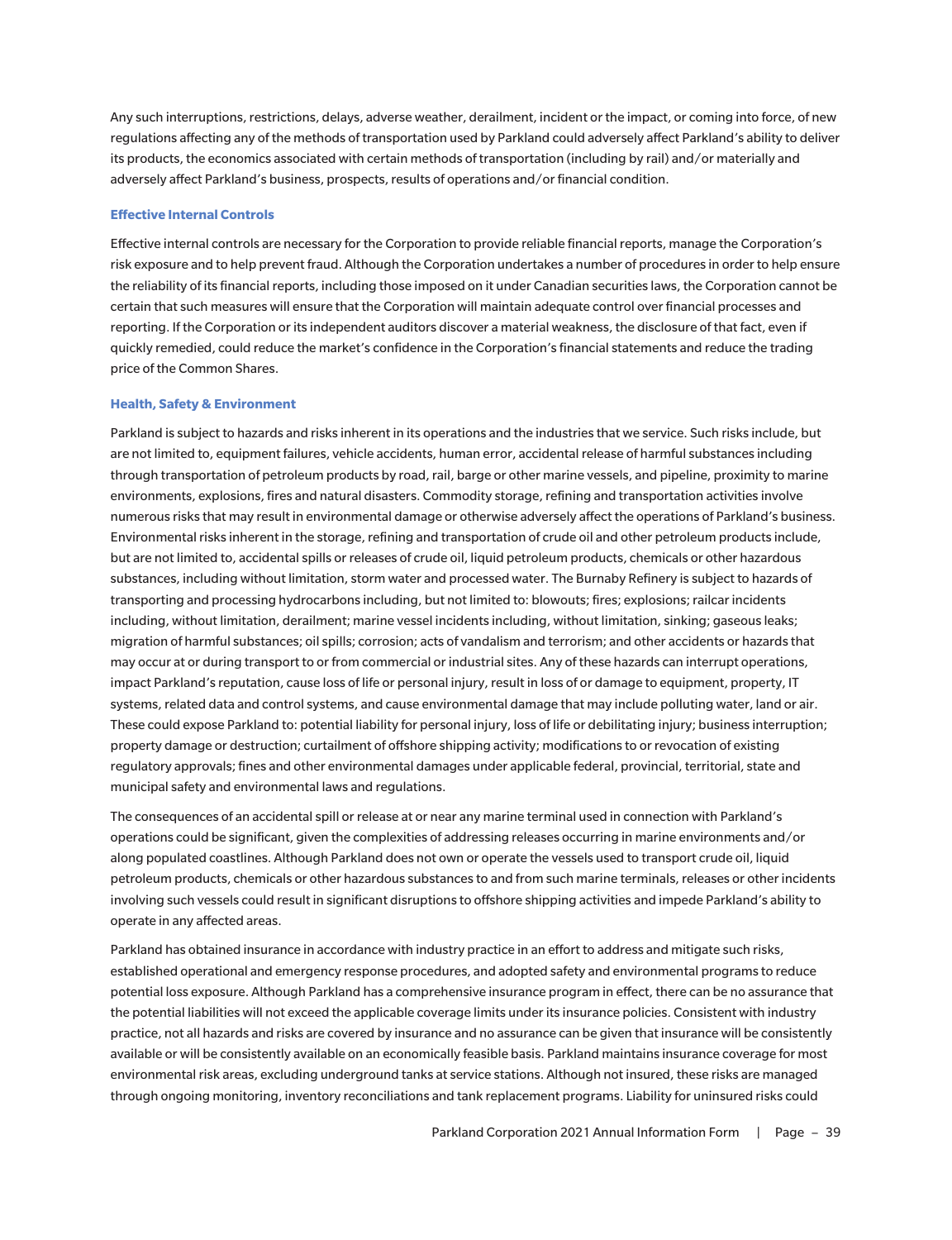significantly increase expenses and the occurrence of a significant event for which Parkland is not fully insured could materially and adversely affect Parkland's business, prospects, results of operations and/or financial condition.

#### **Government Legislation**

## Cost of Compliance with Laws and Regulations

Parkland is subject to numerous federal, provincial, state, territorial and local provisions regulating Parkland's business and operations and it incurs and expects to incur significant expenses to comply with these laws and regulations.

Parkland has established reserves for the future cost of known compliance obligations, such as remediation of identified environmental impacts. However, these reserves may prove inadequate to meet its actual liability. Moreover, amended, new or more stringent requirements, stricter interpretations of existing requirements or the future discovery of currently unknown compliance issues may require Parkland to make material expenditures or subject it to liabilities that it currently does not anticipate.

#### Cost of failing to abide by Laws and Regulations

Parkland operates in several jurisdictions in a highly regulated industry. The cost of compliance with laws and regulations can have a material adverse effect on our operating results and financial condition. Failure to appropriately operate within each regulatory jurisdiction could lead to fines, penalties and unfavourable tax assessments that could adversely affect our business and our operating results.

Furthermore, transportation fuel sales are taxed by the federal, provincial, state and, in some cases, municipal governments. Material increases in taxes or changes in tax legislation are possible and could have a material effect on the profitability of the Corporation. In addition, various federal, provincial, state, territorial and local agencies have the authority to prescribe specific product quality specifications to the sale of commodities. Changes in product quality specifications, such as reduced sulfur content in refined petroleum products, or other more stringent requirements for fuels, could reduce Parkland's ability to procure product and its sales volume, require Parkland to incur additional handling costs, or require the expenditure of capital. If Parkland is unable to procure product or to recover these costs through increased sales, its ability to meet its financial obligations could be adversely affected. Failure to comply with these regulations could result in substantial penalties. Any changes in the laws or regulations that are adverse to us or our properties could affect our operating and financial performance.

#### **Environmental Laws**

Parkland's business and properties are subject to extensive local, provincial, territorial, state and federal laws across Canada, the United States and numerous Caribbean and South American jurisdictions, including, but not limited to, those relating to emissions to the air, discharges into water, releases of hazardous and toxic substances and remediation of contaminated sites ("**Applicable Environmental Laws**"). Applicable Environmental Laws require that Parkland's operations, and certain properties associated with Parkland's retail and storage operations, be operated, maintained, abandoned and reclaimed to the satisfaction of applicable regulatory authorities. Compliance with such Applicable Environmental Laws may require significant expenditures by Parkland, including capital costs to maintain and upgrade equipment and facilities and expenditures to ensure compliance with new Applicable Environmental Laws. Failure to comply with such Applicable Environmental Laws to which our operations are subject may result in penalties and costs that could adversely affect our business and our operating results. Any changes in the Applicable Environmental Laws that are adverse to us and our properties could affect our operating and financial performance. In addition, new regulations are proposed from time to time which, if adopted, could have a material adverse effect on our operating results and financial condition.

#### **Indigenous Rights Claims**

Indigenous groups have claimed indigenous treaty, title and rights to broad portions of western Canada, including virtually all of British Columbia. Such claims may affect many businesses operating in western Canada, including Parkland, as the claims are litigated or settled with the federal and provincial governments through negotiation.

Page - 40 | Parkland Corporation 2021 Annual Information Form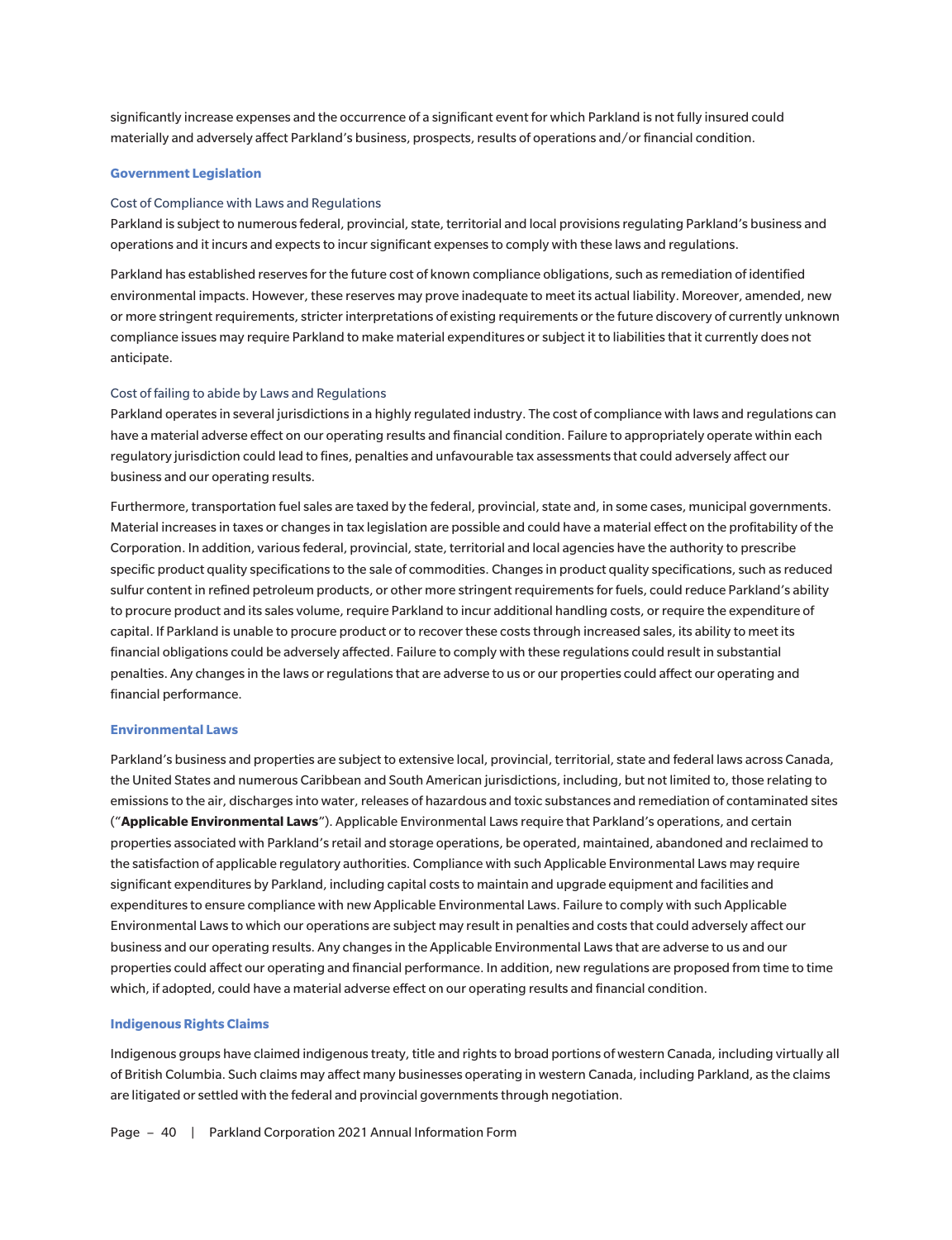While the claims are outstanding, the federal and provincial governments have a duty to consult with Indigenous people on actions and decisions that may affect the asserted Indigenous or treaty rights and, in certain cases, accommodate their concerns. The government's duty to consult may be triggered if Parkland applies to obtain or renew significant permits, leases, licenses and other approvals for its operations in areas that are subject to outstanding Indigenous rights claims. The fulfilment of the duty to consult associated with a permit application can add time, effort and risk to the review and its outcome.

Parkland has numerous direct relations with indigenous groups relating to our operations on treaty or traditional lands. Parkland's failure to effectively manage these relationships could adversely affect our business and damage our reputation.

Opposition by Indigenous groups to industrial development or activity may also negatively affect Parkland operations.

In May 2016, Canada announced its support for the United Nations Declaration on the Rights of Indigenous Peoples ("**UNDRIP**") tabling legislation in December 2020. The principles and objectives of UNDRIP have also been endorsed by the Government of Alberta, and the Government of British Columbia has passed legislation in November 2019 to implement UNDRIP. The means of implementation of UNDRIP by government bodies are uncertain and may include an increase in consultation obligations and processes associated with project development, posing risks and creating uncertainty for regulatory approval timelines and requirements.

## **Competition Law Compliance**

Parkland is increasingly subject to scrutiny from government authorities as a result of ongoing acquisitions and its growing size. As Parkland grows and acquires businesses, it becomes increasingly challenging and complex to monitor compliance with the *Competition Act* (Canada), US antitrust legislation and competition legislation in the jurisdictions in Caribbean and northern coast of South America (collectively, "**Competition Legislation**"). This includes monitoring the dissemination of competitively sensitive information and managing channel conflict within Parkland. Furthermore, failure to comply with Competition Legislation could result in the imposition of significant fines or penalties, require Parkland to divest certain Parkland assets, or result in Parkland being subject to other remedies, such as margin controls in certain markets. Such remedies could have a material adverse effect on our operating results and financial condition.

Under the *Competition Act*, the Commissioner of Competition (the "**Commissioner**") may review any "merger" (as defined in the *Competition Act*), which includes acquisitions of fuel distribution businesses and of retail gas stations, to assess whether such merger would likely result in a substantial lessening or prevention of competition in any market. In the event the Commissioner believes that such merger would likely result in a substantial lessening or prevention of competition in any market, the Commissioner may apply to the Competition Tribunal for a remedial order, including prohibiting completion of the merger or ordering a divestiture of all or part of the business acquired. The US antitrust laws are designed to prevent anticompetitive mergers or acquisitions. Under the *Hart-Scott-Rodino Act*, mergers or acquisitions that meet a minimum threshold size requirement are reviewed by the Federal Trade Commission as well as the Department of Justice in the US who may: allow the merger or acquisition to proceed, enter into settlement with the companies involved, or commence legal action to block a deal that would substantially lessen competition.

#### **Operating in New Jurisdictions**

Parkland purchases assets that operate in jurisdictions which are new to Parkland. Parkland must familiarize itself with the relevant legislation and regulations of the new jurisdiction including local labour laws and environmental laws. While Parkland will benefit from the experience and expertise of the management and employees associated with purchased assets, learning to operate in new jurisdictions may be an expensive and resource-intensive process.

#### **Jurisdictional Risk**

Certain of the businesses operated by Parkland are subject to the risks normally associated with any conduct of business in emerging markets including political or social unrest, changes in laws and regulations, changes in the tax regimes,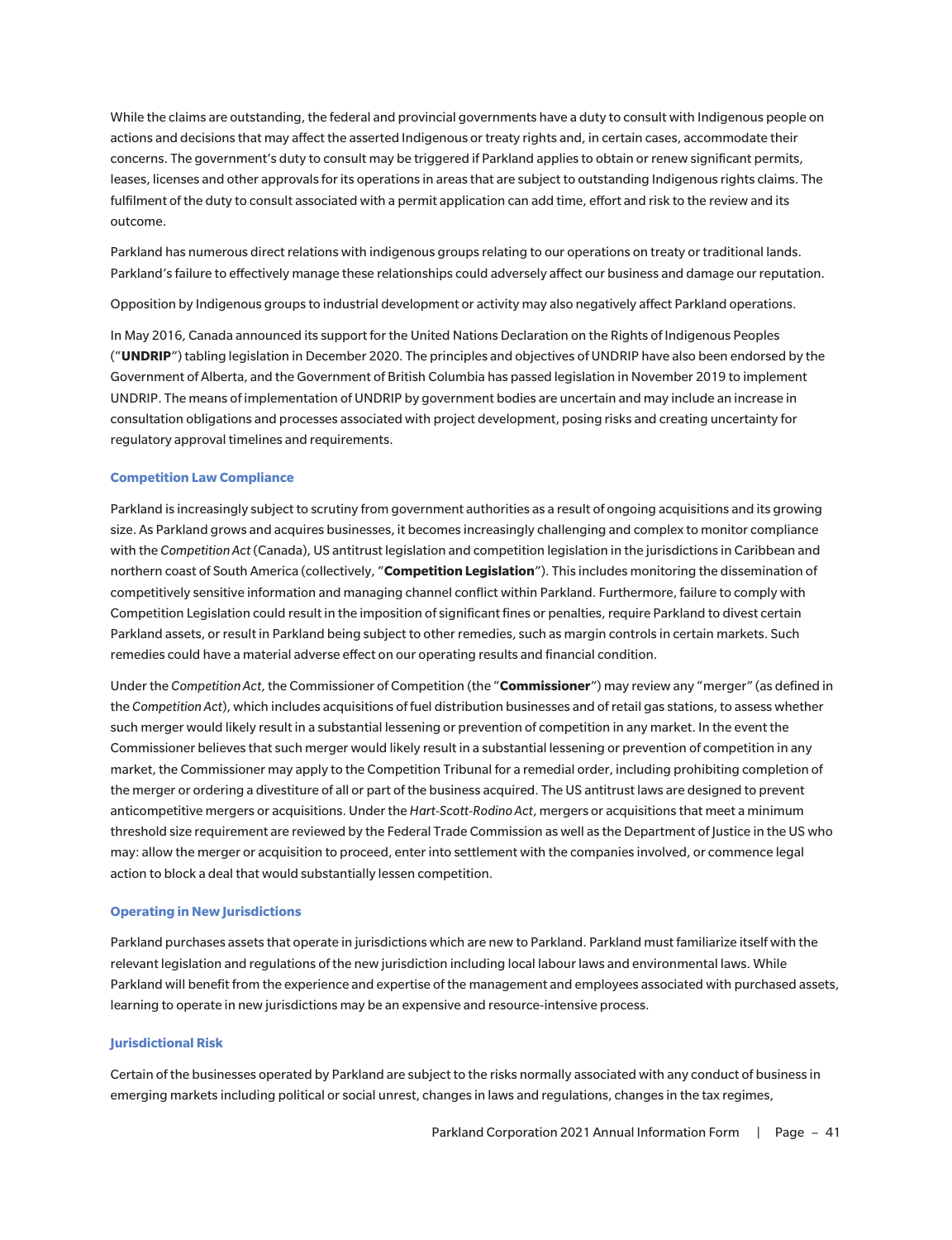uncertainty regarding the enforceability of contractual, property, and other legal rights in local courts, unpredictable government actions, and delays in obtaining or the inability to obtain necessary governmental permits or the reimbursement of refundable tax from fiscal authorities. These risks may negatively impact operations and revenues.

The economic and political systems of certain jurisdictions in which Parkland operates are less predictable than in countries such as Canada and the United States. Weak government balance sheets may cause certain jurisdictions to assess additional taxes, duties and fees or to devalue currencies. Elections may have an outsized disruptive impact on the day to day business of the government. Each of these result in an increased risk of sudden and unforeseen regulatory changes or governmental or administrative action which could have a material and adverse effect on Parkland's future cash flows, earnings, results of operations and/or financial condition.

Moreover, some of these jurisdictions present an increased risk of incidents of bribery, collusion, kickbacks, theft, improper commissions, facilitation payments, conflicts of interest and related party transactions, and may require additional compliance procedures with applicable anti-corruption legislation including the US *Foreign Corrupt Practices Act*, the Canadian *Corruption of Foreign Public Officials Act*, the *UK Bribery Act*, and the French *Sapin II* law. Parkland's failure to identify, manage and mitigate instances of fraud, corruption, violations of its code of conduct, or applicable legislative and regulatory requirements increase the risk that Parkland may be implicated in such incidents and require Parkland to incur costs compliance with any sanctions thereunder.

Collectively, these risks could result in a disruption of Parkland's operations, increase costs to Parkland, and could have a material adverse effect on Parkland's business, financial condition, and results of operations.

#### **Climate Change Regulation**

Parkland may be adversely affected by federal, provincial, state and territorial legislation, regulations, and initiatives designed to reduce greenhouse gas emissions, which may increase costs and adversely affect Parkland's operations, in particular the Burnaby Refinery. There are international agreements (e.g. the Paris Climate Agreement and the Kyoto Protocol), national agreements and federal legislation (e.g. carbon tax, Clean Fuel Standard, cap-and-trade or efficiency standards) and provincial/state legislation (e.g. British Columbia's CleanBC climate policy) that aim to reduce greenhouse gas emissions. These policies continue to evolve and overlap one another.

These developments may affect Parkland's operations by potentially increasing costs of compliance, costs of supply and the price of petroleum products and thereby potentially reducing demand, and by imposing reporting and other regulatory obligations on Parkland. Several jurisdictions have imposed carbon-pricing and other regimes that increase the cost of petroleum-based products above what they would otherwise be.

The ultimate effect of climate change legislation, regulations, and initiatives on the operations of the Parkland, and the timing of these effects, will depend on several factors. Such factors include, among others, the GHG emission reductions required for industrial sectors, the extent to which Parkland can adapt its fuel offerings or taking advantage of incentive programs including purchasing compliance instruments on the open market or through auctions, the price and availability of credits, and the extent to which Parkland is able to recover the costs incurred through the pricing of Parkland's products in the competitive marketplace. Additionally, government efforts to steer the public toward non-petroleum-based fuel dependent modes of transportation may foster a negative perception toward motor fuel or increase costs for our product, thus affecting the public's attitude toward petroleum-based fuel and affect our ability to market and sell such product. Any changes to climate change laws, regulations, and initiatives could materially and adversely affect Parkland's business, prospects, results of operations or financial condition.

Existing and proposed environmental legislation developed by certain jurisdictions, requiring lower carbon intensity fuels by regulation will result in increased costs. These regulations may negatively affect the marketing of refined petroleum products and may require us to alter our products or adapt operations to allow us to sell in such jurisdictions. The cost of such credits may not be able to be passed along to consumers, resulting in lower gross margin to Parkland on the sale of its products.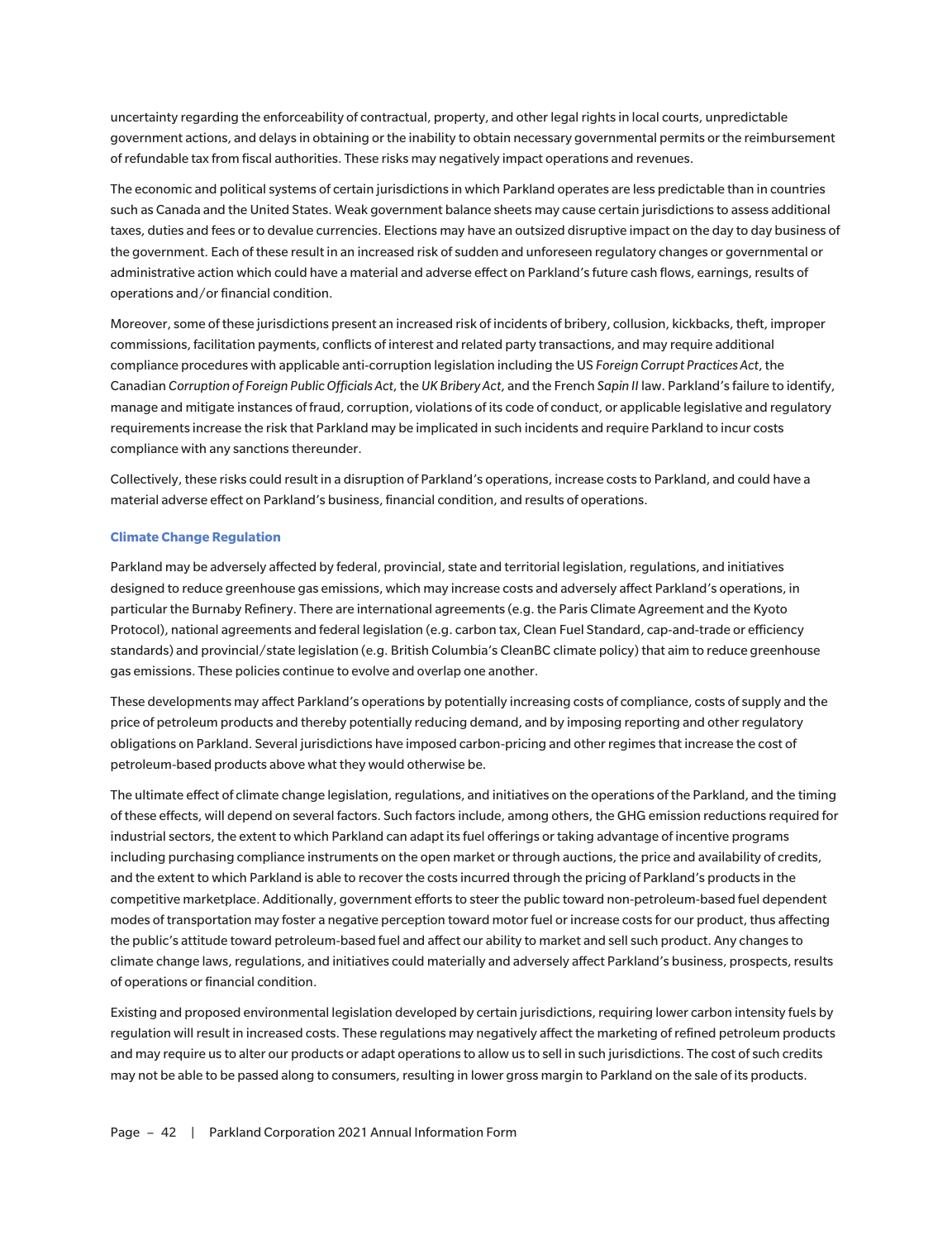#### **Foreign Exchange Risk**

Parkland is exposed to foreign exchange risk through its production of refined products that are customarily priced in US dollars and its investments in the United States including, but not limited to, its US subsidiaries. Changes in the Canada/ United States exchange rate could impact the earnings of Parkland, the value of the United States investments and the cash generated from Parkland's business. Parkland's net investment in its US subsidiaries, which have a US dollar functional currency, presents a foreign currency risk to the Corporation, which has a Canadian dollar functional currency. Additionally, following the Sol Transaction Parkland's net investment in Sol, which has a US dollar functional currency, will increase the foreign currency risk to the Corporation. In addition, certain of Parkland's subsidiaries have functional currencies in various currencies in the Caribbean region. Certain of these currencies are less liquid than US and Canadian dollars and therefore pose foreign exchange risk. Specifically, Parkland may accumulate significant amounts of local currencies through sales in local markets and be unable to readily convert such currencies into US or Canadian dollars. Such currencies may experience devaluation against the US dollar or Canadian dollar, resulting in a loss to Parkland. Given the volatility of exchange rates, Parkland may not be able to manage its currency risks effectively or at all, which could have a material adverse effect on its financial condition or results of operations.

## **Weather and Seasonality**

The Corporation's sales volume and profitability are subject to weather influences, particularly winter temperatures in Canada and the northern United States and hurricanes and other tropical weather events in the southeastern United States and Caribbean. The Corporation's sale volumes and profitability can see increased volatility due to abnormal weather patterns. The Corporation's heating oil and propane sales are greatest in the winter months but can decline if winter temperatures are warmer year over year. The Corporation has propane and heating oil operations in Atlantic Canada, Ontario, Quebec, Alberta, British Columbia and the Yukon Territory which all experience different weather patterns which can mitigate the impacts of regional winter temperature differences. Additionally, winter conditions can affect the efficiency of the Corporation's product deliveries.

Parkland's assets in the Caribbean and southeastern United States are also subject to the risks associated with severe tropical storms, hurricanes and earthquakes, which may cause downed telephone lines, flooded facilities, power outages, fuel shortages, damaged or destroyed property and equipment, and work interruptions. Any of the foregoing may damage the Corporation's assets, disrupt its supply channels, interrupt the Corporation's ability to deliver goods and services and decrease demand for its products. It is possible that any of these events could occur and have a material adverse effect on the Corporation's business, financial condition, ability to realize the anticipated growth opportunities and synergies and future prospects.

Furthermore, oil prices, wholesale motor fuel costs, motor fuel sales volumes, motor fuel gross profits and merchandise sales can be subject to seasonal fluctuations. For example, consumer demand for motor fuel typically increases during the summer driving season and typically falls during the winter months. Travel, recreation and construction are typically higher in these months in the geographic areas in which Parkland operates, increasing the demand for motor fuel and merchandise that Parkland sells. Therefore, the Corporation's motor fuel volumes are typically higher in the second and third quarters of our fiscal year. A significant change in any of these factors, including a significant decrease in consumer demand (other than typical seasonal variations), could materially affect Parkland's motor fuel volumes and merchandise sales, motor fuel gross profit and overall customer traffic, which in turn could have a material adverse effect on Parkland's business, financial condition, results of operations and cash flows.

#### **Risk of Pending and Future Legal Proceedings**

Alleged failure by Parkland to comply with laws and regulations may lead to the imposition of fines, penalties, or the denial, revocation or delay of the renewal of permits and licenses by governmental authorities. In addition, governmental authorities as well as third parties may claim that Parkland is liable for loss or damage, such as environmental damage. Also, Parkland may be the subject of litigation by customers, suppliers and other third parties. A significant judgment against Parkland, the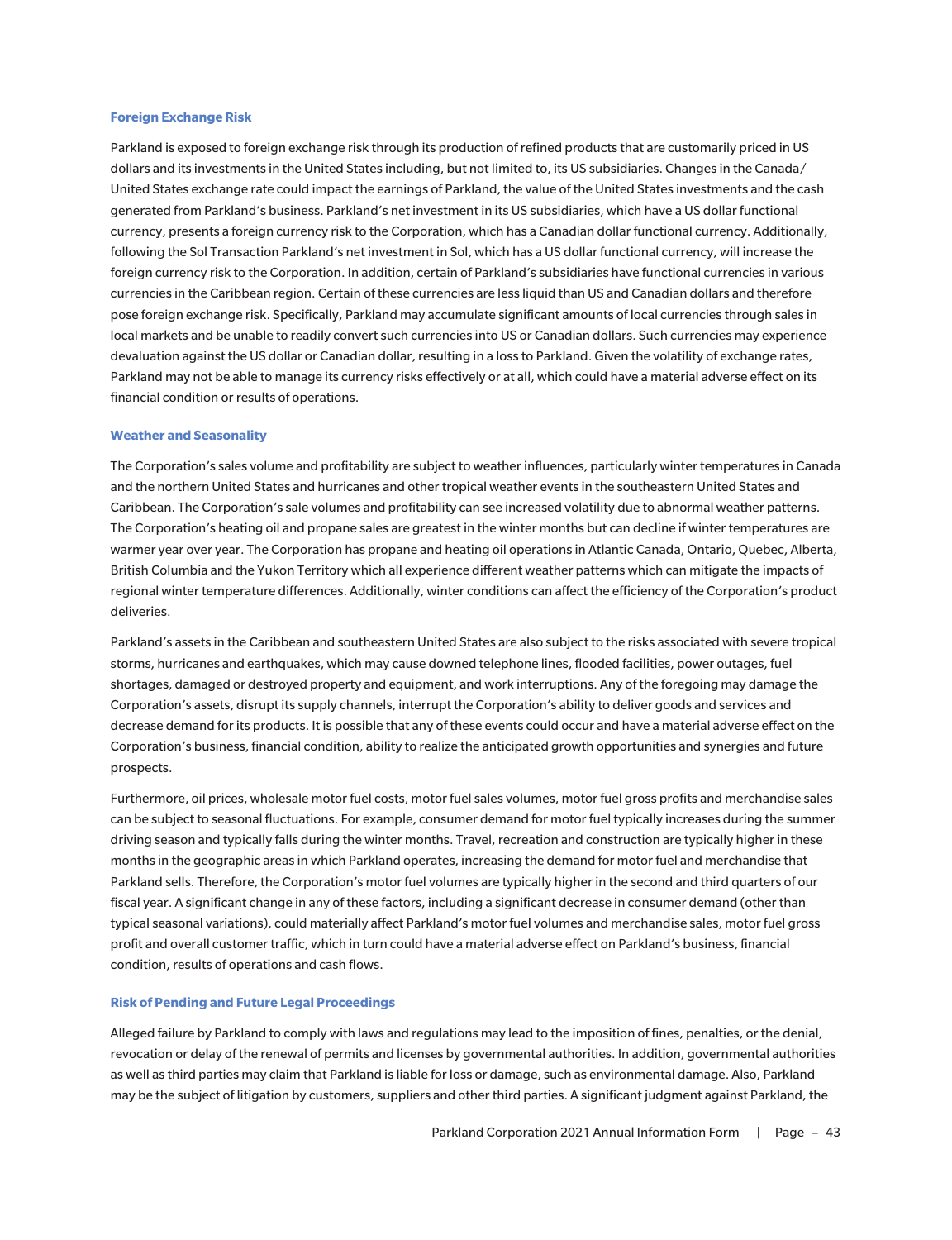loss of a significant permit or other approval, the imposition of a significant fine or penalty, or other unfavourable results, may, in certain circumstances, result in an event of default under certain of our agreements (including debt agreements) and, in any case, may materially and adversely affect Parkland's business, prospects, results of operations and/or financial condition. Unfavourable results, government investigations, or settlements may also encourage other parties to commence additional legal proceedings, and may cause negative publicity and reputational damage. Legal proceedings are expensive, time consuming and may divert management's attention away from the operation of Parkland's business.

## **Credit**

Credit risk is the risk that Parkland's counterparties will not meet their obligations under a financial or physical instrument or customer contract, leading to a financial loss to Parkland. Difficult market conditions may adversely affect Parkland's major customers and create increased credit risk. A substantial portion of Parkland's trade accounts receivable and long-term receivables are with customers in the oil and gas, mining and forestry industries, which are subject to normal industry credit risks. The maximum exposure of credit risk of the accounts receivable account is its carrying value.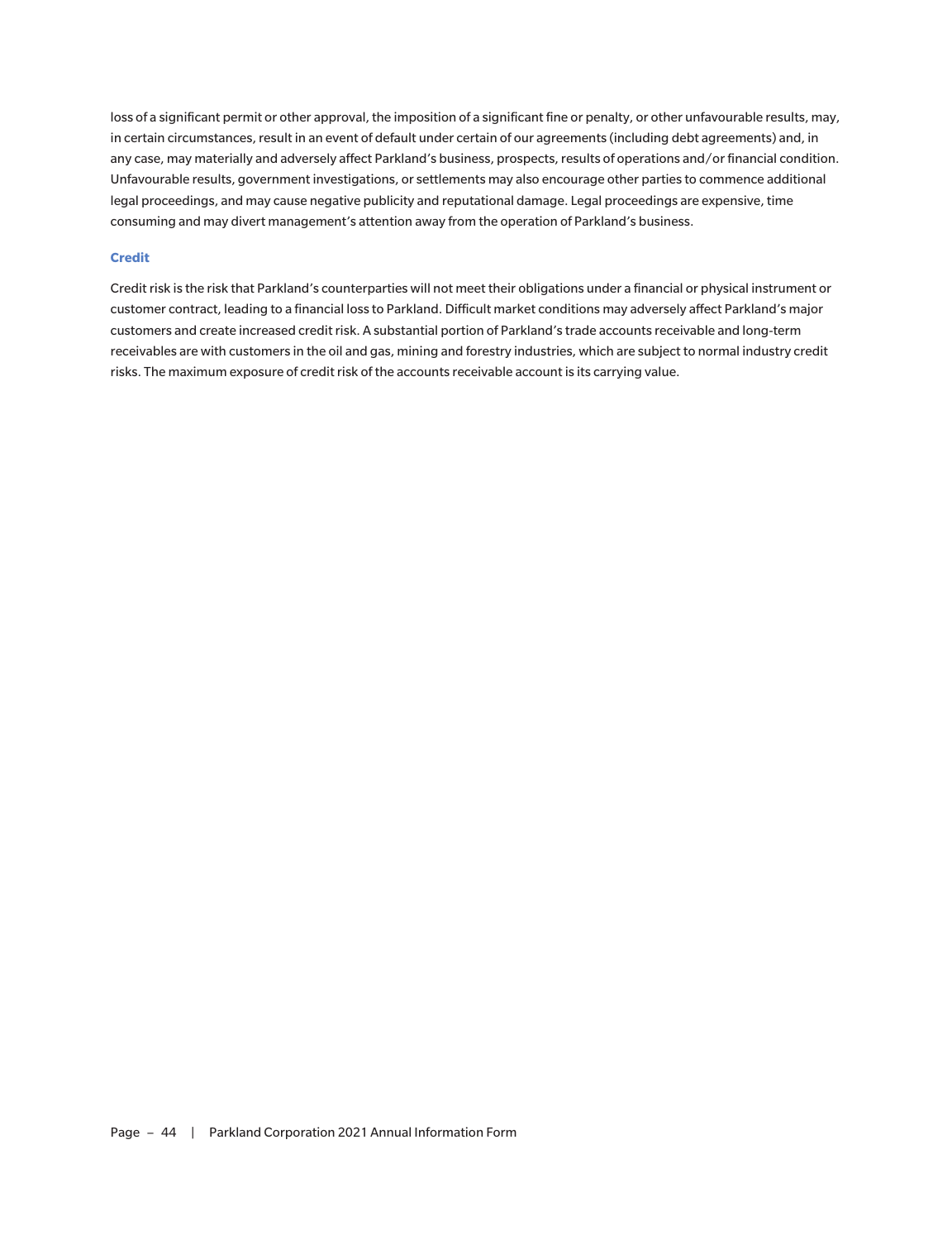# **AUDIT COMMITTEE INFORMATION**

## **Audit Committee Mandate**

The mandate of the Audit Committee (the "**Audit Committee Mandate**") of the Corporation is set forth in Appendix 1 of this Annual Information Form.

## **Composition of the Audit Committee**

The Audit Committee is a standing committee appointed by the Board of Directors to assist the Board of Directors in fulfilling its oversight responsibilities with respect to financial reporting by the Corporation. The Audit Committee of the Corporation currently consists of three members, all of whom are independent and financially literate in accordance with the definitions in National Instrument 52-110 *Audit Committees*. The relevant education and experience of each Audit Committee member is outlined below.

#### Deborah Stein, FCPA, FCA

From 2005 to 2016 Ms. Stein was employed by AltaGas Ltd. She held the role of SVP Finance and Chief Financial Officer from 2008 to 2015. She also held the role of Chief Financial Officer and Corporate Secretary of AltaGas Utilities Group Inc. from 2005 to 2006. Prior to holding the role as CFO of AltaGas Ltd. Ms. Stein held the positions of VP Finance and VP Corporate Risk. Prior to joining AltaGas, Ms. Stein was employed at TransCanada Corporation. In her early career she led the finance functions of Wendy's Restaurants of Canada and Paramount Canada's Wonderland. Ms. Stein is a FCPA, FCA, holds the ICD.D designation from the Institute of Corporate Directors and holds a Bachelor of Arts degree in Economics (Honours) from York University. Ms. Stein is also a member of the Human Resources and Corporate Governance Committee. Ms. Stein also sits on the board of directors of NuVista Energy Ltd., Trican Well Services Ltd. and Aecon Group Inc. Ms. Stein sits on various private boards. She was Chair of the National Board of Financial Executives International, Canada and was a Trustee of the Calgary Zoo.

#### Domenic Pilla

Mr. Pilla retired from his role of Chief Executive Officer of McKesson Canada in 2020. Prior to this, he served as the President of Shoppers Drug Mart Corporation, a subsidiary of Loblaw Companies Limited, and as a director of Loblaws Companies Limited from April 1, 2014 until January 9, 2015. Mr. Pilla also served as Chief Executive Officer and sat on the Board of Directors of Shoppers Drug Mart Corporation from November 1, 2011 until March 31, 2014. Prior to his current roles, Mr. Pilla served on the board of Domtar Corporation and its Human Resources and Compensation Committee until January 3, 2017. From January 2001 to October 2011, Mr. Pilla led McKesson Canada (a wholly-owned subsidiary of McKesson Corporation), in various senior leadership roles. Mr. Pilla has also served as President of Canadian Operations of RNG Group Inc., a privatelyowned Toronto-based company. During his 18-year tenure with Petro-Canada, Mr. Pilla held a number of senior positions in distribution, sales and retail, including Vice-President of the Central Region. In holding such varied senior leadership positions, Mr. Pilla gained substantial experience in, among other things, actively supervising persons engaged in preparing, auditing, analyzing and evaluating financial statements and has gained an understanding of the controls and procedures required for financial reporting. Mr. Pilla also chairs Parkland's Environment, Social and Governance Committee and is a member of the Strategic Initiatives and Corporate Development Committee.

#### Steven Richardson

Mr. Richardson has more than 30 years of experience working in financial roles in Canada's retail, financial services, and oil and gas sectors. Mr. Richardson served as Hudson's Bay Company's Chief Financial Officer from 2006 until his retirement in 2009. Mr. Richardson previously held various senior financial positions within Hudson's Bay Company between 2003 and 2006. Prior to joining the Hudson's Bay Company, Mr. Richardson was Chief Financial Officer of Wells Fargo Financial Corporation Canada and Chief Financial Officer and Executive Vice President of Associates Financial Services of Canada and Chief Financial Officer of Beneficial Canada Inc. Mr. Richardson began his career at Imperial Oil Limited, holding positions in the corporate finance and controller departments. Mr. Richardson is a CPA CMA, holds a Bachelor of Arts in Economics and Commerce (Honours), and completed the Senior Executive Leadership Program at Columbia University. He is also a graduate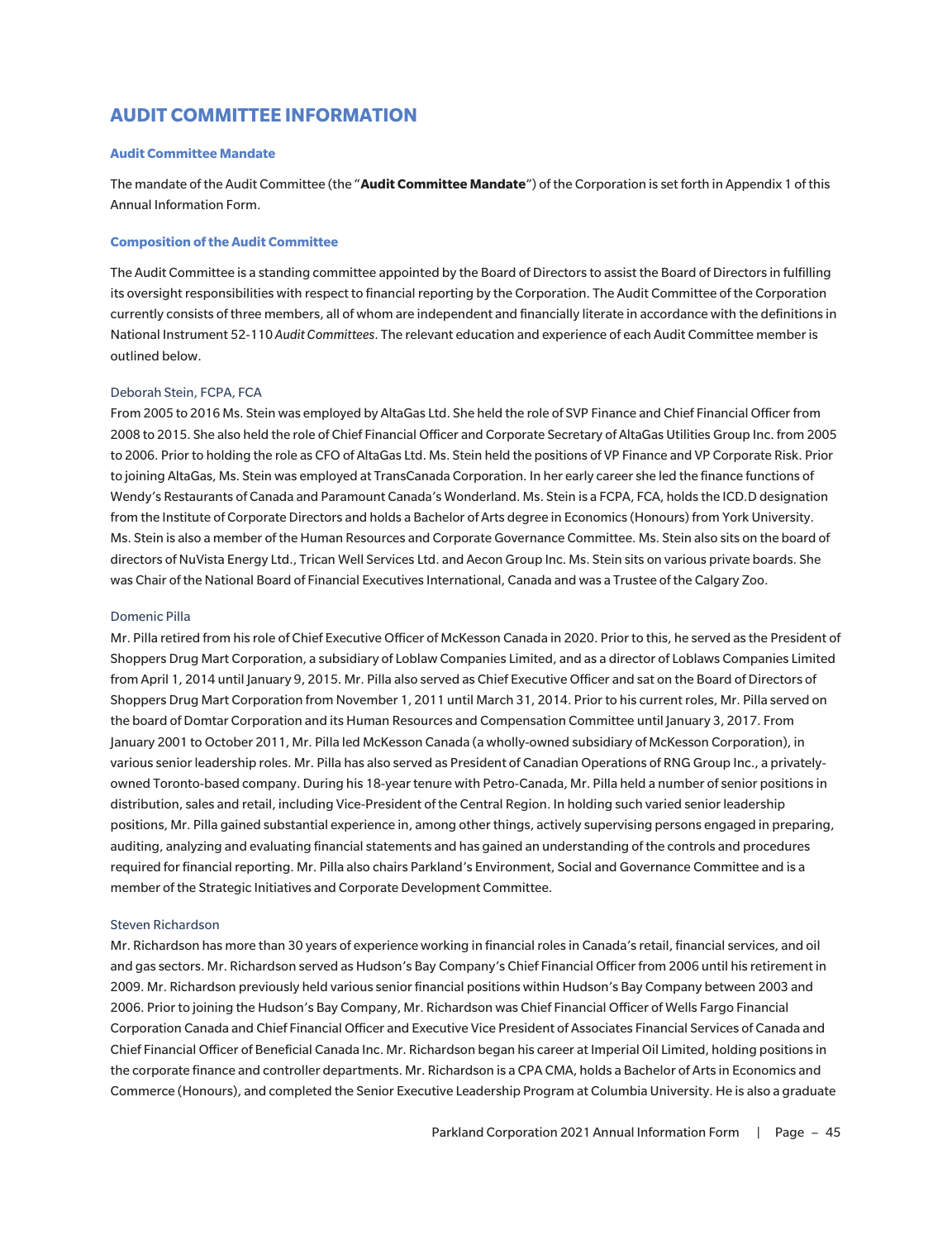of the Rotman School of Management, Director's Education Program and holds the ICD.D designation. Mr. Richardson was a member of the board of directors of RONA Inc. from 2013 to 2016 and was a member of the Audit Committee, the Human Resource and Compensation Committee, and the Strategic Review Committee. From 2010 to 2013, he was a member of the board of directors, as well as the chair of the Corporate Governance and Compensation Committee and a member of the Audit Committee of Sterling Shoes Inc., was a director of Easyhome Ltd. from June 2011 to December 2011, and co-chaired its Compensation Committee, chair of its Special Committee and he was a member of its Audit Committee. Mr. Richardson sits on the board of directors, Pension Investment Committee and Chairs the Audit Committee of SupremeX Inc. Mr. Richardson chairs Parkland's Audit Committee and is also a member of the Human Resources and Corporate Governance Committee.

## **Pre-approval Policies and Procedures**

Under the Audit Committee Mandate, the Audit Committee is required to approve the terms of the engagement and the compensation to be paid to the external auditor of the Corporation. In addition, the Audit Committee is required to review and pre-approve non-audit services provided by the external auditor as required by National Instrument 52-110 *Audit Committees*.

#### **External Auditor Services Fees by Category**

**Description 2020 2019** Audit fees<sup>(1)</sup>  $$3,666,110$   $$3,434,000$ Audit-related fees<sup>(2)</sup>  $$ 491,890$   $$ 1,190,000$ Tax fees<sup>(3)</sup> 5 107,559 5 117,591 All other fees<sup>(4)</sup>  $$ 153,509$   $$ 158,460$ **Total \$4,419,068 \$4,900,051**

PricewaterhouseCoopers LLP were first appointed auditors of a predecessor to the Corporation in 2004. In 2020 and 2019, Parkland incurred fees to its external auditors, PricewaterhouseCoopers LLP, as follows:

(1) "Audit Fees" means the aggregate fees paid and payable to the issuer's external auditor and other accounting firms for audit services as well as the audit fees for the statutory or regulatory audits conducted for subsidiaries operating in the Caribbean region (2020: \$1,970,000; 2019: \$1,904,000). The specific audit fees for other accounting firms totaled US\$322,000/Cdn.\$430,000 (2019: US\$330,037/Cdn.\$440,000).

(2) "Audit-Related Fees" means the aggregate fees paid and payable for the last fiscal year for assurance and related services by the issuer's external auditor that are reasonably related to the performance of the audit or review of the issuer's financial statements and are not reported under clause (1) above. Activities in 2020 include the review of interim consolidated financial statements, review of purchase price allocations, system conversion and upgrade testing, and procedures performed for the offering memorandum and prospectuses, translation of annual and quarterly financial statements and MD&A.

(3) "Tax Fees" means the aggregate fees paid and payable in the last fiscal year for professional services rendered by the issuer's external auditor for tax compliance, tax advice and tax planning. Of the amounts stated, US\$32,250/Cdn.\$43,000 related to tax services in the Caribbean (2019: \$Nil).

(4) "All Other Fees" means the aggregate fees billed in the last fiscal year for products and services provided by the issuer's external auditor, other than the services reported under clauses (1), (2) and (3), above. Activities in 2020 include National Instrument 52-109 – Certification of Disclosure in Issuer's Annual and Interim Filings ("NI 52-109") testing, review of global mobility programs and various other advisory and consulting arrangements. Of the amounts stated, US\$26,500/Cdn.\$35,400 related to the services in the Caribbean (2019: \$Nil).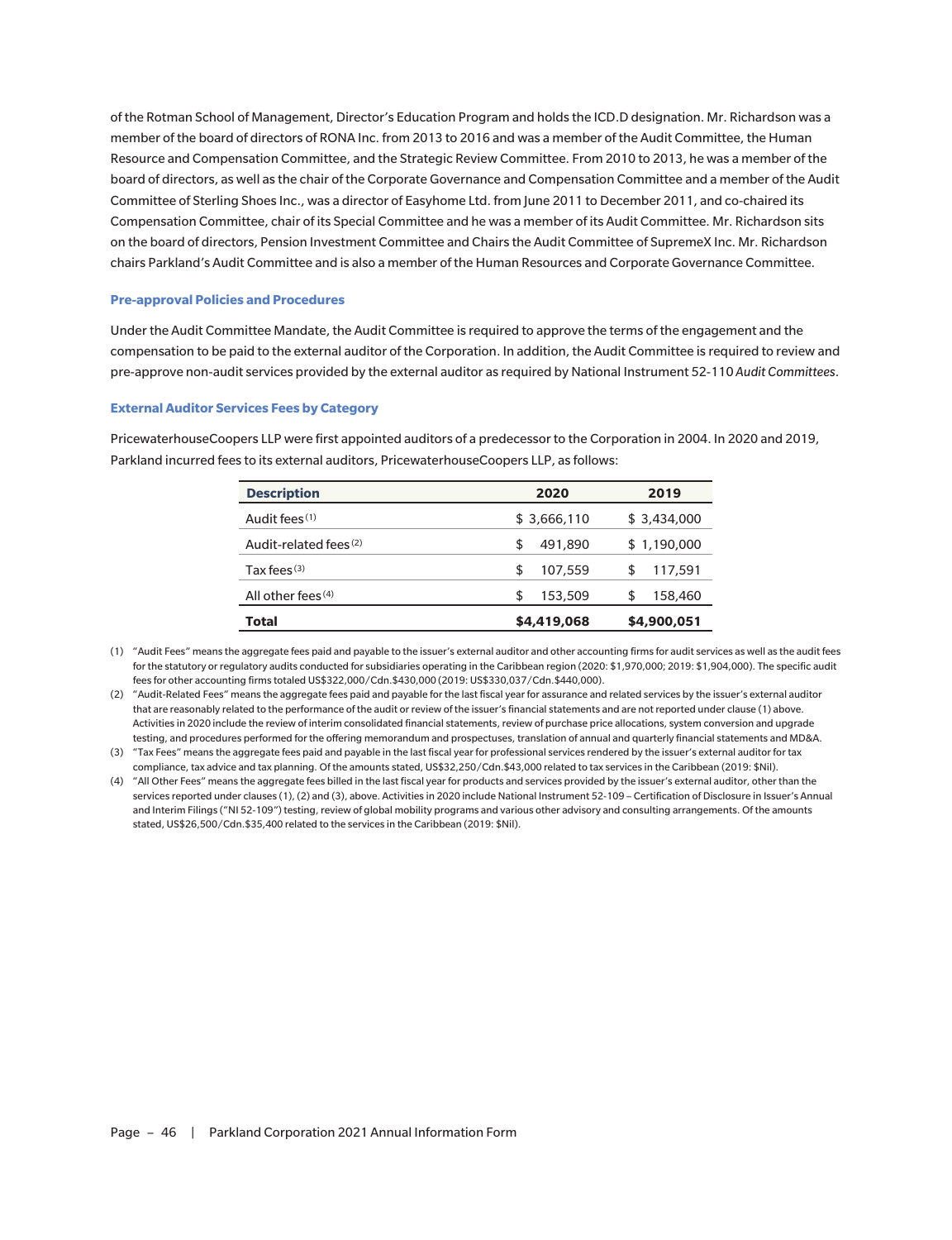# **DIVIDENDS**

## **Dividends Paid by the Corporation and Dividend Policy**

Commencing in January 2011 through February 2013, the Corporation declared and paid a monthly dividend of \$0.085 per Common Share. Parkland has declared and paid a monthly dividend as follows:

March 2013 through February 2014: declared and paid a monthly dividend of \$0.0867 per Common Share equivalent to \$1.04 per Common Share annually.

March 2014 through February 2015: declared and paid a monthly dividend of \$0.0883 per Common Share equivalent to \$1.06 per Common Share annually.

March 2015 through February 2016: declared and paid a monthly dividend of \$0.09 per Common Share equivalent to \$1.08 per Common Share annually.

March 2016 through February 2017: declared and paid a monthly dividend of \$0.0945 per Common Share equivalent to \$1.134 per Common Share annually.

March 2017 through February 2018: declared and paid a monthly dividend of \$0.0962 per Common Share equivalent to \$1.1544 per Common Share annually.

March 2018 through February 2019: declared and paid a monthly dividend of \$0.0978 per Common Share equivalent to \$1.1740 per Common Share annually.

March 2019 through February 2020: declared and paid a monthly dividend of \$0.0995 per Common Share equivalent to \$1.194 per Common Share annually.

March 2020, through February 2021: declared and paid a monthly dividend \$0.1012 per Common Share, equivalent to \$1.214 per Common Share annually.

Parkland intends to increase its annualized common share dividend two cents per share, from \$1.214 to \$1.234, effective with the monthly dividend payable on April 15, 2021, to shareholders of record at the close of business on March 22, 2021. This will be Parkland's ninth consecutive annual increase. The declaration of dividends is at the sole discretion of the Board of Directors and the amount of dividends declared by the Corporation and the frequency of payment thereof, if any, may vary from time to time as a consequence of a number of factors, including, without limitation, retail pricing and margins, availability and pricing of petroleum product supply, volatility of crude oil prices, capital expenditure requirements, operating costs and compliance with any restrictions on the declaration and payment of dividends contained in any agreement to which Parkland is a party from time to time (including, without limitation, the Credit Agreement and the Senior Note Indentures) and the satisfaction of the liquidity and solvency tests imposed by the Business Corporations Act for the declaration and payment of dividends.

#### **Dividend Reinvestment Plan**

The Corporation has a dividend reinvestment plan that allows shareholders to reinvest their cash dividends to purchase additional Parkland shares from treasury at a 5% per share discount to the daily volume weighted average trading price on the applicable dividend payment date (the "**Dividend Reinvestment Plan**"). The Dividend Reinvestment Plan allows Parkland to retain amounts that would otherwise be paid to shareholders as dividends in cash, thereby incrementally raising equity capital which may be used by Parkland to, among other things, fund its capital program and fund acquisitions, which help contribute to Parkland's growth and ability to execute on its strategy.

Shareholders interested in participating in the Dividend Reinvestment Plan can find out more at Parkland's website: www.parkland.ca. A copy of the enrolment form is available from Computershare Trust Company of Canada ("**Computershare**") through their website at www.computershare.com or by calling 1-800-564-6253, or from Parkland through its website at www.parkland.ca or by calling 403-357-6400.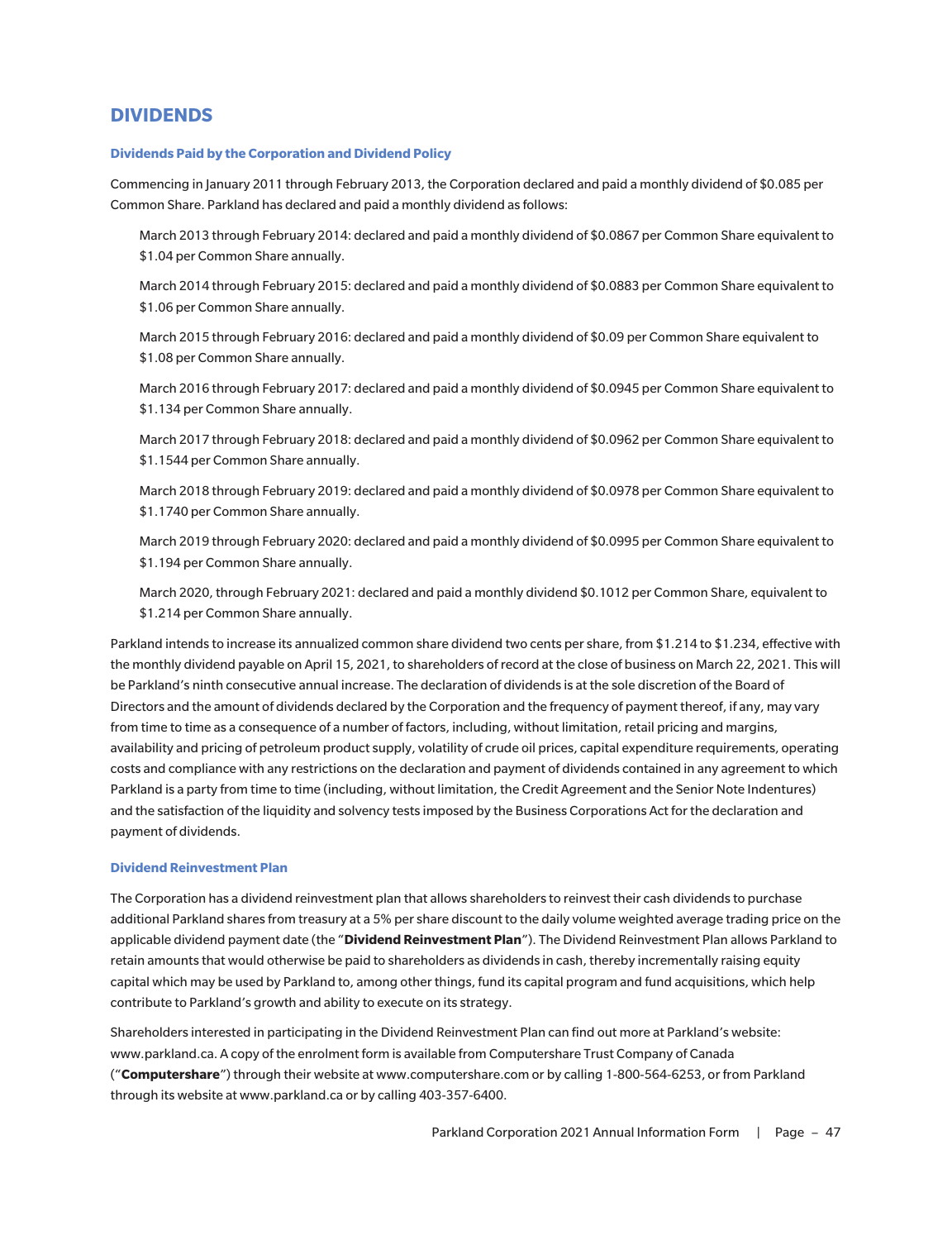# **DESCRIPTION OF CAPITAL STRUCTURE**

## **Share Capital**

The authorized capital of the Corporation consists of an unlimited number of Common Shares and preferred shares issuable in series. The following is a summary of the rights, privileges, restrictions and conditions attaching to the securities of the Corporation which comprise the share capital of the Corporation.

## **Common Shares**

As at March 4, 2021, there were 150,293,280 Common Shares issued and outstanding.

Each Common Share entitles the holder to receive notice of and to attend all meetings of the Shareholders and to one vote at such meetings. The holders of Common Shares will be, at the discretion of the Board of Directors and subject to applicable legal restrictions, entitled to receive any dividends declared by the Board of Directors on the Common Shares. The holders of Common Shares will be entitled to share equally in any distribution of the assets of the Corporation upon the liquidation, dissolution, bankruptcy or winding-up of the Corporation or other distribution of its assets among its shareholders for the purpose of winding-up its affairs.

## **Shareholder Rights Plan**

At the annual and special meeting of the Shareholders held in 2020, Shareholders approved, by ordinary resolution, the adoption of an amended and restated shareholder rights plan (the "**Rights Plan**") dated as of May 7, 2020, between Parkland and Computershare, as rights agent. The objectives of the Rights Plan are to ensure, to the extent possible, that all Shareholders are treated equally and fairly in connection with any take-over bid or similar proposal to acquire Common Shares. The Rights Plan is intended to provide the Board of Directors and the Shareholders more time to fully consider any unsolicited take-over bid for Parkland without undue pressure, allow the Board of Directors to pursue, if appropriate, other alternatives to maximize shareholder value and allow additional time for competing bids to emerge for Shareholders. Takeover bids may be structured in such a way as to be coercive or discriminatory in effect, or may be initiated at a time when it will be difficult for the Board of Directors to prepare an adequate response. Such offers may result in Shareholders receiving unequal or unfair treatment, or not realizing the full or maximum value of their investment in Parkland.

The Rights Plan is intended to discourage the making of unsolicited takeover bids by creating the potential for significant dilution to any offeror who does so. This potential is created through the issuance to all Shareholders of contingent rights to acquire additional Common Shares at a significant discount to the then prevailing market prices, which could, in certain circumstances, become exercisable by all Shareholders other than an offeror and its associates, affiliates and joint actors.

The Rights Plan does not affect in any way Parkland's financial condition. The initial issuance of the rights will not dilute the Common Shares and will not affect reported earnings or cash flow per share until the rights separate from the underlying Common Shares and become exercisable. The Rights Plan does not lessen or affect the duty of the Board of Directors to give due and proper consideration to any offer that is made and to act honestly, in good faith, and in the best interests of Parkland and its Shareholders. The Rights Plan is designed to provide the Board of Directors with the means to negotiate with an offeror and with sufficient time to seek out and identify any potential alternative transactions on behalf of the Shareholders. The Rights Plan must be reapproved every third annual meeting of shareholders.

A copy of the agreement between the Corporation and Computershare, as rights agent, establishing the Rights Plan is available on SEDAR at www.sedar.com.

#### **Preferred Shares**

As of the date of this Annual Information Form, there were no preferred shares of the Corporation issued and outstanding.

The preferred shares of the Corporation are issuable in one or more series. The Board of Directors is empowered to fix the number of preferred shares and the rights, privileges, restrictions and conditions to be attached to the preferred shares of

Page - 48 | Parkland Corporation 2021 Annual Information Form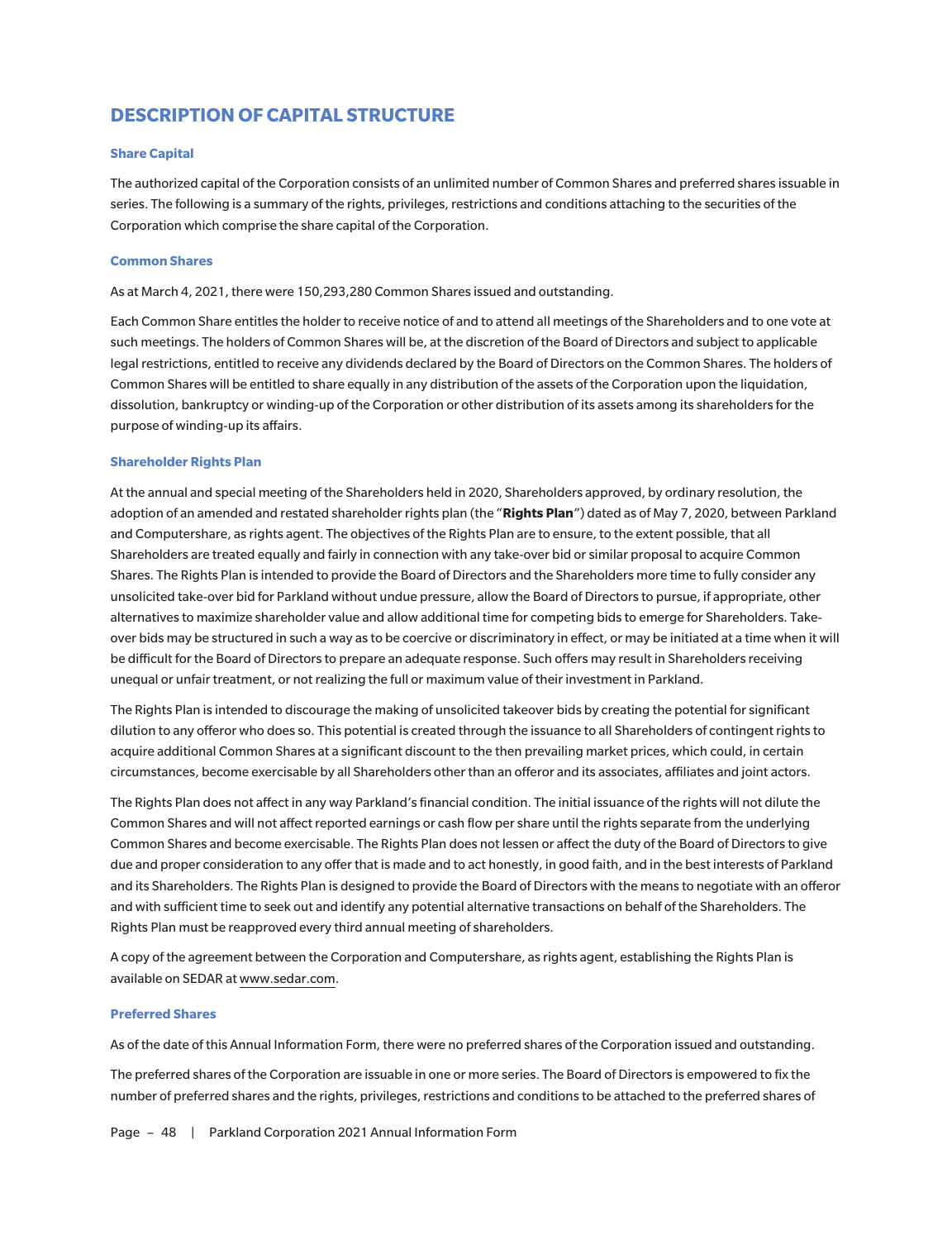each series. As a result of Parkland's discussions with certain proxy advisory firms, Parkland agreed to limit the number of preferred shares that may be authorized for issuance at any given time to a maximum of 5,000,000.

#### **Indebtedness**

#### General

The Senior Notes are direct senior unsecured obligations of the Corporation and rank *pari passu* in right of payment with all other existing and future senior indebtedness of the Corporation.

Subject to certain exceptions, the Senior Note Indentures governing the Senior Notes contains a number of covenants that, among other things, restrict the Corporation and certain of its subsidiaries ability to: create liens on its assets; liquidate, dissolve or wind up; transfer or sell assets; incur debt; pay dividends on shares, repurchase shares, repay debt or make other restricted payments; enter into hedges other than in certain circumstances; enter into transactions with affiliates; consolidate, merge or transfer all or substantially all of their assets; and make certain acquisitions over a certain limit.

#### Redemption

The Senior Notes are redeemable by the Corporation on the dates and at the prices included in the table below. The Senior Notes are also redeemable under certain other circumstances and prices, as set out in the Senior Note Indentures governing each of the Senior Notes each of which are available on the Corporation's profile at www.sedar.com. For further information, please see Note 12 of Parkland's audited consolidated financial statements for the year ended December 31, 2020 regarding the Senior Notes.

| <b>Senior Notes</b>         | <b>Redemption Date</b> | <b>Redemption Prices</b> |              |  |
|-----------------------------|------------------------|--------------------------|--------------|--|
|                             |                        | Year                     | <b>Price</b> |  |
| 5.75% Senior Notes          | September 16           | 2019                     | 104.313%     |  |
|                             |                        | 2020                     | 102.875%     |  |
|                             |                        | 2021                     | 101.438%     |  |
|                             |                        | 2022 and thereafter      | 100.000%     |  |
| 5.625% Senior Notes         | May 9                  | 2020                     | 104.219%     |  |
|                             |                        | 2021                     | 102.813%     |  |
|                             |                        | 2022                     | 101.406%     |  |
|                             |                        | 2023 and thereafter      | 100.000%     |  |
| 2026 6.00% US Senior Notes  | April 1                | 2021                     | 104.500%     |  |
|                             |                        | 2022                     | 103.000%     |  |
|                             |                        | 2023                     | 101.500%     |  |
|                             |                        | 2024 and thereafter      | 100.000%     |  |
| 2027 6.50% Senior Notes     | January 21             | 2022                     | 104.875%     |  |
|                             |                        | 2023                     | 103.250%     |  |
|                             |                        | 2024                     | 101.625%     |  |
|                             |                        | 2025 and thereafter      | 100.000%     |  |
| 2027 5.875% US Senior Notes | July 15                | 2022                     | 104.406%     |  |
|                             |                        | 2023                     | 102.938%     |  |
|                             |                        | 2024                     | 101.469%     |  |
|                             |                        | 2025 and thereafter      | 100.000%     |  |
| 2028 6.00% Senior Notes     | June 23                | 2023                     | 103.00%      |  |
|                             |                        | 2024                     | 101.50%      |  |
|                             |                        | 2025 and thereafter      | 100.00%      |  |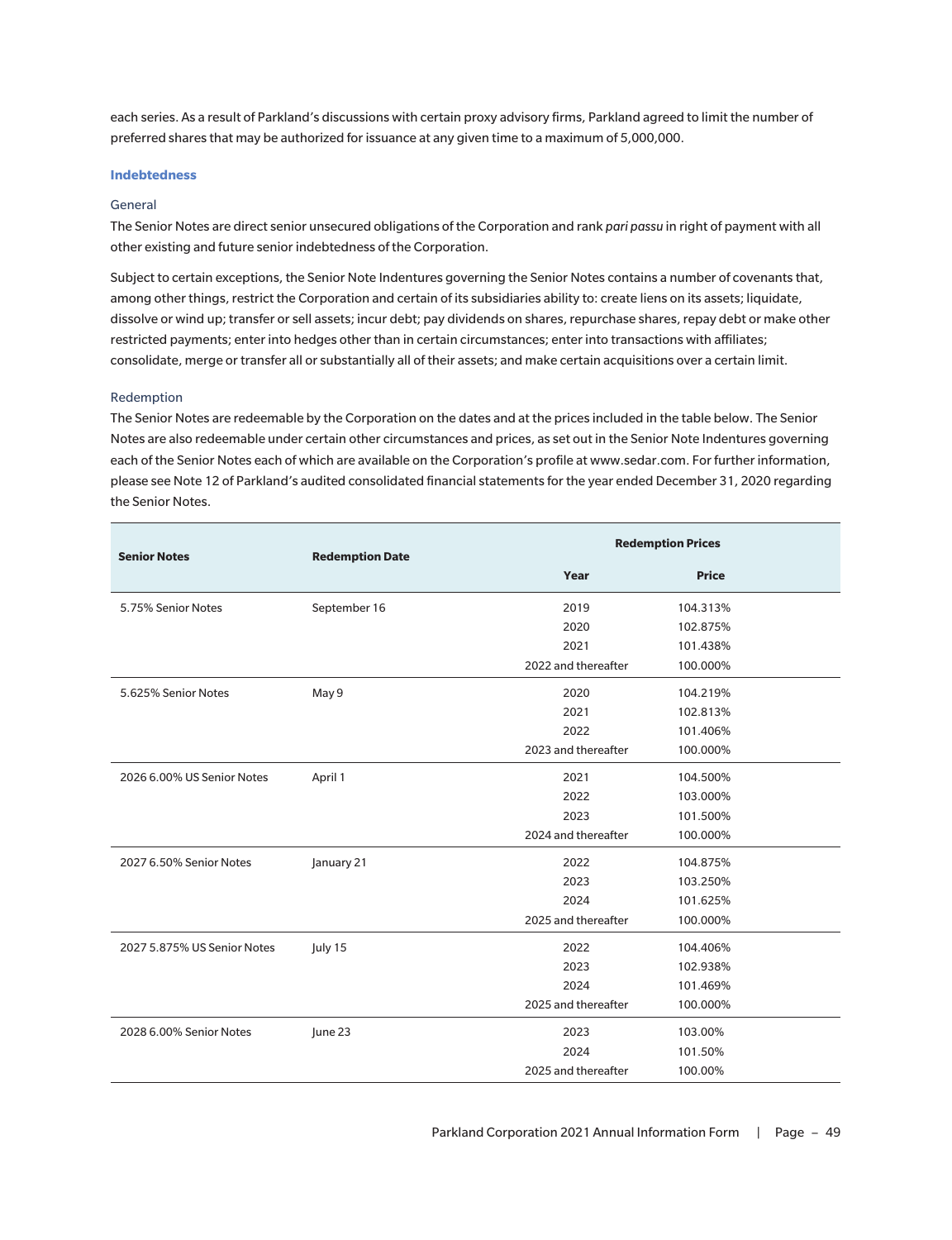## Change of Control

Upon the occurrence of a change of control (as defined in each of the Senior Note Indentures), the holders of the Senior Notes may require the Corporation to repurchase such holder's Senior Notes, in whole or in part, at a purchase price in cash equal to 101% of the principal amount thereof, plus accrued and unpaid interest, if any, to the date of purchase.

#### **Credit Agreement**

In connection with the closing of the Sol Transaction, Parkland entered into the Credit Agreement on January 8, 2019, which was further amended on April 9, 2019, May 30, 2019, November 25, 2019, December 19, 2019, June 9, 2020 and December 31, 2020. On June 9, the Credit Agreement was amended to, among other things, add the Accordion Revolver facility described below. The following is a summary of the material terms of the Credit Agreement:

#### Amount and Term

The Credit Agreement provides for the credit facilities described below to be made available to Parkland, Parkland Refining (B.C.) Ltd., Elbow River Marketing Ltd., Parkland (U.S.) Financing Corp., Parkland US LP and Parkland (U.S.) Supply Corp. (USSC) (collectively, the "**North American Borrowers**") and Sol Investments Limited and certain of its subsidiaries (collectively the "**Caribbean Borrowers**" and, together with the North American Borrowers, the "**Borrowers**").

The credit facilities under the Credit Agreement consist of: (i) a Cdn.\$330 million revolving credit facility (the "**CAD Revolver**"); (ii) a Cdn.\$70 million revolving operating facility, (iii) a Cdn.\$300 million incremental revolving credit facility (the "**Accordion Revolver**"), (iv) a US\$470 million revolving credit facility (the "**US Revolver**"); (v) a US\$80 million revolving operating facility; (vi) a US\$110 million revolving facility available to certain of the Caribbean Borrowers; and (vii) an aggregate of the equivalent of US\$120 million revolving facility available to certain of the Caribbean Borrowers in US dollars, Barbadian dollars, East Caribbean dollars, Guyanese dollars and Surinamese dollars pursuant to bilateral agreements ("**Bi-lateral Agreements**") to be entered into between certain Caribbean Borrowers and certain lenders (collectively all of the foregoing credit facilities are the "**Credit Facilities**"). The Credit Facilities described in (i) through (vii) have a maturity date of January 8, 2023. The CAD Revolver and US Revolver described in clauses (i) and (ii) above have an accordion feature allowing them to be increased by an aggregate amount not to exceed Cdn. \$200 million (or the US dollar equivalent thereof). The accordion amount was reduced from Cdn. \$500 million as it was partially exercised on June 9, 2020 with the addition of the Accordion Revolver.

#### Letters of Credit

Letters of credit will be made available in Canadian or US dollars under the Credit Facilities subject to the following aggregate maximum amounts: (i) Cdn\$200,000,000 under the Canadian Syndicated Facilities; (ii) US\$200,000,000 under the US Syndicated Facility; and (iii) US\$25,000,000 under the Caribbean Tranche A Facility. Additionally, letters of credit will be available in the currencies and the amounts set out under the applicable Bi-Lateral Agreements under the Caribbean Tranche B Facility.

#### Interest Rates and Fees

The interest rate on loans under the Credit Facilities that are (i) denominated in US dollars will, at the option of the Borrowers, be either a margin over a US base rate or a margin over LIBOR (ii) denominated in Canadian dollars will, at the option of the Borrowers, be either a margin over the Canadian prime rate or a margin over the bankers' acceptance rate and (iii) denominated in Euros will be based on a margin over EURIBOR; such margins will be based on the then applicable ratio of total funded debt to EBITDA. The interest rates applicable to borrowings in other currencies under the Caribbean Tranche B Facility will be determined pursuant to the terms of the applicable Bi-Lateral Agreement.

## Repayment

The Credit Facilities will be required to be repaid on their respective maturity dates noted above.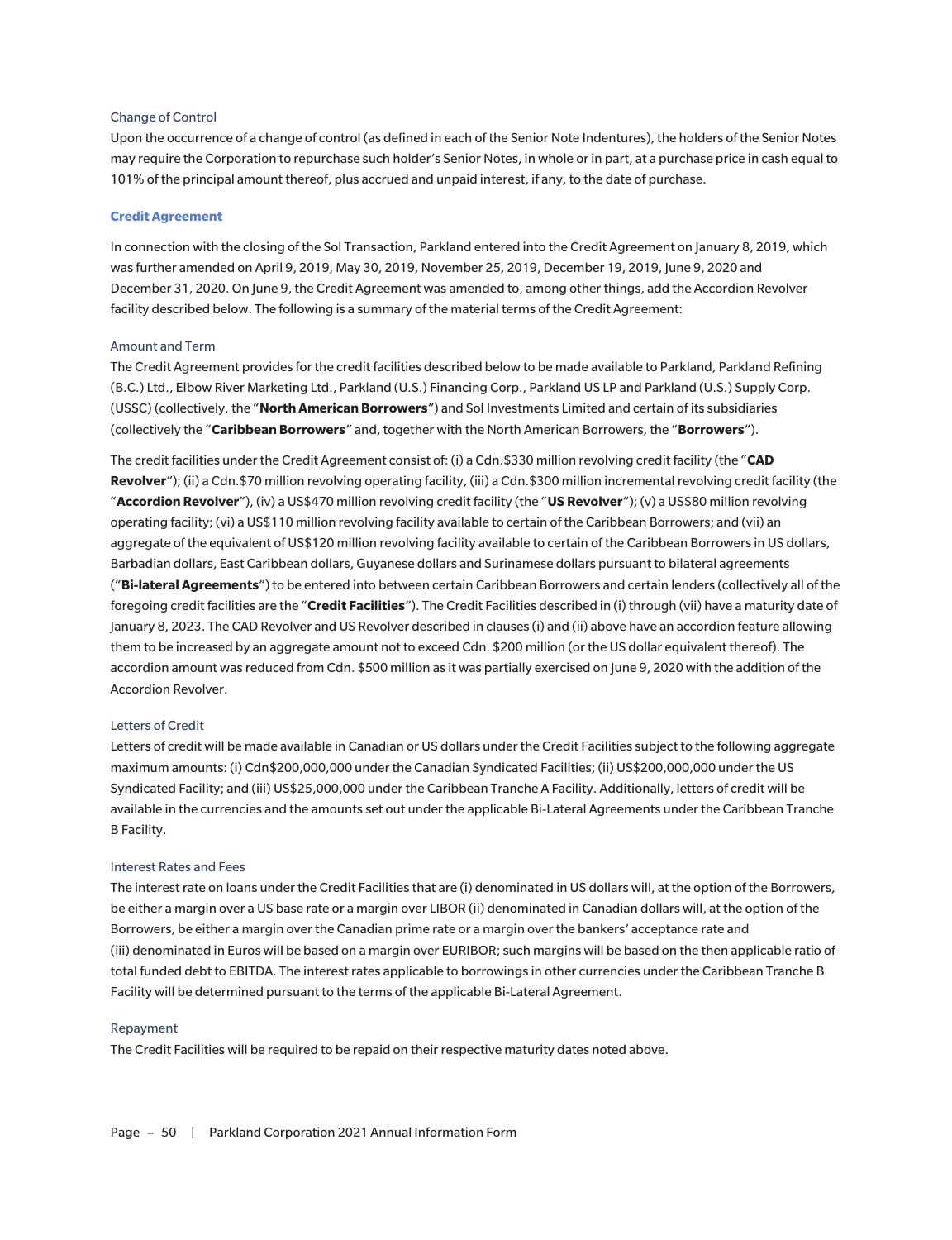#### Guarantees and Security

The Credit Facilities are fully secured by Parkland and its material subsidiaries by way of a security interest in substantially all of their respective assets, secured by a perfected first priority lien, subject to certain encumbrances, as security for their obligations to the agent and the lenders under the Credit Facilities. In addition, Parkland and its material subsidiaries are required to guarantee the obligations of the Borrowers to the agent and lenders under the Credit Facilities.

## Certain Covenants and Events of Default

Subject to certain exceptions, the Credit Agreement contains a number of covenants that, among other things, restrict the Borrowers (and, in certain cases, the Borrower's subsidiaries' and Parkland's material subsidiaries') ability to: change the nature of their business or operations in any material respect; create liens on their assets; liquidate, dissolve or wind up; transfer or sell assets, including shares of subsidiaries; incur or guarantee additional debt or other obligations, issue certain equity securities or enter into sale and leaseback transactions other than in limited circumstances; in certain circumstances, hold cash in excess of set amounts; make certain investments or acquisitions over a certain limit; grant certain guarantees or other forms of financial assistance; pay dividends on shares, repurchase shares, redeem subordinated debt or make other restricted payments; enter into hedges other than in limited circumstances; enter into transactions with affiliates; consolidate, merge or transfer all or substantially all of their assets; or change their fiscal year unless certain conditions are met.

The Credit Agreement contains customary affirmative covenants and events of default.

The Credit Agreement also requires Parkland to maintain specified financial ratios and satisfy specified financial tests. See section 7 of Parkland's management's discussion and analysis for the year ended 2020 for a description of the financial covenants under the Credit Agreement and Parkland's compliance with such covenants.

## **Unsecured Letter of Credit Facilities**

As of December 31, 2020, Parkland had \$32 million in undrawn letters of credit outstanding under three unsecured demand revolving letter of credit facilities (collectively, the "**LC Facilities**") provided by each of The Bank of Nova Scotia, Canadian Imperial Bank of Commerce and Royal Bank of Canada. Parkland's obligations under the LC Facilities are supported by guarantees from each borrower under the Credit Agreement, and performance security guarantees from Export Development Canada.

## **Credit Ratings**

The Senior Notes are rated BB stable from Standard & Poor's Rating Services, a division of McGraw Hill Financial, Inc. ("**S&P**"), BB stable from DBRS Limited ("**DBRS**"), and BB stable from Fitch Ratings ("**Fitch**"). In addition, the 2026 US 6.00% Senior Notes and the 2027 US 5.875% Senior Notes have a rating of Ba2 stable from Moody's Investors Services ("**Moody's**").

S&P's credit ratings are on a long-term debt rating scale that ranges from AAA to D, which represents the range from highest to lowest quality of such securities rated. A rating of BB is the fifth highest of ten major categories. According to the S&P rating system, an obligor with debt securities rated BB is less vulnerable to nonpayment than other speculative issues, however, it faces major ongoing uncertainties or exposure to adverse business, financial, or economic conditions which could lead to the obligor's inadequate capacity to meet its financial commitment on the obligation. The addition of a plus (+) or minus (-) designation after a rating indicates the relative standing within a particular rating category.

DBRS rates long-term debt instruments by rating categories ranging from "AAA" to "D", which represents the range from highest to lowest quality of such securities rated. All rating categories other than "AAA" and "D" also contain subcategories "(high)" and "(low)". The absence of either a "(high)" or "(low)" designation indicates the rating is in the middle of the category. A rating of BB is characterized by DBRS to be speculative and non-investment grade credit quality, where the capacity for the payment of financial obligations is uncertain and vulnerable to future events. The BB category is the fifth highest of ten available rating categories.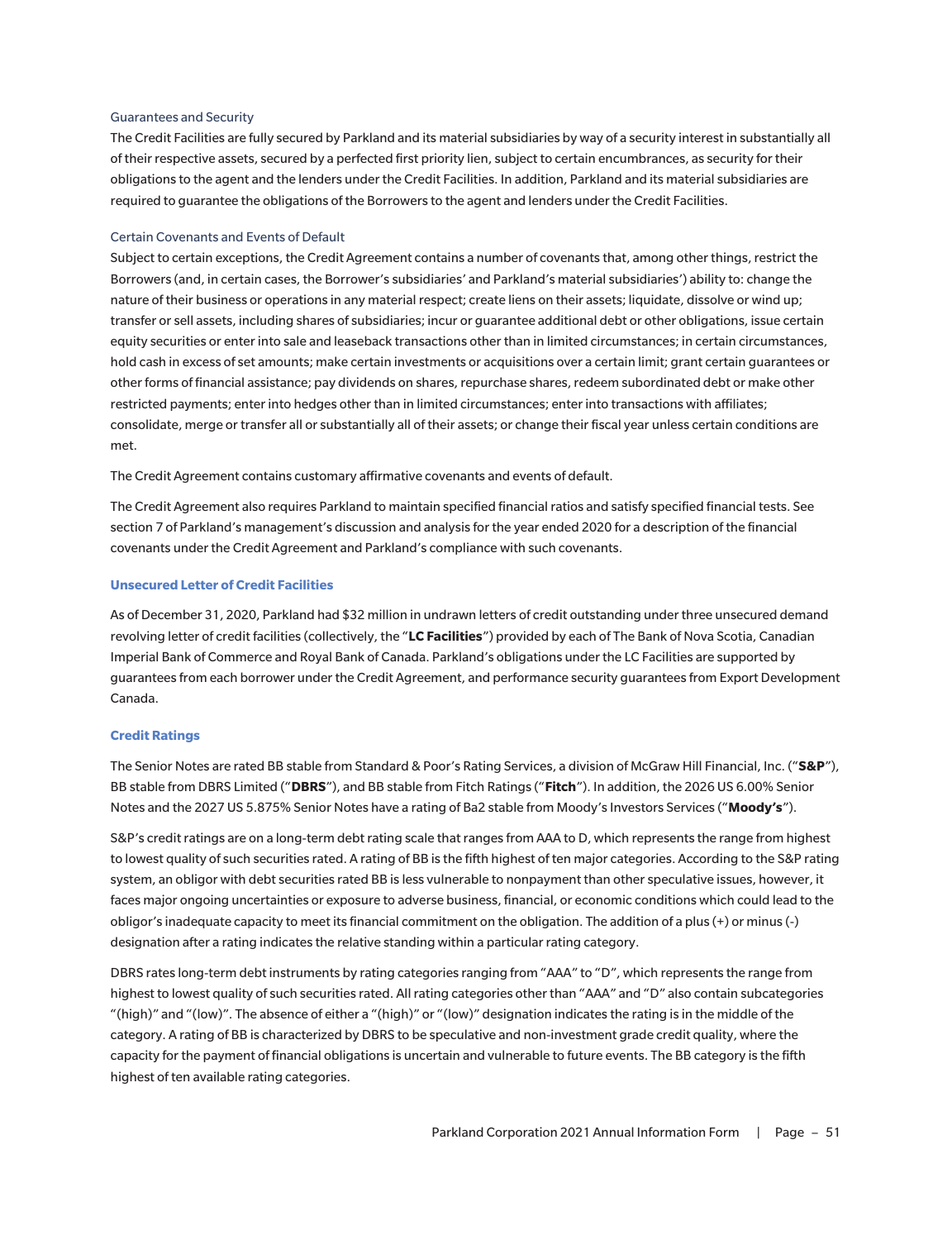Fitch's rates long-term debt instruments and financial strength by categories ranging from "AAA" to "D", which represents the range from highest to lowest quality of such securities rated. Fitch may use modifiers of "+" or "-" to denote relative status within major rating categories. A rating of BB is the fifth highest of ten major categories and is characterized by Fitch as indicating an elevated vulnerability to default risk, particularly in the event of adverse changes in business or economic conditions over time; however, the business or financial alternatives may be available to allow financial commitments to be met.

Moody's long-term debt ratings are on a scale from Aaa to C, which represents the range from highest to lowest quality of such securities rated. All rating categories other than Aaa, Ca, and C, also contain subcategories "1", "2", or "3". The subcategory designations indicate the relative standing within a particular rating category, with "1" indicating that the obligation ranks in the higher end of that generic rating category and "3" indicating that the obligation ranks in the lower end of that generic rating category. A Ba2 rating is characterized by Moody's as having speculative elements and subject to substantial credit risk and non-investment grade credit quality.

Credit ratings are intended to provide investors with an independent measure of the credit quality of an issuer of securities. The credit ratings accorded to the notes are not recommendations to purchase, hold or sell such securities inasmuch as such ratings are not a comment upon the market price of the securities or their suitability for a particular investor. There is no assurance that any rating will remain in effect for any given period of time or that any rating will not be revised or withdrawn entirely by a rating agency in the future if, in its judgment, circumstances so warrant. A revision or withdrawal of a credit rating could have a material adverse effect on the pricing or liquidity of the notes in the secondary markets, should such markets develop. Parkland undertakes no obligation to maintain the ratings or to advise holders of the Senior Notes of any change in ratings. Each agency's rating should be evaluated independently of any other agency's rating. See "Risk Factors".

We have paid fees for rating services to S&P, DBRS, Moody's and Fitch, but have not paid fees for other rating agency services during the last two years.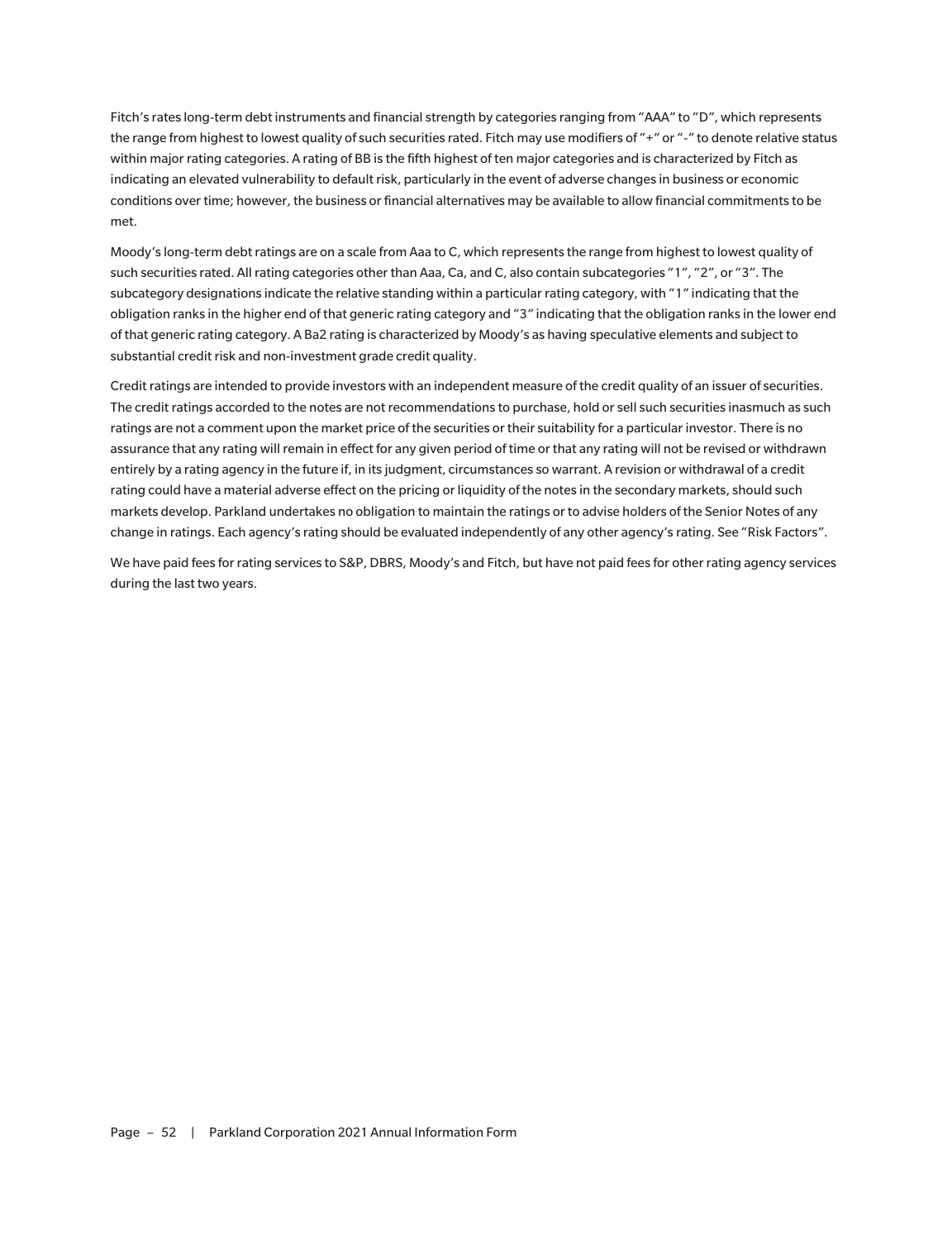# **MARKET FOR SECURITIES**

## **Trading Price and Volume of Securities**

## Common Shares

The Common Shares are listed for trading on the TSX and trade under the symbol "**PKI**". The following table sets forth the price range and trading volumes for the Common Shares that traded on the TSX, as reported by Bloomberg Terminal, on a monthly basis for each month of the most recently completed financial year:

| <b>Month</b> | High    | Low     | <b>Volume Traded</b> |
|--------------|---------|---------|----------------------|
| January      | \$48.95 | \$45.74 | 9,840,831            |
| February     | \$47.69 | \$42.20 | 7,059,038            |
| March        | \$41.44 | \$19.99 | 22,777,631           |
| April        | \$34.36 | \$24.17 | 13,154,280           |
| May          | \$38.72 | \$30.96 | 11,297,676           |
| June         | \$39.54 | \$32.42 | 9,594,933            |
| July         | \$35.77 | \$32.75 | 6,003,674            |
| August       | \$41.08 | \$35.63 | 7,200,162            |
| September    | \$37.20 | \$33.47 | 8,245,738            |
| October      | \$38.06 | \$32.54 | 6,953,056            |
| November     | \$41.39 | \$33.12 | 10,106,357           |
| December     | \$43.49 | \$39.36 | 7,907,978            |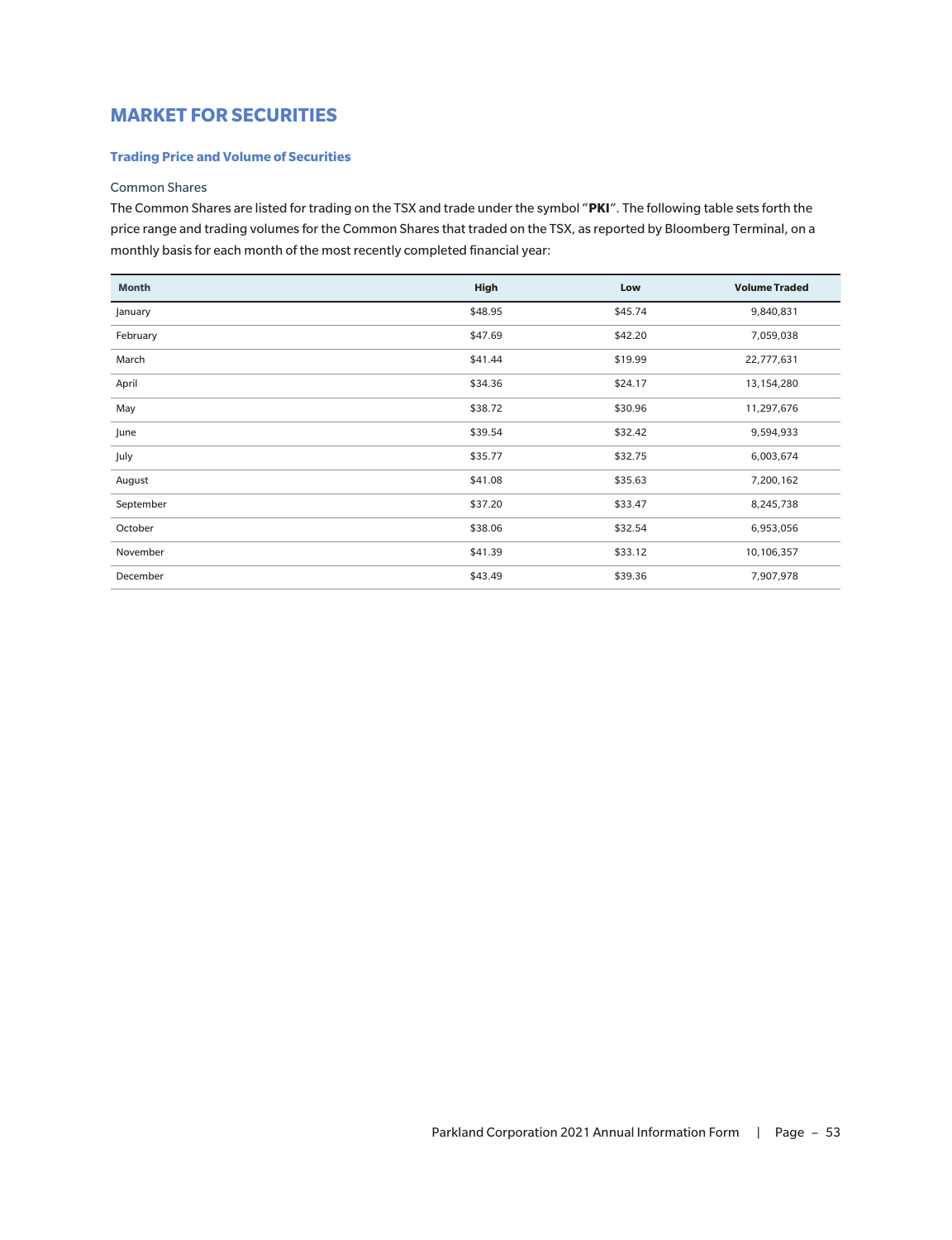# **DIRECTORS AND OFFICERS**

## **Directors**

The following table sets forth the name, jurisdiction of residence, committee memberships, principal occupations or employment for the preceding five years and the date of first being appointed as a director of Parkland for each of the directors of the Corporation as at December 31, 2020. The term of each director will expire at the end of the next annual meeting of Shareholders or when their successors are duly elected or appointed.

| <b>Name and</b><br><b>Jurisdiction of Residence</b>            | <b>Principal Occupation During the Five Preceding Years</b>                                                                                                                                                                                                                                                                          | <b>Director of</b><br><b>Parkland Since</b> |
|----------------------------------------------------------------|--------------------------------------------------------------------------------------------------------------------------------------------------------------------------------------------------------------------------------------------------------------------------------------------------------------------------------------|---------------------------------------------|
| John F. Bechtold (1)(2)(8)<br>Montreal, Quebec, Canada         | Corporate Director.                                                                                                                                                                                                                                                                                                                  | August 10, 2006                             |
| Lisa Colnett <sup>(1)(8)</sup><br>Toronto, Ontario, Canada     | Corporate Director. Interim Human Resources Executive of Silver Standard<br>Resources Inc. from April, 2014 - August, 2014.                                                                                                                                                                                                          | May 8, 2014                                 |
| Robert B. Espey<br>Calgary, Alberta, Canada                    | President and Chief Executive Officer of Parkland since May 1, 2011. President<br>and Chief Operating Officer of Parkland from March 15, 2011 to April 30,<br>2011. Chief Operating Officer of Parkland from January, 2010 to March, 2011.<br>Vice President of Retail Markets of Parkland from November, 2008 to<br>December, 2009. | May 12, 2011                                |
| Timothy Hogarth <sup>(2)</sup><br>Toronto, Ontario, Canada     | President and CEO of The Pioneer Group Inc. since June 2015 and previously<br>served as Chairman and Chief Executive Officer of Pioneer Energy prior to its<br>acquisition by Parkland in 2015.                                                                                                                                      | June 25, 2015                               |
| James Pantelidis <sup>(2)(5)</sup><br>Toronto, Ontario, Canada | Corporate Director.                                                                                                                                                                                                                                                                                                                  | September 7, 1999                           |
| Domenic Pilla (2)(3)(4)(8)<br>Toronto, Ontario, Canada         | Corporate Director. CEO of McKesson Canada from 2017 to 2020. President of<br>Shoppers Drug Mart Corporation, a subsidiary of Loblaw Companies Limited<br>from April 1, 2014 to January 9, 2015. Chief Executive Officer of Shoppers<br>Drug Mart Corporation from November 1, 2011 until March 31, 2014.                            | January 5, 2015                             |
| Steven Richardson (1)(3)(4)(6)<br>Unionville, Ontario, Canada  | Corporate Director.                                                                                                                                                                                                                                                                                                                  | August 2, 2017                              |
| David A. Spencer (2)(7)(8)<br>Calgary, Alberta, Canada         | Director, Pine Hill Capital. Partner with Bennett Jones LLP from February 2005<br>until December 31, 2019.                                                                                                                                                                                                                           | April 30, 2002                              |
| Deborah Stein (1)(3)(4)<br>Calgary, Alberta, Canada            | Corporate Director. Senior Vice President Finance and Chief Financial Officer<br>at AltaGas Ltd. from 2008 to 2015.                                                                                                                                                                                                                  | May 13, 2016                                |

Notes:

(1) Member of the Human Resources and Corporate Governance Committee. Chair of the Human Resources and Corporate Governance Committee is Ms. Colnett.

(2) Member of the Strategic Initiatives and Corporate Development Committee. Chair of the Strategic Initiatives and Corporate Development Committee is Mr. Pantelidis.

(3) Member of the Audit Committee. Chair of the Audit Committee is Mr. Richardson.

(4) The members of the Audit Committee have been determined to be independent and financially literate. The education and experience of each Audit Committee member is detailed under the heading "*Audit Committee Information*".

(5) Mr. Pantelidis is Chairman of the Board of Directors.

(6) Mr. Richardson was a member of the board of directors of Sterling Shoes Inc. from June 2010 to January 2013. Pursuant to orders of the Supreme Court of British Columbia, including an initial order dated October 21, 2011, Sterling Shoes Inc. and each of its subsidiaries obtained creditor protection under the CCAA. On November 28, 2014, the BCSC granted an order authorizing, among other things, a final distribution to the creditors of Sterling Shoes GP Inc. and Sterling Shoes Limited Partnership holding individual claims in excess of \$4,600. Furthermore, on September 9, 2013, the British Columbia Securities Commission issued a cease trade order relating to any trading in securities of Sterling Shoes Inc. as a result of Sterling Shoes Inc. not having filed its (i) annual audited financial statements, annual management's discussion and analysis and certification of annual filings for the years ended December 31, 2011 and December 31, 2012 and (ii) interim unaudited financial statements, interim management's discussion and analysis and certification of interim filings for the interim periods ended March 31, 2012, June 30, 2012, September 30, 2012, March 31, 2013, June 30, 2013 and September 30, 2014, by the required deadlines. Related cease trade orders were also issued by securities regulatory authorities in Alberta on December 9, 2013, Ontario on September 16, 2013 (replaced by a permanent cease trade order as of September 27, 2013) and Quebec on September 12, 2013 (replaced by a permanent cease trade order as of September 27, 2013). The cease trade orders remain in effect.

(7) Mr. Spencer retired as a partner with Bennett Jones LLP, a law firm that provides services to Parkland, on December 31, 2019.

(8) Member of the Environment, Social and Governance Committee. Chair of the Environment, Social and Governance Committee is Mr. Pilla.

Page - 54 | Parkland Corporation 2021 Annual Information Form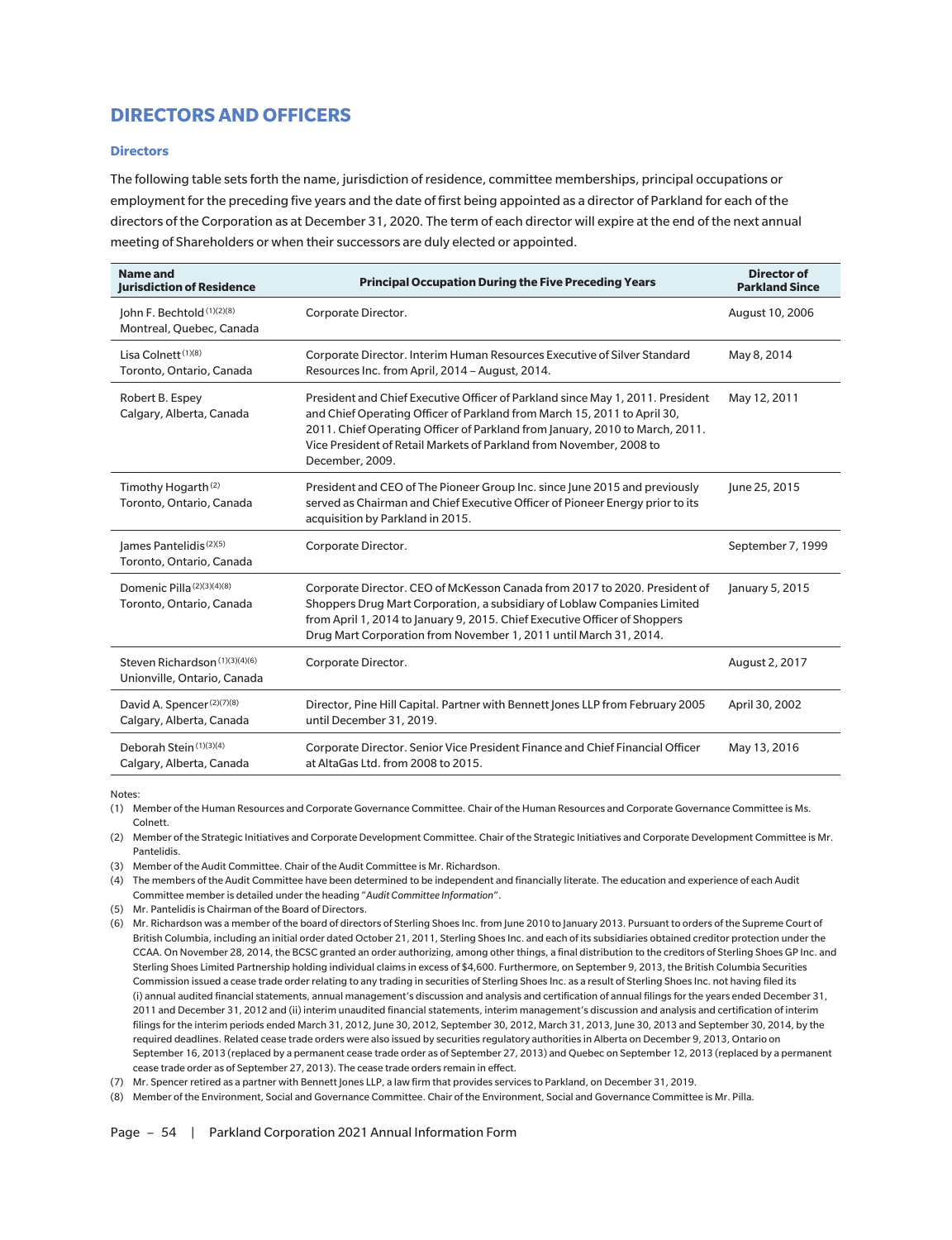## **Officers and Senior Management**

The following table sets forth the name, jurisdiction of residence, positions and offices held with Parkland and principal occupations or employment for the preceding five years of each of the officers and senior management of Parkland.

| <b>Name and Jurisdiction of</b><br><b>Residence</b>                  | <b>Principal Occupation During the Five Preceding Years</b>                                                                                                                                                                                                                                                                                                                                                                                                                                                                                                                                                                                                                                                      |
|----------------------------------------------------------------------|------------------------------------------------------------------------------------------------------------------------------------------------------------------------------------------------------------------------------------------------------------------------------------------------------------------------------------------------------------------------------------------------------------------------------------------------------------------------------------------------------------------------------------------------------------------------------------------------------------------------------------------------------------------------------------------------------------------|
| Robert B. Espey<br>Calgary, Alberta,<br>Canada                       | President and Chief Executive Officer since May 2011. President and Chief Operating Officer of<br>Parkland from March 15, 2011 to April 30, 2011. Chief Operating Officer of Parkland from January<br>2010 to March 2011. Vice President of Retail Markets of Parkland from November 2008 to<br>December 2009.                                                                                                                                                                                                                                                                                                                                                                                                   |
| <b>Christy Elliott</b><br>Calgary, Alberta,<br>Canada                | Senior Vice President, General Counsel and Corporate Secretary of Parkland since December<br>2020. Vice President, Senior General Counsel and Corporate Secretary of Parkland from January<br>2019 to December 2020. Vice President, General Counsel and Corporate Secretary of Parkland<br>from May 2018 to January 2019. Vice President, Associate General Counsel & Corporate Secretary<br>of Parkland from December 2017 to May 2018. Interim Vice President, General Counsel and<br>Corporate Secretary of Parkland from July 2017 to December 2017. Legal Counsel of Parkland<br>from April 2016 to December 2017. Associate, Jensen Shawa Solomon Duguid Hawkes LLP from<br>September 2011 to April 2016. |
| Douglas Haugh<br>Charleston, South Carolina,<br><b>United States</b> | President, USA (formerly Parkland USA) since November 2017. President and Chief Strategy<br>Officer, Mansfield Energy Corp. from October 2016 to November 2017. President, Mansfield Oil<br>Company, June 2007 to November 2016.                                                                                                                                                                                                                                                                                                                                                                                                                                                                                 |
| Ryan Krogmeier<br>Calgary, Alberta,<br>Canada                        | Senior Vice President, Supply, Trading and Refining of Parkland since December 2018. Global<br>Vice President, Joint Ventures & Affiliates, Chevron Corporation from June 2012 to November<br>2018.                                                                                                                                                                                                                                                                                                                                                                                                                                                                                                              |
| Pierre P.G. Magnan<br>Grand Cayman,<br>Cayman Islands                | President, International since October 2018. Vice President, Corporate Development of Parkland<br>from December 2017 to November 2018. Interim Vice President, Supply, Trading & Refining of<br>Parkland from December 2017 to October 2018. Vice President, General Counsel & Corporate<br>Secretary from December 2015 to December 2017. Principal and Independent Counsel of Deer<br>Grove Inc., a private investment company, from April 2014 to December 2015.                                                                                                                                                                                                                                              |
| Donna Sanker<br>Calgary, Alberta,<br>Canada                          | President, Parkland Canada since November 2019. Chief Operating Officer of BP (US) from<br>September 2017 to September 2019. Chief Marketing Officer of BP (US) from December 2015 to<br>August 2017. Vice President of Retail of BP (US) from September 2014 to December 2015. Vice<br>President of Marketing of BP (US) from November 2009 to September 2014.                                                                                                                                                                                                                                                                                                                                                  |
| Darren Smart <sup>(1)</sup><br>Calgary, Alberta,<br>Canada           | Interim Chief Financial Officer of Parkland from November 2019 to November 2020. Senior Vice<br>President, Strategy & Corporate Development of Parkland since January 2019. Vice President,<br>Strategy & Integration of Parkland from January 2018 to December 2018. Vice President,<br>Corporate Development of Parkland from September 2015 to December 2017. Director,<br>Corporate Development of Parkland from August 2014 to September 2015. Portfolio Manager,<br>Teachers' Private Capital from June 2005 to July 2014.                                                                                                                                                                                 |
| lan White<br>Toronto, Ontario,<br>Canada                             | Senior Vice President, Strategic Marketing & Innovation of Parkland since January 2019. Vice<br>President, Strategic Marketing of Parkland from February 2017 to December 2018. Director,<br>Pioneer Energy from June 2014 to January 2017. Head of Canada, National Money Mart<br>Company, Dollar Financial Group from September 2011 to July 2014.                                                                                                                                                                                                                                                                                                                                                             |
| <b>Marcel Teunissen</b><br>Calgary, Alberta, Canada                  | Chief Financial Officer of Parkland since December, 2020. Executive Vice President of Finance for<br>Integrated Gas and New Energies at Royal Dutch Shell from November 2019 to November 2020.<br>Vice President Finance Ventures from 2018 to 2019. Vice President Finance for Shell Canada Ltd.<br>from 2015 to 2018.                                                                                                                                                                                                                                                                                                                                                                                          |
| Ferio Pugliese<br>Mississauga, Ontario, Canada                       | Senior Vice President, People and Culture since December 2020. Senior Vice President, Regional<br>Markets and Government Relations at of Air Canada, from August 2018 to December 2020.<br>Executive Vice President, Customer Care & Corporate affairs at Hydro One LTD. from September<br>2016 to August 2018. President and Executive Vice President at Westlet Encore from November<br>2013 to August 2016. Executive Vice President, People and Culture and Inflight Services at<br>WestJet from June 2007 to November 2012.                                                                                                                                                                                 |

Note:

(1) Mr. Smart was a director of Aquilex Holdings LLC when it successfully completed a consensual financial restructuring with its debt holders on February 3, 2012. Mr. Smart resigned as a director of Aquilex Holdings LLC in February 2012.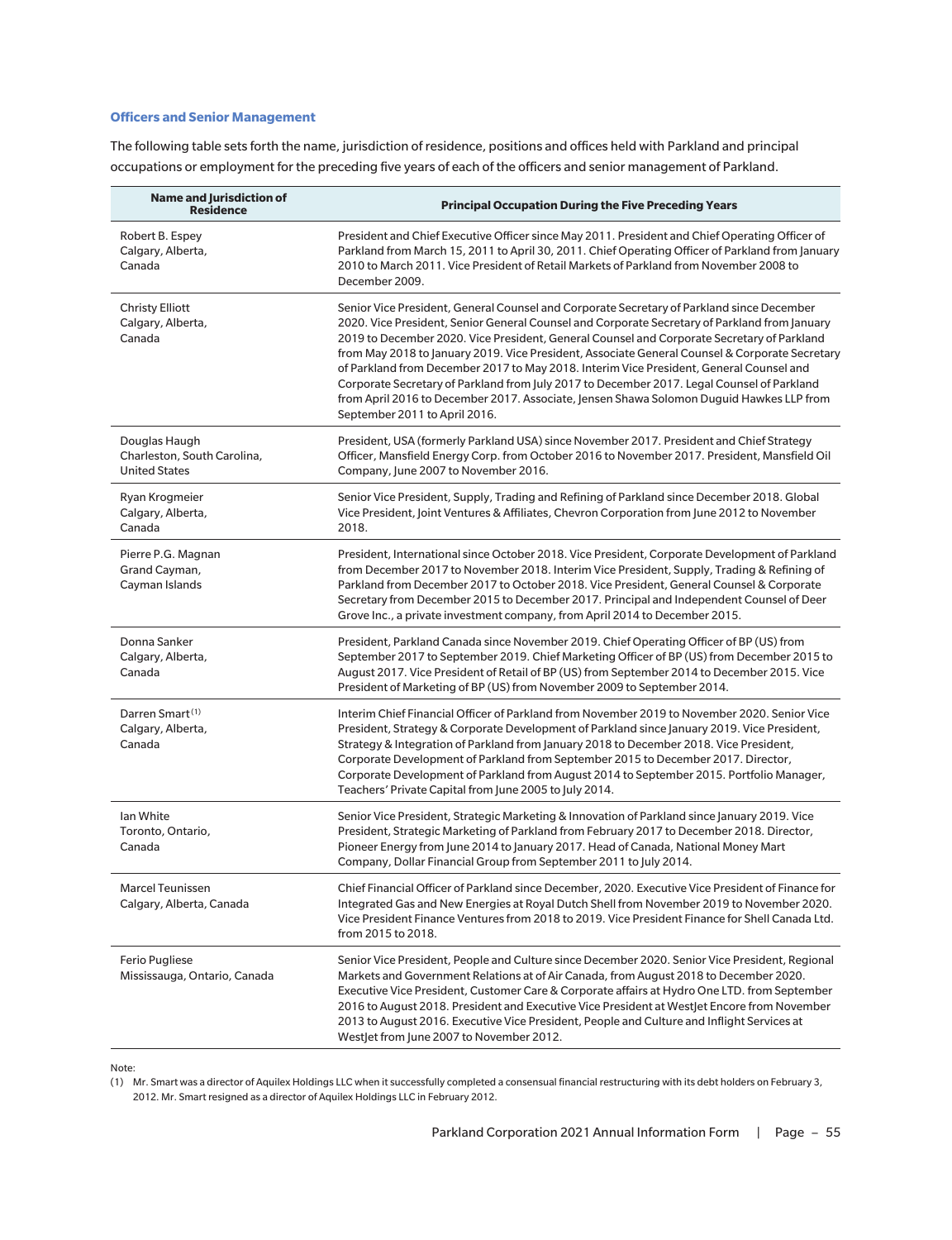As of December 31, 2020, the directors and executive officers of Parkland, as a group, beneficially owned, or controlled or directed, directly or indirectly, approximately 1,247,822 Common Shares, representing approximately 0.83 % of the issued and outstanding Common Shares as of December 31, 2020.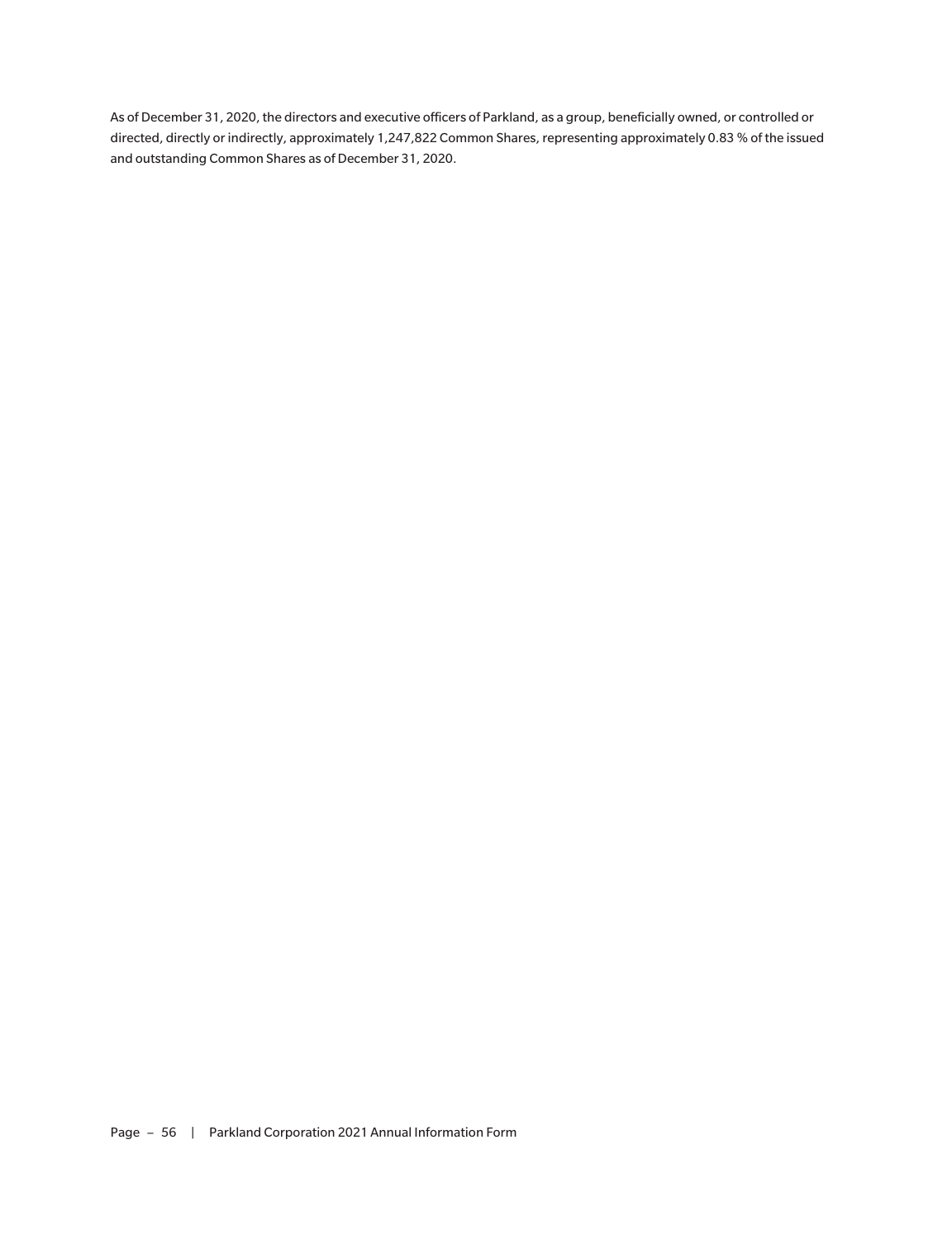# **CEASE TRADE ORDERS, BANKRUPTCIES, PENALTIES OR SANCTIONS**

## **Corporate Cease Trade Orders**

To the knowledge of the Corporation, other than as set forth in the notes to the tables under the heading "Directors and Officers" no director or executive officer of the Corporation, is as at the date hereof or was, within the 10 years before the date hereof, a director, chief executive officer or chief financial officer of any company that: (i) was subject to a cease trade order, an order similar to a cease trade order or an order that denied the relevant company access to any exemption under securities legislation (an "**order**") that was issued while the director or executive officer was acting in the capacity as director, chief executive officer or chief financial officer; or (ii) was subject to an order that was issued after the director or executive officer ceased to be a director, chief executive officer or chief financial officer and which resulted from an event that occurred while that person was acting in the capacity as director, chief executive officer or chief financial officer.

## **Corporate Bankruptcies**

To the knowledge of the Corporation, other than as set forth in the notes to the tables under the heading "Directors and Officers'', no director, executive officer or controlling securityholder of the Corporation is, as of the date hereof, or has been within the 10 years before the date hereof, a director or executive officer of any company that, while that person was acting in that capacity, or within a year of that person ceasing to act in that capacity, became bankrupt, made a proposal under any legislation relating to bankruptcy or insolvency or was subject to or instituted any proceedings, arrangement or compromise with creditors or had a receiver, receiver manager or trustee appointed to hold its assets.

## **Personal Bankruptcies**

To the knowledge of the Corporation, no director, executive officer or controlling securityholder of the Corporation has, within the 10 years before the date hereof, become bankrupt, made a proposal under any legislation relating to bankruptcy or insolvency, or became subject to or instituted any proceedings, arrangement or compromise with creditors, or had a receiver, receiver manager or trustee appointed to hold the assets of such director, executive officer or shareholder.

## **Penalties or Sanctions**

To the knowledge of the Corporation, no director, executive officer or controlling securityholder of the Corporation has been subject to: (i) any penalties or sanctions imposed by a court relating to securities legislation or by a securities regulatory authority or has entered into a settlement agreement with a securities regulatory authority; or (ii) any other penalties or sanctions imposed by a court or regulatory body that would likely be considered important to a reasonable investor in making an investment decision.

# **CONFLICTS OF INTEREST**

Certain of the directors and officers of the Corporation are engaged in, and may continue to be engaged in, other activities in the industries in which the Corporation operates from time to time. As a result of these and other activities, certain directors and officers of the Corporation may become subject to conflicts of interest from time to time. The Business Corporations Act provides that in the event that an officer or director is a party to, or is a director or an officer of, or has a material interest in any person who is a party to, a material contract or material transaction or proposed material contract or proposed material transaction, such officer or director shall disclose the nature and extent of his or her interest and shall refrain from voting to approve such contract or transaction, unless otherwise provided under the Business Corporations Act. To the extent that conflicts of interests arise, such conflicts will be resolved in accordance with the provisions of the Business Corporations Act.

As of the date hereof, the Corporation is not aware of any existing or potential material conflicts of interest between the Corporation and any director or officer of the Corporation.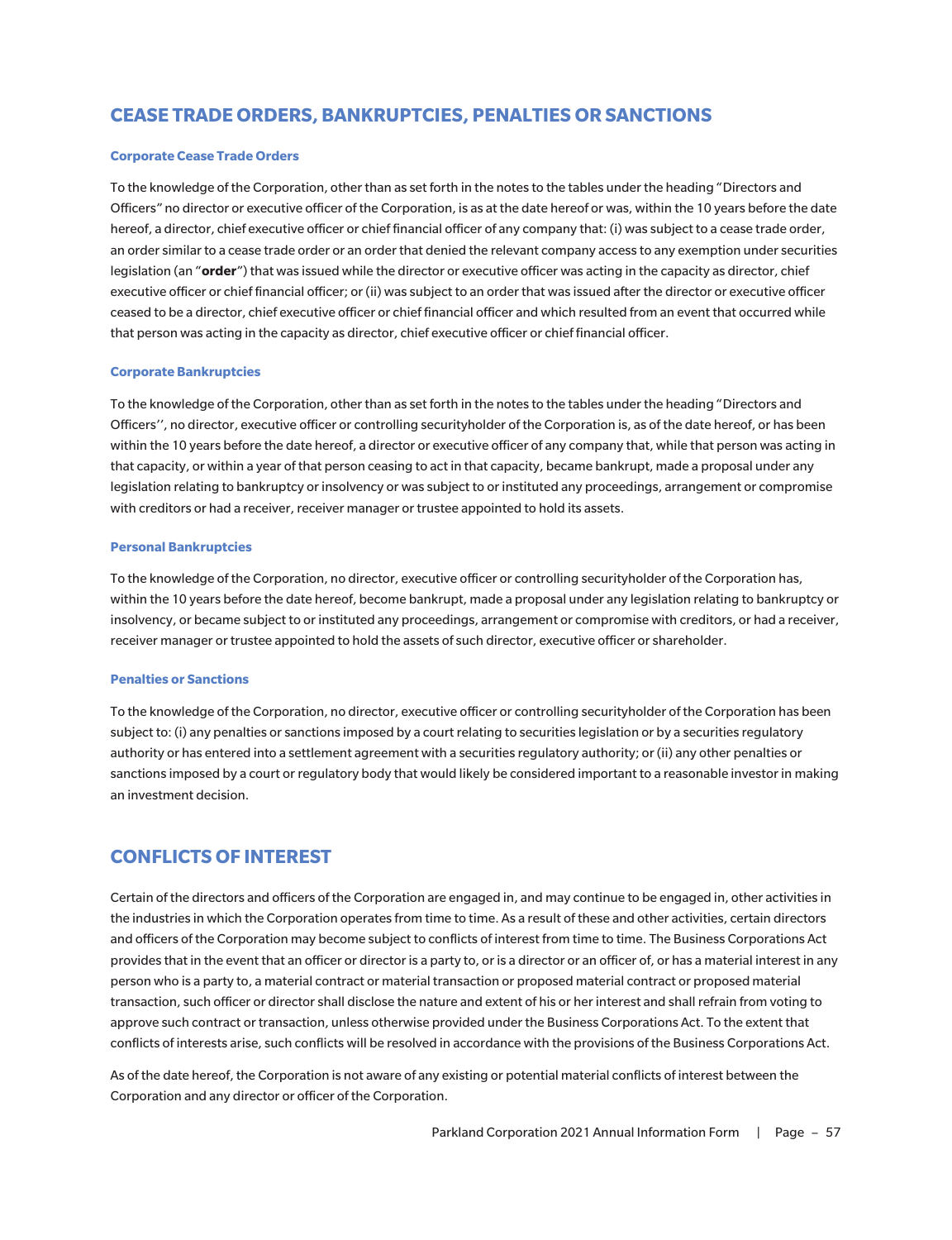# **MATERIAL CONTRACTS**

Except for contracts entered into in the ordinary course of business, the only material contracts entered into by Parkland within the most recently completed financial year, or before the most recently completed financial year but which are still material and are still in effect, are the Credit Agreement, the Senior Note Indentures (see the section "Description of Capital Structure – Indebtedness") and the Sol Shareholder Agreement (see the section "General Development of the Business – Three Year History – 2020").

# **INTERESTS OF EXPERTS**

Our independent auditors are PricewaterhouseCoopers LLP, Chartered Professional Accountants, who have issued an independent auditor's report in respect of our annual consolidated financial statements for the year ended December 31, 2020. PricewaterhouseCoopers LLP has advised that they are independent to us within the meaning of the Rules of Professional Conduct of the Chartered Professional Accountants of Alberta.

# **LEGAL PROCEEDINGS AND REGULATORY ACTIONS**

The Corporation is not aware of any material legal proceedings to which the Corporation or its affiliates is a party or to which their property is subject.

# **INTEREST OF MANAGEMENT AND OTHERS IN MATERIAL TRANSACTIONS**

The Corporation is not aware of any material interest, direct or indirect, of any director or officer of the Corporation, any director or officer of a corporation that is an insider or subsidiary of the Corporation, or any other insider of the Corporation, or any associate or affiliate of any such person, in any transaction since the commencement of the Corporation's last three completed financial years, or in any proposed transaction, that has materially affected or would materially affect the Corporation or any of its subsidiaries.

# **ADDITIONAL INFORMATION**

Additional information, including directors' and officers' remuneration and indebtedness, principal holders of the Corporation's securities and securities authorized for issuance under equity compensation plans, is contained in the information circular for Parkland's most recent annual meeting of Shareholders. Additional financial information is provided in Parkland's annual consolidated financial statements and management's discussion and analysis for the year ended December 31, 2020. Copies of such documents are filed and available on SEDAR at www.sedar.com and may be obtained in the manner set forth above.

The Corporation's public disclosure documents can be found on SEDAR at www.sedar.com and on its own website. Parkland's website is located at www.parkland.ca. The content of, or otherwise accessible through, Parkland's website is not incorporated by reference into this Annual Information Form.

# **REGISTRAR AND TRANSFER AGENT**

The transfer agent and registrar for the Common Shares is Computershare Trust Company of Canada located at 710, 530 – 8<sup>th</sup> Avenue SW, Calgary, Alberta T2P 3S8, Tel: 1-800-564-6253.

Page - 58 | Parkland Corporation 2021 Annual Information Form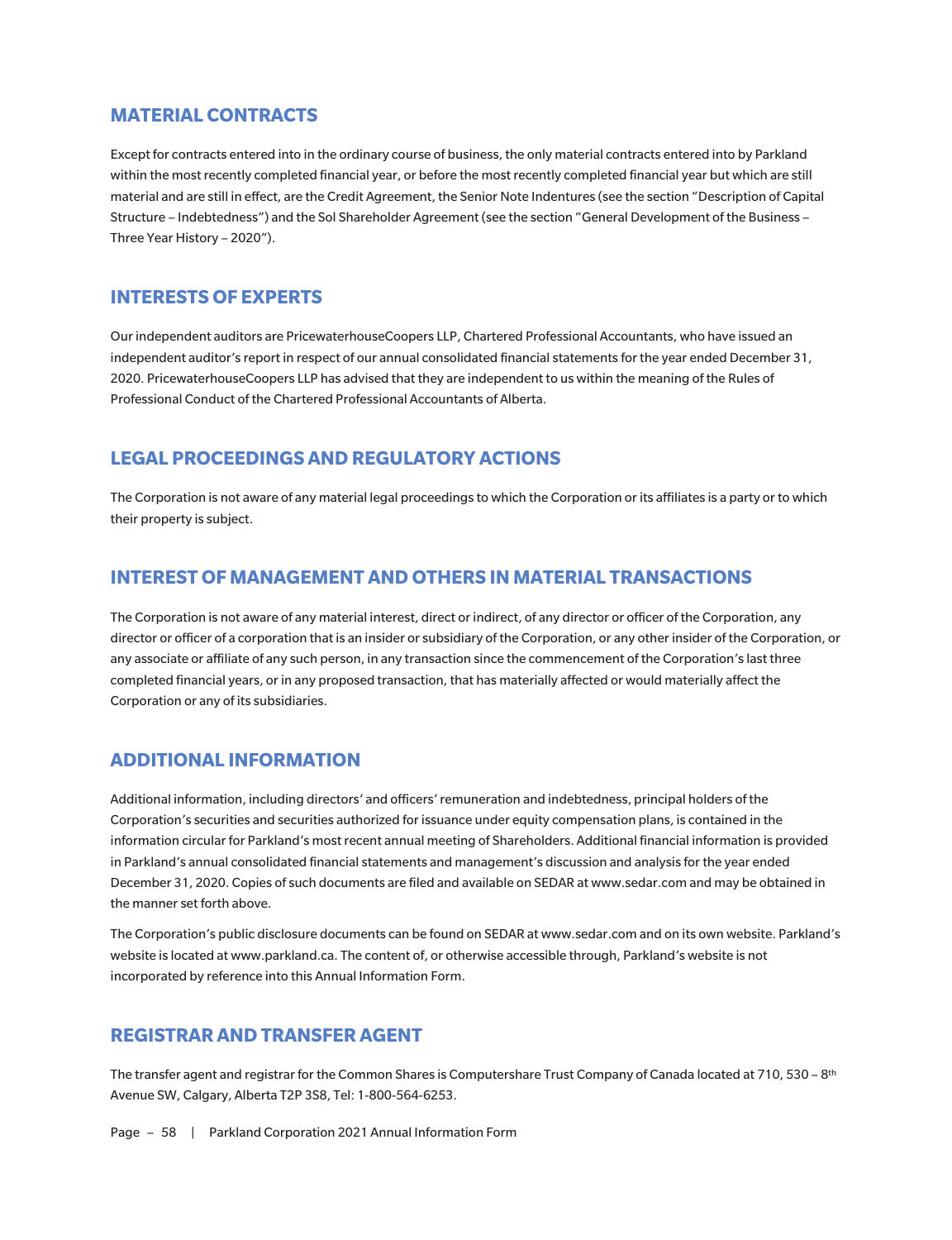# **APPENDIX 1 MANDATE OF THE AUDIT COMMITTEE**

## **Overall Purpose / Objective**

The Audit Committee is appointed by the Board of Directors of Parkland (the "Corporation") to assist the Board in discharging its oversight responsibilities. The Audit Committee will oversee the financial reporting process with a goal of ensuring the balance, transparency and integrity of published financial information of Parkland. The Audit Committee will also review: the effectiveness of Parkland's internal financial control and risk management system; the effectiveness of the internal audit function; the independent audit process including recommending the appointment and assessing the performance of the external auditor of Parkland; the Corporation's process for monitoring compliance with laws and regulations affecting financial reporting.

Parkland will comply with the policies and procedures overseen or reviewed by the Audit Committee and use their best efforts to ensure that these policies and procedures are implemented. In performing its duties, the Audit Committee will maintain effective working relationships with the Board of Directors, management and the external auditors. To perform his or her role effectively, each Audit Committee member will need to develop and maintain his or her skills and knowledge, including an understanding of the Audit Committee's responsibilities and of the Corporation's business operations and risks. The members of the Audit Committee will be financially literate and independent as defined by National Instrument 52-110 Audit Committees ("NI 52-110").

Although the Audit Committee has the powers and responsibilities set forth in this Mandate, the role of the Audit Committee is oversight. The members of the Audit Committee are not full-time employees of the Corporation and may or may not be accountants or auditors by profession or experts in the fields of accounting or auditing and, in any event, do not serve in such capacity nor are they experts in performing other tasks they are called on to perform by this Mandate. Consequently, it is not the duty of the Audit Committee to conduct audits or to determine that the Corporation's financial statements and disclosures are complete and accurate and are in accordance with generally accepted accounting principles ("GAAP") and applicable rules and regulations. These are the responsibilities of management and the external auditor.

## **Authority**

The Board authorizes the Audit Committee, within the scope of its responsibilities, to:

- a) Perform activities within the scope of this Mandate;
- b) Engage and compensate independent counsel and other advisers as it deems necessary to carry out its duties;
- c) Ensure the attendance of Corporate Officers at meetings as appropriate;
- d) Request and gain access to members of management, employees and relevant information to perform this Mandate;
- e) Establish procedures for dealing with the confidential, anonymous submissions by employees of the Corporation regarding accounting, internal control or auditing matters;
- f) Establish procedures for the receipt, retention and treatment of complaints received by the Corporation regarding accounting, internal controls or auditing matters;
- g) Approve the appointment, compensation, retention and annual scope of work of the external auditor;
- h) Approve all engagement fees and terms as well as reviewing policies for the provision of audit and non-audit services by the external auditors and the pre-approval of such non-audit work as required by NI 52-110; and
- i) Communicate directly with the internal and external auditors.

# **Organization**

## Membership

a) The Board of Directors will appoint the Audit Committee members and the Chair of the Audit Committee.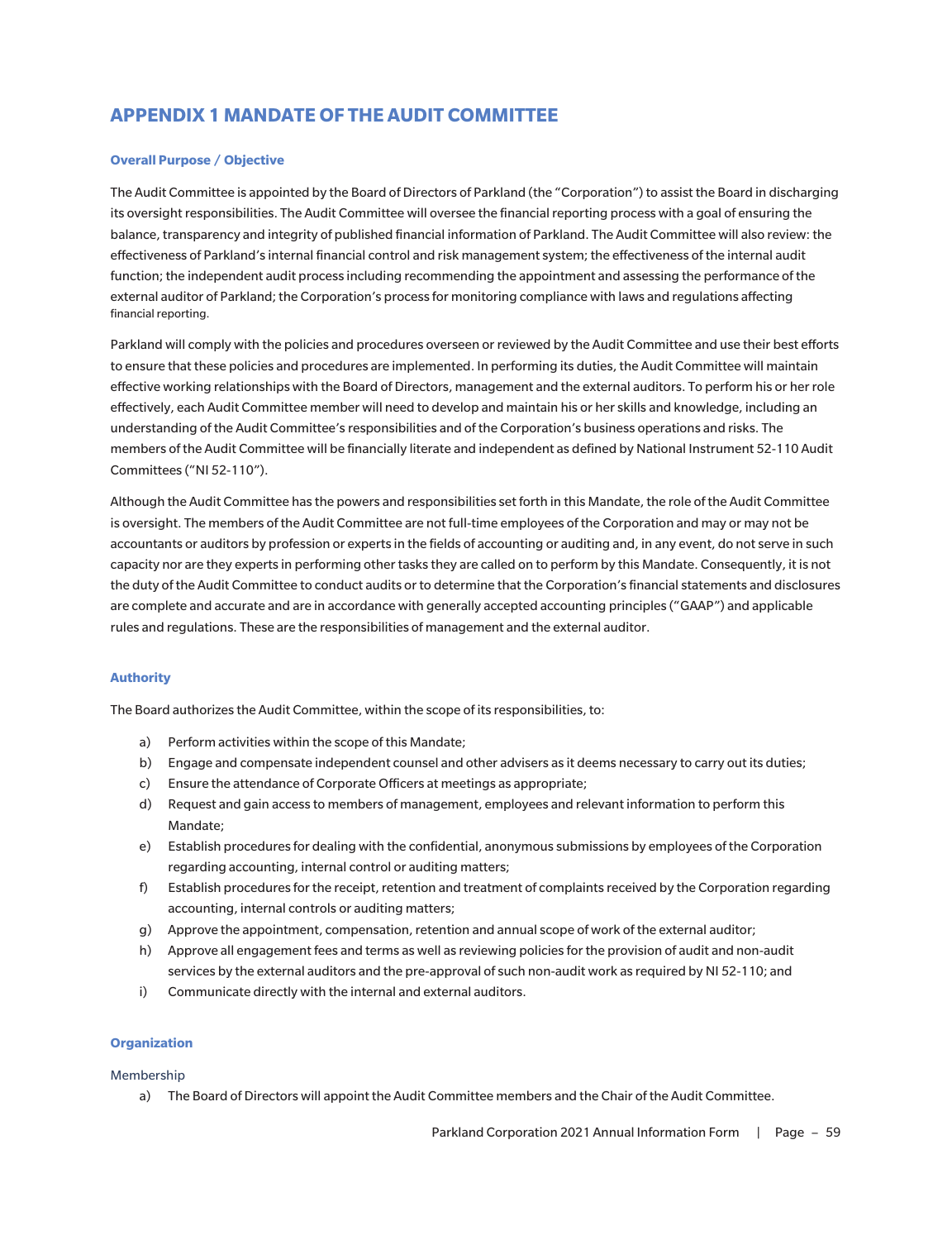- b) The Audit Committee will comprise at least three members and all members will be independent within the meaning set forth in NI 52-110 as amended from time to time, non-executive Directors of the Corporation.
- c) A quorum for any meeting of the Audit Committee will be two members.
- d) Each member should have skills and experience appropriate to the Corporation's business.
- e) Members will be appointed for a one-year term of office.
- f) Each member of the Audit Committee shall be financially literate within the meaning set forth under NI 52-110.
- g) A member of the Audit Committee shall ipso facto cease to be a member of the Audit Committee upon ceasing to be a director of the Corporation.

## Meetings

- a) Notice of the time and place of every meeting may be given orally, in writing, by facsimile or by other electronic means to each member of the Committee at least 48 hours prior to the time fixed for such meeting. A member may in any manner waive notice of the meeting. Attendance of a member at a meeting shall constitute waiver of notice.
- b) Only Audit Committee members are entitled to attend meetings. The Audit Committee may invite such other persons to its meetings as it deems necessary.
- c) The external auditors will be invited to make presentations to the Audit Committee as appropriate.
- d) Meetings will be held not less than four times a year and should correspond with the Corporation's financial reporting cycle.
- e) Other meetings may be convened as required by the Audit Committee or the external auditors.
- f) The secretary of the Audit Committee will circulate the agenda and supporting documentation to the Audit Committee members at a reasonable period in advance of each meeting.
- g) The secretary of the Audit Committee will circulate the minutes of meetings to members of the Board, members of the Audit Committee, and where appropriate to the external auditors.
- h) At least one member of the Audit Committee will attend the Board meeting at which the financial statements are approved.
- i) Members of the Audit Committee should make every attempt to be available for every meeting of the Audit Committee in person or by conference call.
- j) The Audit Committee may call a meeting with outside legal counsel if it is deemed necessary.
- k) The Audit Committee will meet with the external auditor without management present at each meeting of the Audit Committee that the external auditor attends. Even if this meeting is only to determine that there are no issues that need to be discussed without management.
- l) The Audit Committee shall meet with the external auditors at least quarterly and otherwise as it deems appropriate to consider any matter that the Audit Committee or the external auditors determine should be brought to the attention of the Board or shareholders.

## **Roles and Responsibilities**

The Audit Committee will:

## Internal Control

- a) Have oversight responsibility for management reporting on internal controls;
- b) Review with the external auditors of the Corporation the adequacy of internal control procedures and management information systems and make inquiries to management of the Corporation and the external auditors of the Corporation about significant risks and exposures to the Corporation that may have a material adverse impact on the Corporation's financial statements and about the efforts of the management of the Corporation to mitigate such risks and exposures;
- c) Review confidential submissions by employees of the Corporation received via the Corporation's Whistleblower Hotline (which are sent directly to the Chair) and make appropriate recommendations to the Board of Directors regarding same;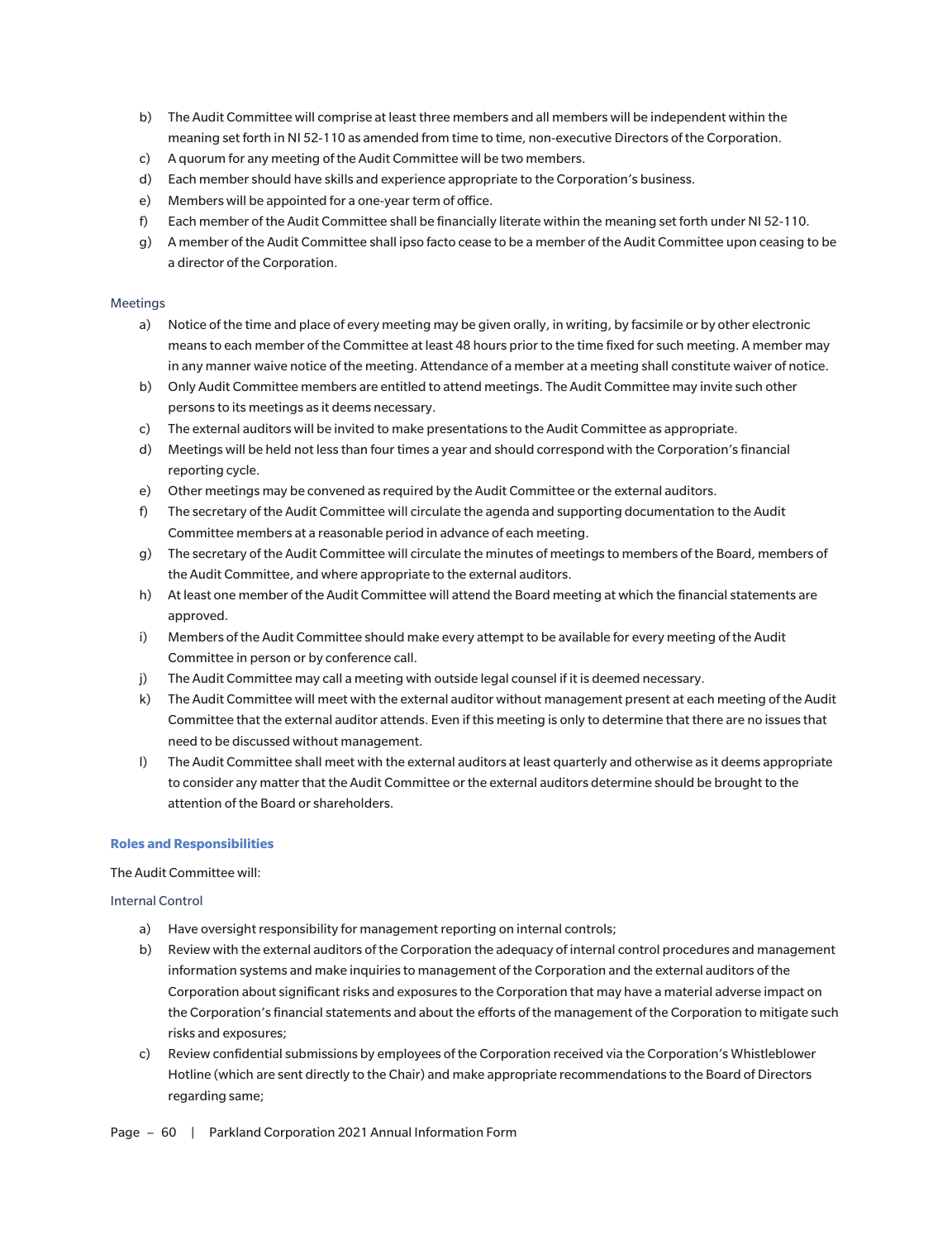- d) Review recommendations made by the external auditors; and
- e) Monitor policies and procedures relating to directors' and officers' expenses and the reimbursement thereof and relating to any perquisites paid to directors and officers.

## Financial Reporting

- a) Gain an understanding of the current areas of greatest financial and internal control risk and of how these are being managed;
- b) Review significant accounting and reporting issues, including recent professional and regulatory pronouncements, and understand their impact on financial reports;
- c) Oversee the periodic financial reporting process implemented by management and review the interim financial statements, annual financial statements MD& A, and relevant news releases or announcements and any other financial information related to the Corporation to be provided to shareholders prior to their release;
- d) Recommend for approval to the Board the Corporation's audited annual and interim financial statements, related management's discussion and analysis and earnings news releases;
- e) Meet with management and the external auditors to review the financial statements and the key accounting policies and judgments;
- f) Review with the external auditors of the Corporation and/or management of the Corporation the results of the annual audit, and make appropriate recommendations to the Board having regard to, among other things:
	- i. the financial statements;
	- ii. management's discussion and analysis and related financial disclosure contained in continuous disclosure documents;
	- iii. significant changes, if any, to the initial audit plan;
	- iv. accounting and reporting decisions relating to significant current year events and transactions;
	- v. the management letter, if any, outlining the external auditors' findings and recommendations, together with management's response, with respect to internal controls and accounting procedures; and
	- vi. any other matters relating to the conduct of the audit, including such other matters which should be communicated to the Committee under generally accepted auditing standards.
- g) Review significant adjustments, material unadjusted differences, significant disagreements with management and critical accounting policies and practices and the Corporation's responses to these queries; and
- h) Ensure its compliance with all of the applicable requirements of NI 52-110 and for reporting any non-compliance with such requirements to the Board, including the reasons for such non-compliance.

## Compliance with Laws and Regulations

- a) Review the effectiveness of the system for monitoring compliance with laws and regulations;
- b) Obtain regular updates from management regarding compliance matters that may have a material impact on the Corporation's financial statements or compliance policies;
- c) Review the reports of management on regulatory compliance matters related to the business of the Corporation in the preparation of the financial statements; and
- d) Review the findings of material reports by regulatory agencies.

## Working with Auditors

- a) Advise the external auditors of their accountability to the Audit Committee and the Board as representatives of the shareholders of the Corporation to whom the external auditors are ultimately accountable. The external auditors of the Corporation shall report directly to the Audit Committee;
- b) Review the professional qualification of the auditors, including background and experience of partner and auditing personnel;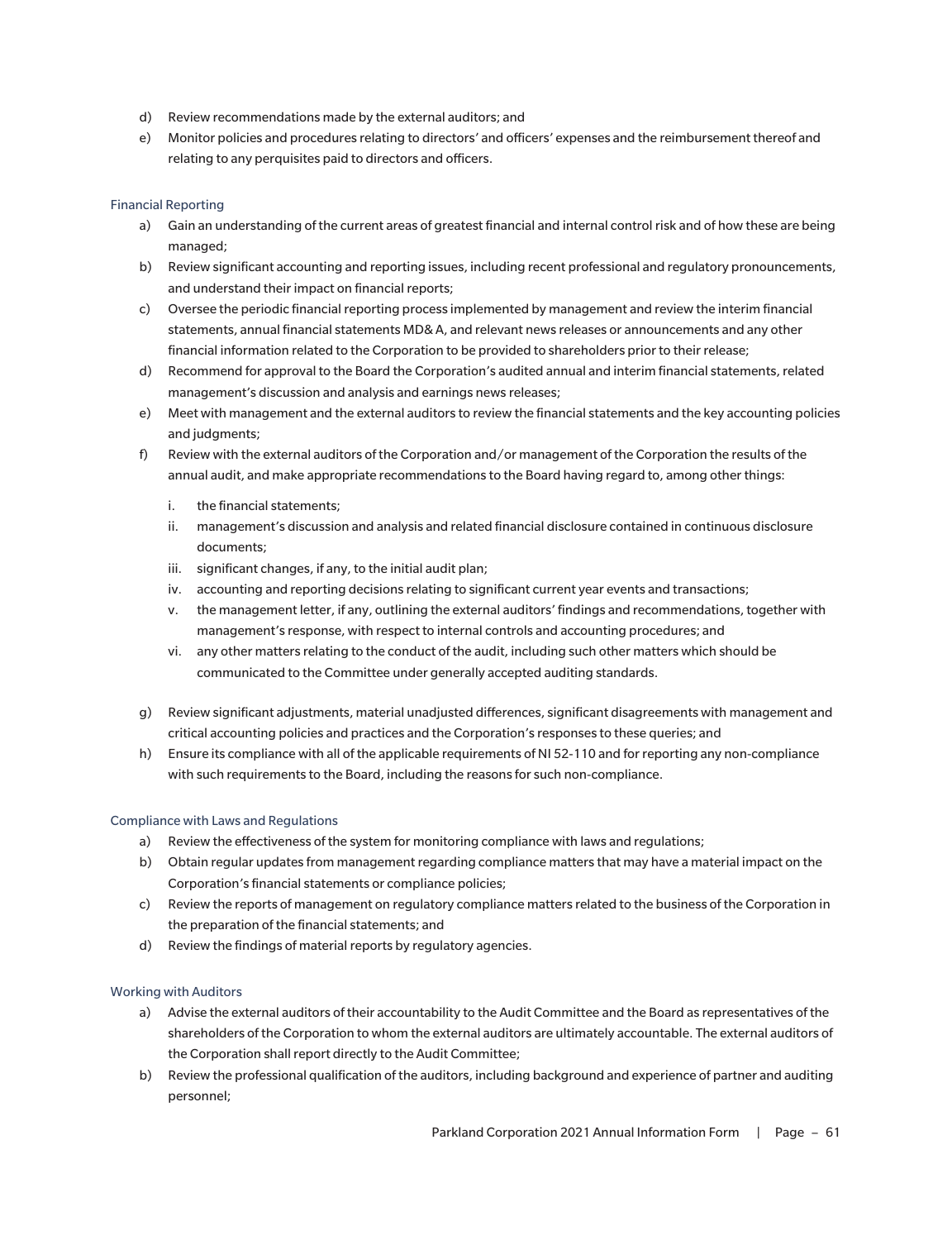- c) Ensure compliance by the Corporation's external auditors with the requirements set forth in National Instrument 52-108 Auditor Oversight;
- d) Ensure that the Corporation's external auditors are participants in good standing with the Canadian Public Accountability Board ("CPAB") and participate in the oversight programs established by the CPAB from time to time and that the external auditors have complied with any restrictions or sanctions imposed by the CPAB as of the date of the applicable auditor's report relating to the Corporation's annual audited financial statements;
- e) Obtain from the external auditors of the Corporation a formal written statement describing in detail all of the relationships between the external auditors and the Corporation, determine whether the non-audit services performed by the external auditors during the year have impacted their independence, ensure that no relationship between the external auditors and the Corporation exists which may affect the independence of the external auditors and take appropriate action to ensure the independence of the external auditors;
- f) Review on an annual basis the performance of the external auditors and make recommendations to the Board for the appointment, reappointment or termination of the appointment of the external auditors;
- g) Review all correspondence and memoranda relating to all audit and non-audit engagements provided by external auditors in relation to the Corporation's present circumstances and changes in regulatory and other requirements;
- h) Discuss with the external auditor any audit problems encountered in the normal course of audit work, including any restriction on audit scope or access to information;
- i) Ensure that significant findings and recommendations made by the external auditors and managements propose response are received, discussed and appropriately acted on;
- j) Discuss with the external auditor the appropriateness of the accounting policies applied in the Corporation's financial reports and/or any significant changes to the Corporation's accounting policies, principles or practices;
- k) Meet separately with the external auditors to discuss any matters that the Audit Committee or auditors believe should be discussed privately. Ensure the auditors have access to the Chair of the Audit Committee when required;
- l) Review policies for the provision of non-audit services by the external auditors and, if required, the pre-approval of such non-audit work;
- m) Review and approve the Corporation's hiring policies regarding partners, employees and former partners and employees of the present and former external auditors of the Corporation;
- n) Review management's proposed internal control plan for the coming year and ensure that there is appropriate co-ordination with the external auditor; and
- o) Perform all other functions required of Audit Committees by applicable regulatory authorities in connection with the termination or resignation of an auditor.

## Reporting Responsibilities

- a) Regularly update the Board about Audit Committee activities and make appropriate recommendations;
- b) Ensure the Board is aware of matters brought to the attention of the Audit Committee that may significantly impact on the financial condition or affairs of the Corporation;
- c) Prepare any reports required by regulations on the Audit Committee's Mandate and activities to be included in the section on Corporate Governance in the Annual Report; and
- d) Review the disclosure contained in the Corporation's Annual Information Form as required by Form 52-110F1 Audit Committee Information Required in an AIF ("Form 52-110F1") attached to NI 52-110. If management of the Corporation solicits proxies from shareholders of the Corporation for the purpose of recommending persons to be elected as directors of the Corporation, the Audit Committee shall be responsible for ensuring that the Corporation's Information Circular includes a cross-reference to the sections in the Corporation's Annual Information Form that contain the information required by Form 52-110F1.
- e) Ensure the preparation and filing of each annual certificate in Form 52-109F1 Certification of Annual Filings Full Certificate and each interim certificate in Form 52-109F2 Certification of Interim Filings Full Certificate to be signed by each of the Chief Executive Officer and Chief Financial Officer of the Corporation in accordance with the requirements set forth under NI 52-109 in Issuers' Annual and Interim Filings as amended from time to time;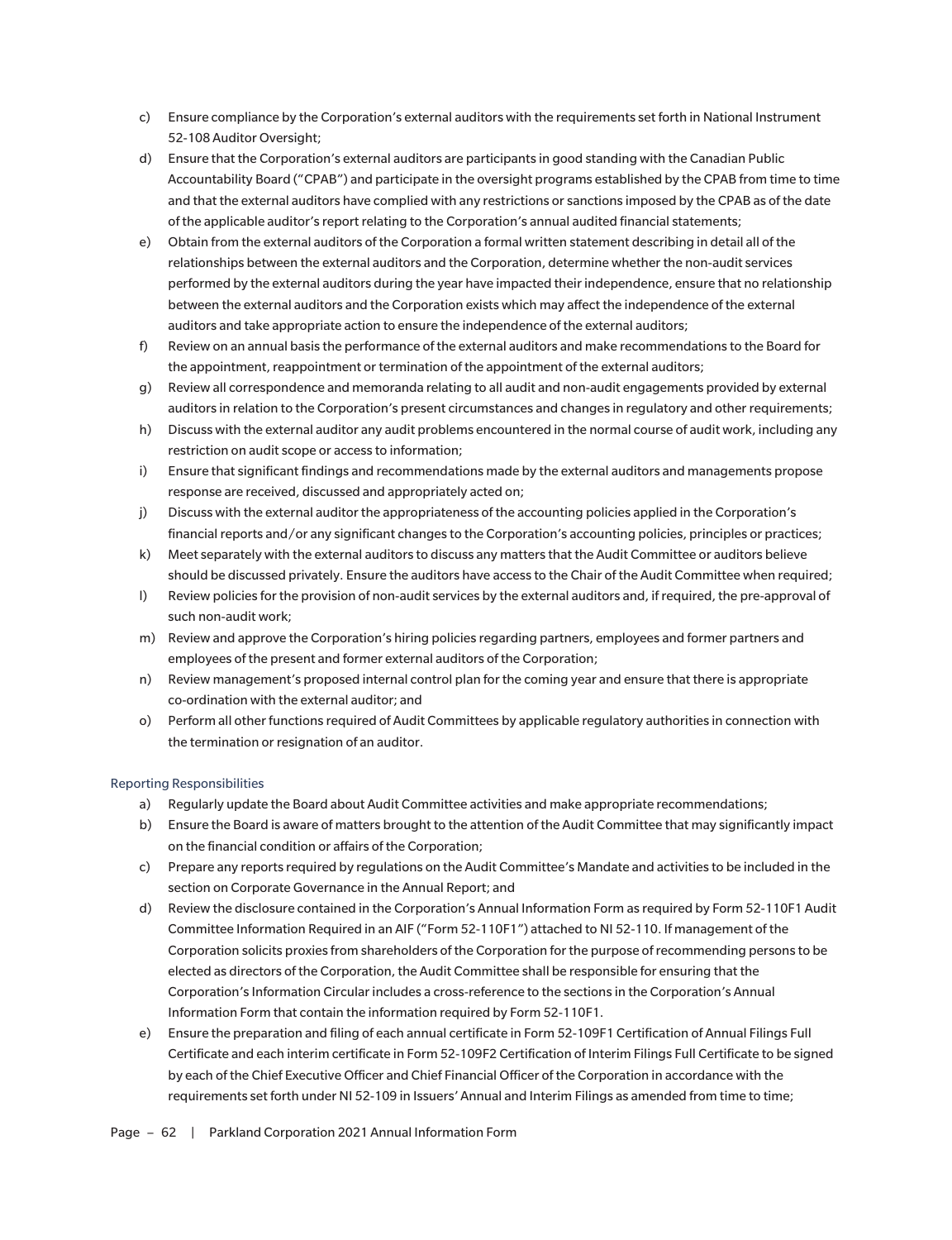- f) Ensure that management of the Corporation establishes and maintains disclosure controls and procedures for the Corporation that are designed to provide reasonable assurance that material information relating to the Corporation, including its consolidated subsidiaries, is made known to management of the Corporation by others within those entities, particularly during the period in which the annual filings or interim filings are being prepared and that management of the Corporation establishes and maintains internal control over financial reporting for the Corporation that has been designed to provide reasonable assurance regarding the reliability of financial reporting and the preparation of financial statements for external purposes in accordance with the Corporation's generally accepted accounting principles. In respect of annual filings only, the Audit Committee is also responsible for ensuring that management of the Corporation evaluates the effectiveness of the Corporation's disclosure controls and procedures as of the end of the period covered by the annual filings and has caused the Corporation to disclose in the annual management's discussion and analysis its conclusions about the effectiveness of the disclosure controls and procedures as of the end of the period covered by the annual filings based on such evaluation. The terms "annual filings," "interim filings," "disclosure controls and procedures" and "internal control over financial reporting" shall have the meanings set forth under NI 52-109; and
- g) Monitor any changes in the Corporation's internal control over financial reporting and for ensuring that any change that occurred during the Corporation's most recent interim period that has materially affected, or is reasonably likely to materially affect, the Corporation's internal control over financial reporting is disclosed in the Corporation's annual management's discussion and analysis.

## Evaluating Performance

- a) Evaluate the Audit Committee's own performance, both of individual members and collectively, on an annual basis; and
- b) Assess the achievements of the duties of the Audit Committee specified in the Mandate and report the findings to the Board.

#### **Review of the Audit Committee Mandate**

The HR&CG Committee, with input by all Board members and management, will review these terms of reference at least annually or, where circumstances warrant, at such shorter intervals as is necessary, to determine if further additions, deletions or other amendments are required.